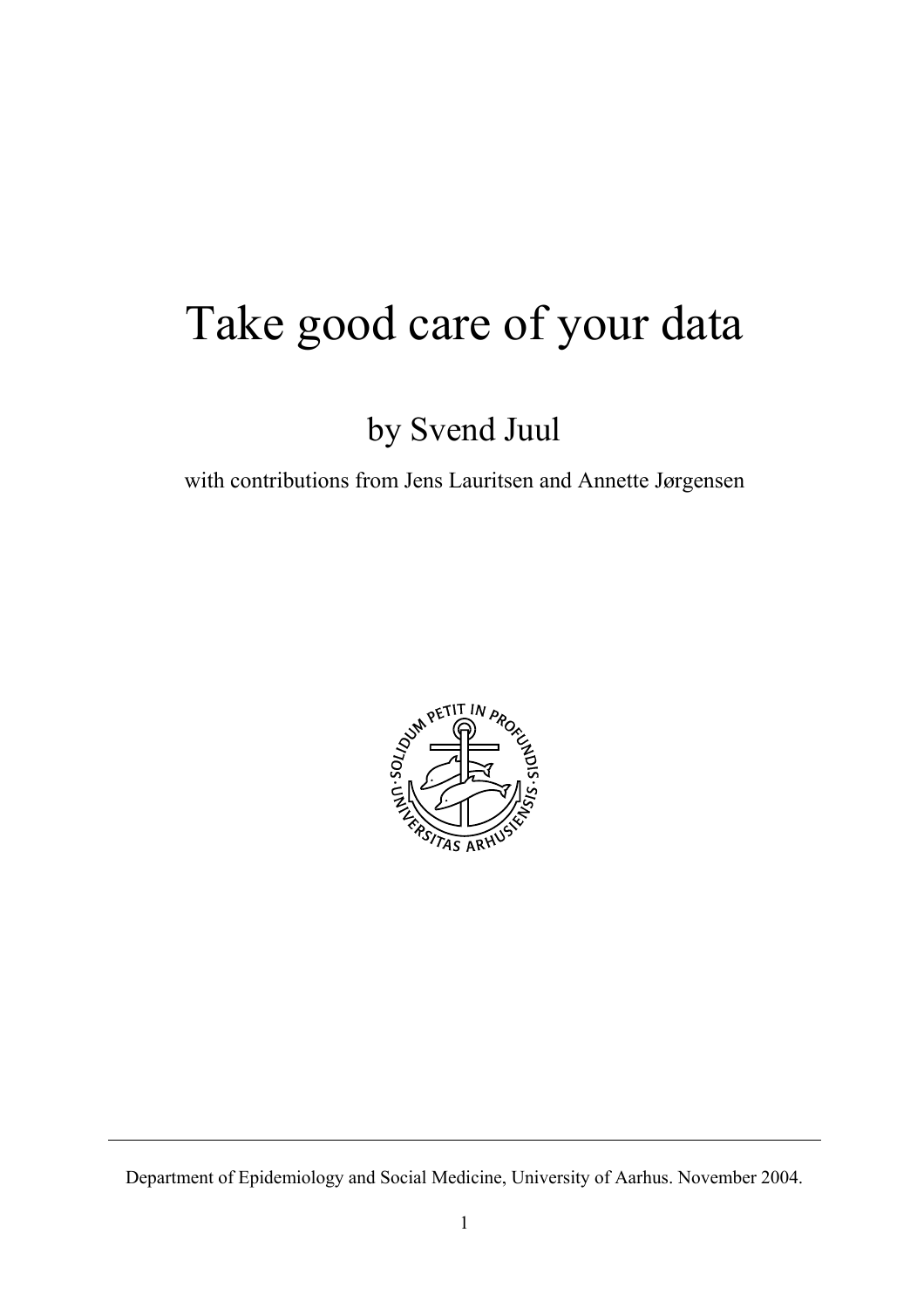# Contents

| 1.  | Structure and notation in this booklet                                                                                                                             |                | 3              |
|-----|--------------------------------------------------------------------------------------------------------------------------------------------------------------------|----------------|----------------|
| 2.  | The audit trail                                                                                                                                                    |                | $\overline{4}$ |
| 3.  | Overview of the process                                                                                                                                            |                | 5              |
| 4.  | Designing data collection<br>4.1. Layout<br>4.2. On questions and response categories<br>4.3. The codebook                                                         | 8<br>9<br>12   | 7              |
| 5.  | Folders and file names. The log book                                                                                                                               |                | 14             |
| 6.  | Entering data                                                                                                                                                      |                | 17             |
| 7.  | First inspection of data. Error-finding                                                                                                                            |                | 20             |
| 8.  | Correction of errors. Documentation                                                                                                                                |                | 25             |
| 9.  | Modifications of data. Documentation<br>9.1. Merging partial data sets<br>9.2. Adding derived variables to your data<br>9.3. Checking correctness of modifications | 26<br>27<br>29 | 26             |
| 10. | Analysis<br>10.1. Make sure you use the right data set<br>10.2. Late discovery of errors and inconsistencies                                                       | 30<br>30       | 30             |
| 11. | Backing up. Archiving<br>11.1.<br>Backing up<br>Archiving<br>11.2.                                                                                                 | 32<br>34       | 32             |
| 12. | Protection against abuse<br>Motives and opportunities for abuse<br>12.1.<br>Separate external identification from information<br>12.2.<br>Encryption<br>12.3.      | 36<br>36<br>36 | 36             |
|     | Appendix 1. Udvalget Vedrørende Videnskabelig Uredelighed: Vejledning<br>for udformning af undersøgelsesplaner, datadokumentation m.v.                             |                | 38             |
|     | Appendix 2. Datatilsynets vilkår for private forsknings- og statistikprojekter                                                                                     |                | 40             |
|     | Appendix 3. GCP principles and rules                                                                                                                               |                | 43             |
|     | Appendix 4. DDA/Sundhed: Arkivering af sundhedsvidenskabelige data                                                                                                 |                | 45             |
|     | Appendix 5. Some advice on using Windows                                                                                                                           |                | 48             |
|     | Appendix 6. WinZip – a compression program useful for backup                                                                                                       |                | 51             |
|     | Appendix 7. Pitfalls and advice. SPSS and Stata                                                                                                                    |                | 53             |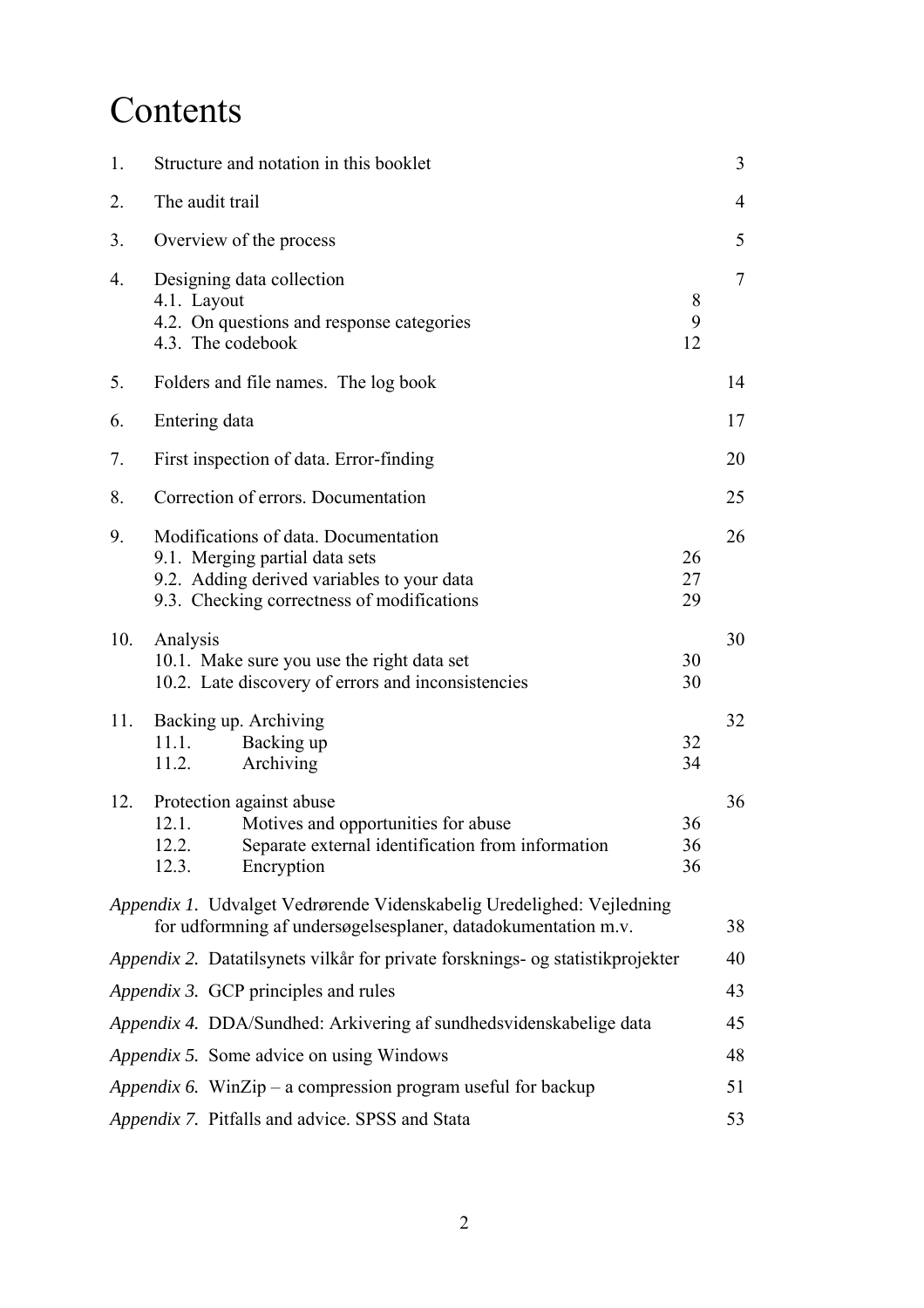## Preface

Imagine:

- that you worked two years collecting data for your project and then discovered that some of the data collected were in a mess. You spend two months trying to reconstruct them, but you need to go back and retrieve 500 medical records and re-enter data from them to make sure you get the information right.
- that you finished a successful research project three years ago. Now you get a very promising research idea, which can be examined by re-analysing the data already collected. You get surprised when you learn that you hardly recall what the data mean and regret that you did not spend more time on documentation during the initial project; now you must spend two months to find out.
- that you finished a successful research project three years ago. Since then you moved to another place of work. Now you get a very promising research idea which can be examined by re-analysing the data already collected. However, you cannot find the data. You believed they were kept at your previous workplace, but nobody there recalls any arrangement, and the person who used to take care of your data has left, tempted by the much higher salaries in business.
- that you cooperate with researchers at three other hospitals on a multi-centre study. Data were coded and entered at each site. When you combine the four files you discover several inconsistencies: At one site your colleague had 'improved' the questionnaire by replacing two questions with three others. Another site used ICD-8 instead if ICD-10 for coding of diagnoses. You spend two months . . .
- that you were conducting a randomised controlled trial. There were 247 candidate patients; 57 did not want to participate, 2 moved out of the region, 3 died before randomisation, and 39 were excluded for various reasons. This should leave 146 patients for the trial, but when you start analysing the data you discover that you have data on 144 patients only. You have a hard time finding out what happened to the last two patients and their data.
- that you spent a lot of time developing, designing and pilot-testing a questionnaire. When the first questionnaires return you discover that you had sent an old, erroneous version of the questionnaire to the printing office.
- that you are a progressive person who finds paper antiquated. You conduct 200 lengthy telephone interviews, entering data directly into the computer during interview. However, due to hardware breakdown data from 25 interviews are lost. When you call the persons, most of them refuse to be interviewed again.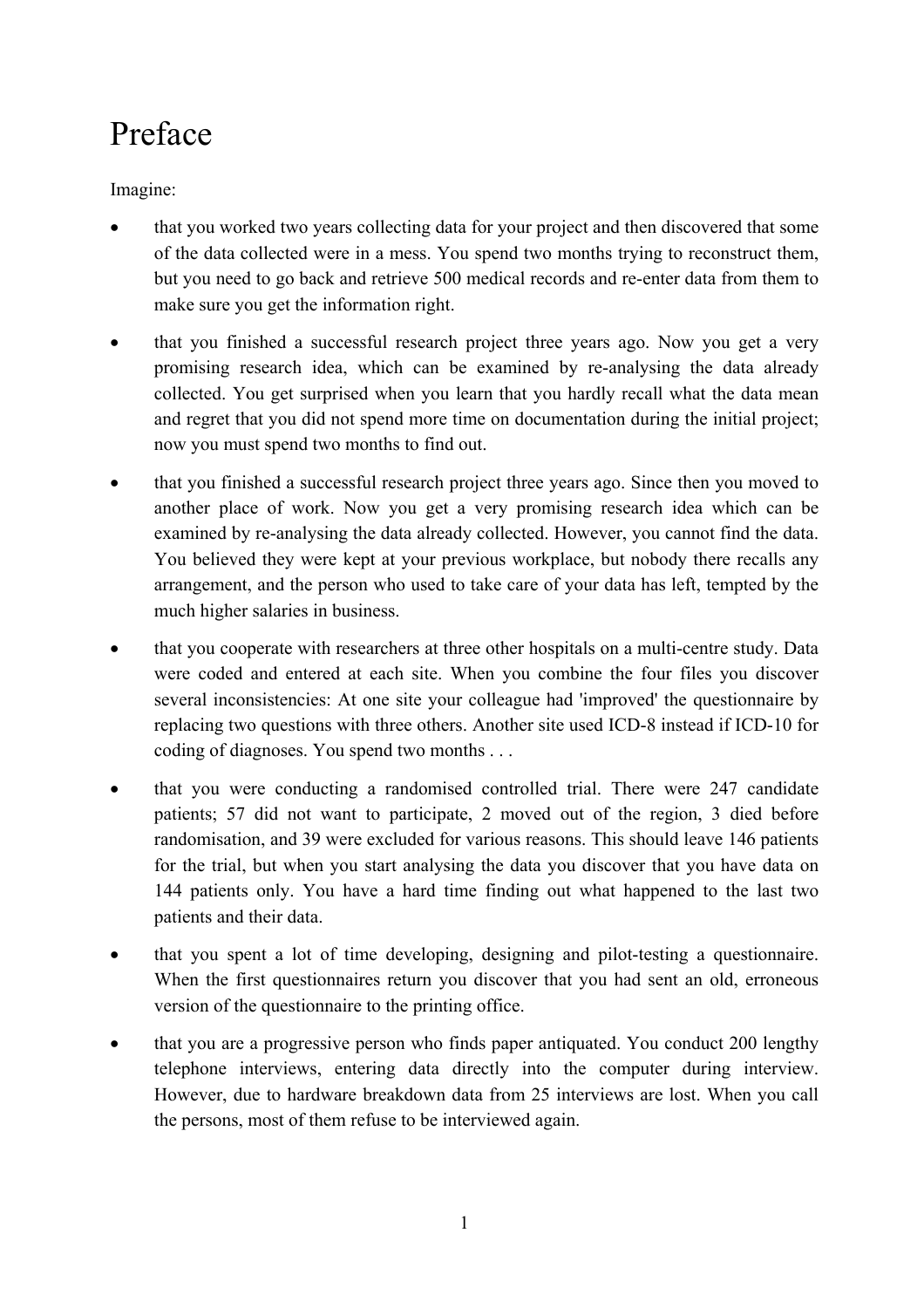- that you published a research paper in a decent journal. After publication a correspondence correctly points to inconsistencies in the data presented, and the editor asks you to respond. Now you spend two months trying to determine what actually happened in the process between data collection and the results presented in the paper.
- that you published a research paper in a decent journal. However someone (because of jealousy) accuses you of scientific fraud. You know that you did not cheat, but Udvalget Vedrørende Videnskabelig Uredelighed (UVVU) asks you to document how you arrived at your published results. Now you spend two months trying to determine what actually happened in the process between data collection and the results presented in the paper, only to admit that you cannot reconstruct it, but you certainly did not cheat. UVVU believes you (they have seen this so many times) and concludes that it found no evidence of fraud, but criticizes that you could not produce the evidence needed to clean yourself completely.
- that your office burned. You had made backup on CDs, but they were stored next to your computer, and both the computer and your CDs melted down. Fortunately you moved your questionnaires to another building the day before the fire. You spend . . .

These examples are not far-fetched; I have experienced or seen all of the incidents, except the accusation of fraud and the fire – but it has happened, also in Denmark.

The purpose of this booklet is preventive: What can you do to avoid such problems?

Jens Lauritsen, Odense University Hospital, has given several valuable contributions, especially on archiving strategies (chapter 11, appendix 4), and on entering data (chapter 6) and provided a number of other useful suggestions.

Annette Jørgensen at the GCP unit, Aarhus University Hospital wrote appendix 3 on GCP principles and rules.

I welcome any comments and suggestions; my e-mail is:  $si(\partial s)$  soci.au.dk

Aarhus, November 2004

Svend Juul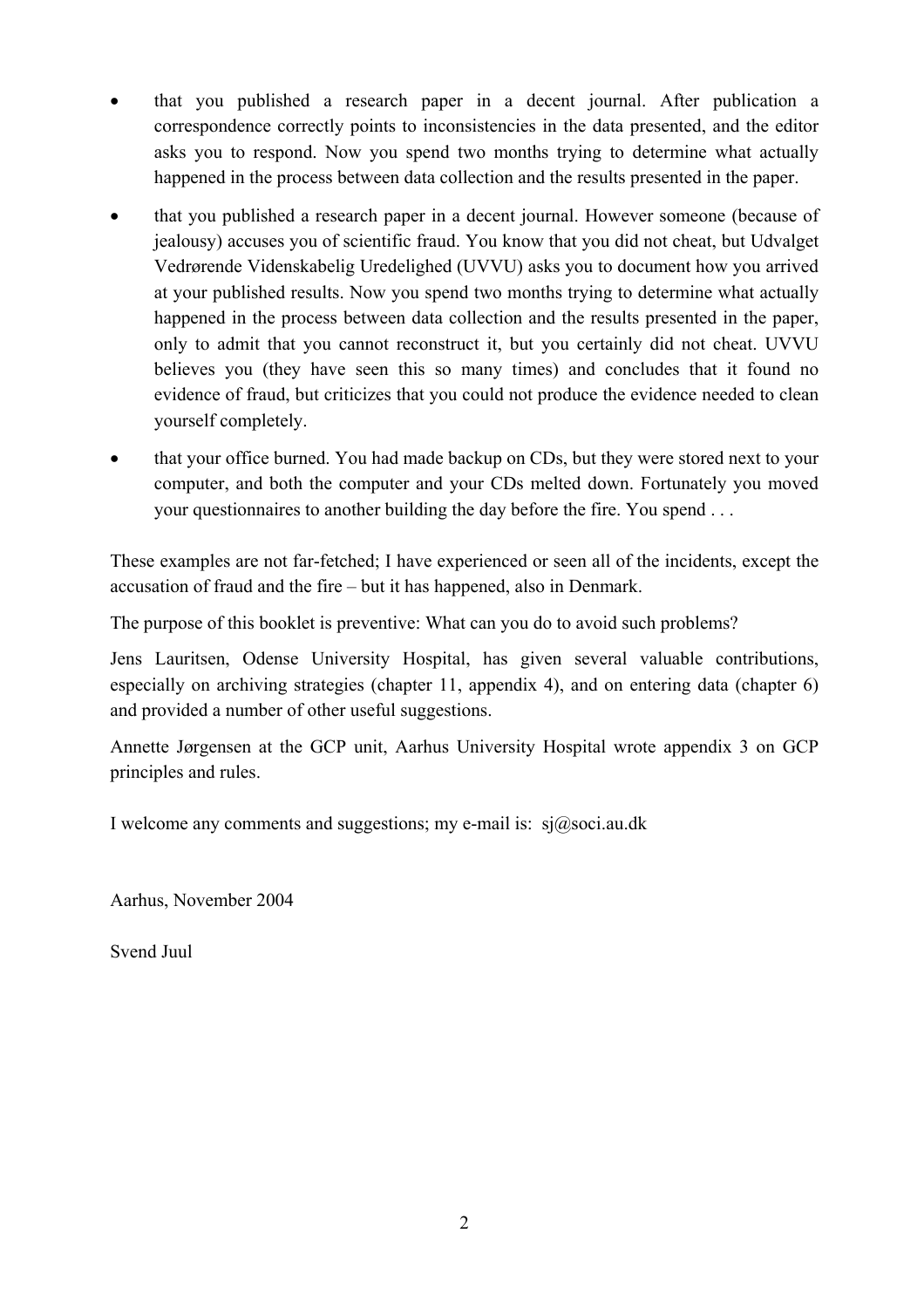# 1. Structure and notation in this booklet

There are two types of text in this booklet: Principles and examples. Principles apply regardless of the software you use. In the examples I use  $SPSS<sup>1</sup>$  and Stata<sup>2</sup> command files; if you use other software the examples hopefully are of help anyway. It is not the intent of this booklet to teach you SPSS or Stata.

SPSS examples are shown in single frames:

```
GET FILE = 'c:\dokumenter\proj1\alfa.sav'. SPSS
COMPUTE bmi=weight/(height**2). 
SAVE OUTFILE = 'c:\dokumenter\proj1\alfa2.sav'.
```
SPSS words are shown with **UPPERCASE** characters while variable information (file and variable names) are shown with **lowercase** characters.

Stata examples are shown in double frames:

 $\overline{a}$ 

```
use "c:\dokumenter\proj1\alfa.dta", clear Stata
generate bmi=weight/(height^2)
save "c:\dokumenter\proj1\alfa2.dta" [ , replace]
```
All Stata text is **lowercase**. Stata words are shown with *italics* – just for clarity. Optional parts of commands are shown with light typeface in square brackets [ ]**.**

The term "command files" is used throughout this note for files including a number of commands to be executed in sequence. In SPSS these files are called "syntax files"; they have the extension **.sps**. In Stata the name is "do-files", and the extension is **.do**.

<sup>1)</sup> Juul S. *SPSS for Windows 8, 9 and 10*. Århus: Department of Epidemiology and Social Medicine, 2000. Download from www.biostat.au.dk/teaching/software)

<sup>2)</sup> Juul S. *Introduction to Stata 8*. Århus: Department of Epidemiology and Social Medicine, 2004. Download from www.biostat.au.dk/teaching/software)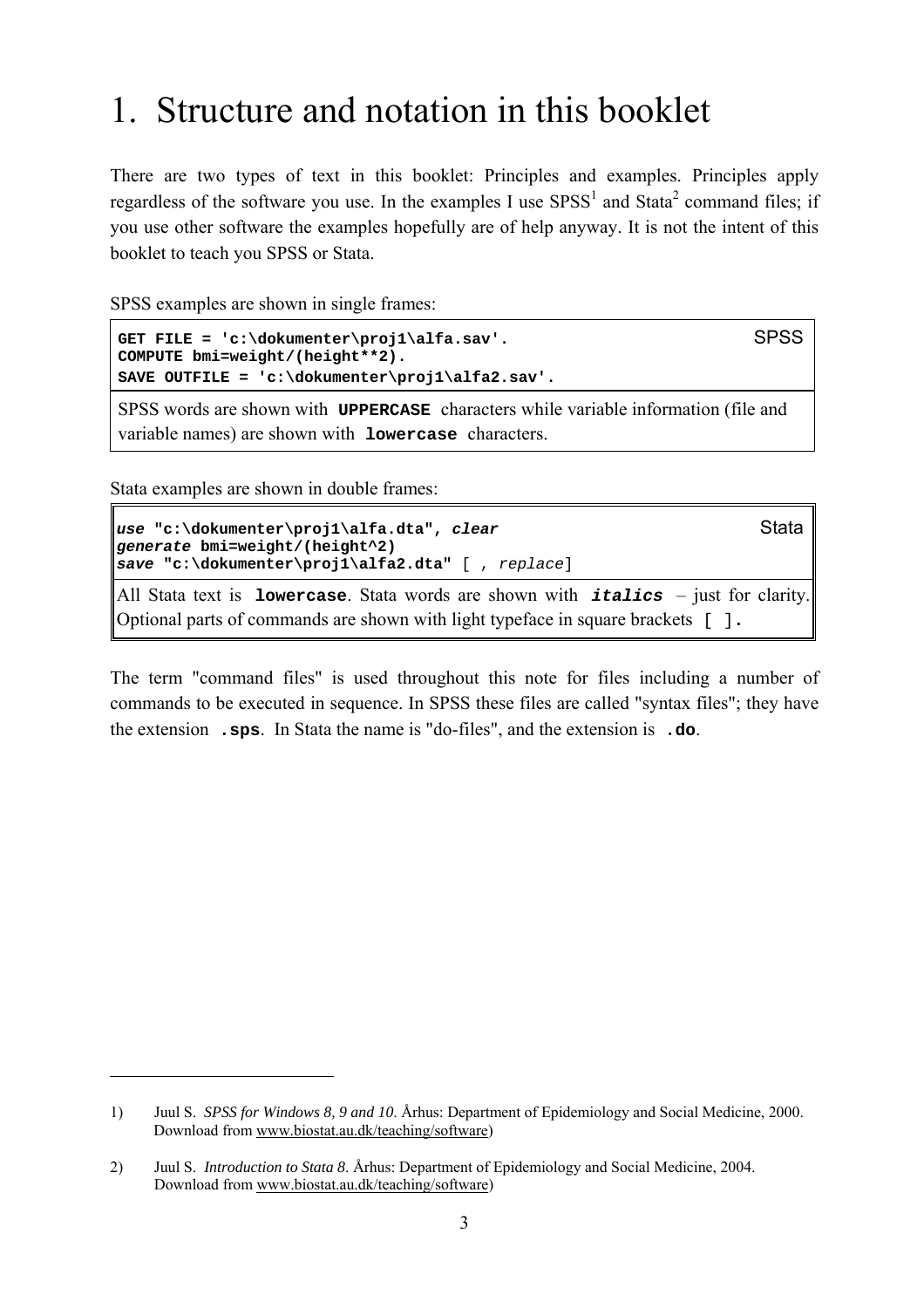# 2. The audit trail

When keeping financial accounts e.g. for a company or for an association there are some obvious principles to follow:

It must be possible to go back from the balance sheet to the individual vouchers (bilag). This is done by giving each voucher a unique number. From each item in the balance sheet (regnskabsoversigten) you must be able to identify the component amounts and the vouchers. The term *audit trail* means exactly this: from the final results you must be able to follow the trail backwards to the primary sources of information.

If you are the bookkeeper you need this for yourself, otherwise you will have a hard time tracing errors. And it is an unconditional request for auditing (revision).

The same principles apply when handling information in research, as illustrated in the guidelines from Udvalget vedrørende Videnskabelig Uredelighed (Appendix 1): You should be able to trace each piece of information back to the original document:

- ID (case identifier) included in the original documents and in the data set.
- All corrections must be documented and explained
- All modifications to the data set must be documented by command files
- A command file must document each analysis.

This technique is needed during error checking and correction, it is needed for your own documentation of what you did, and it is needed if your project is exposed to external audit and monitoring.

The purposes are to:

- protect yourself against:
	- o mistakes
	- o errors
	- o waste of time
	- o loss of information.
- enable external audit (revision)

Documentation procedures must be included already during project planning, and they should be with you all the time.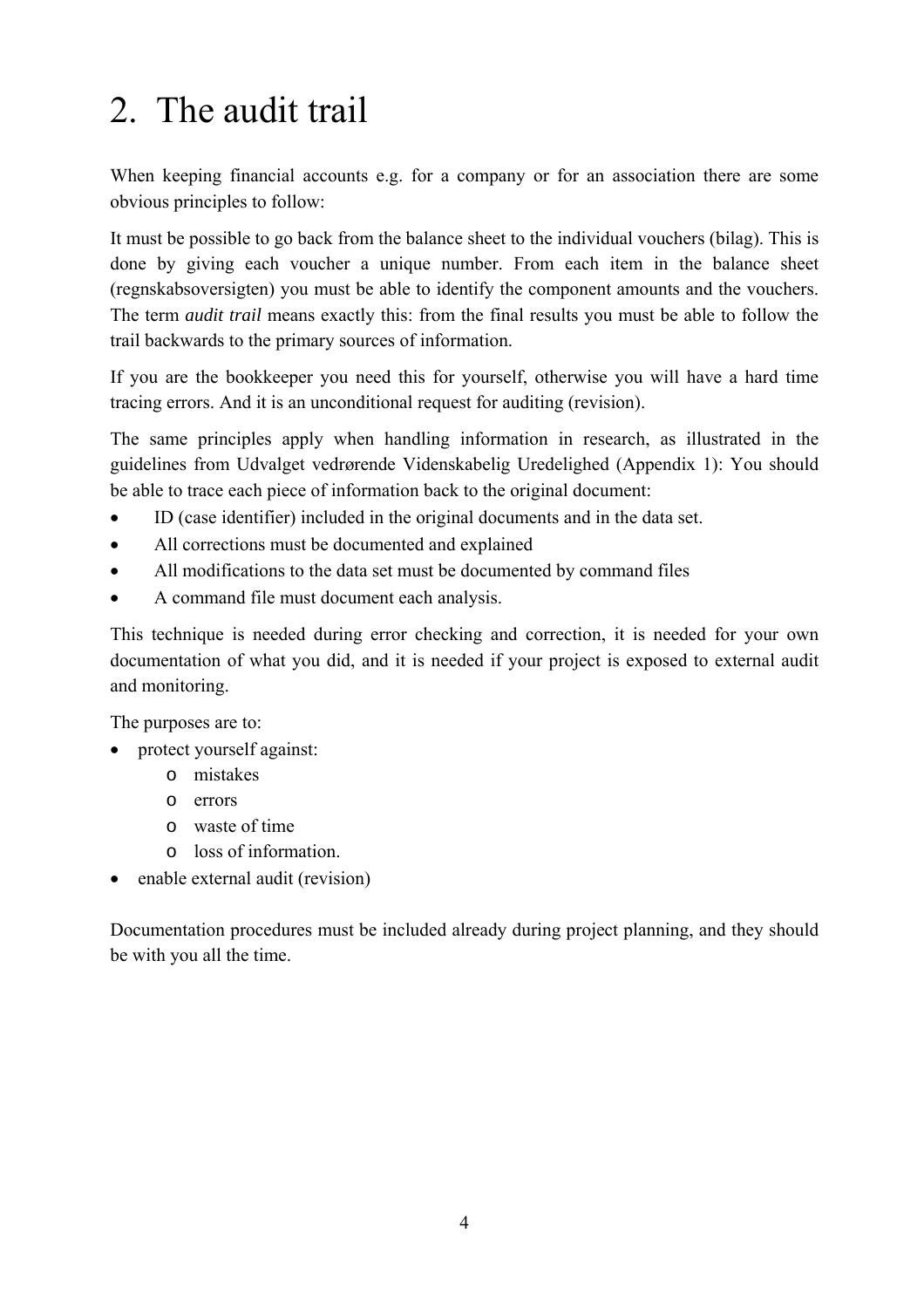# 3. Overview of the process.

#### Designing data collection

As an example I use the self-administered questionnaire, but the principles also apply, with modifications, to interviewer-administered questionnaires and to recording forms to be filled in without contact with the persons studied, e.g. when extracting information from medical records. In the following I use 'questionnaires' for all types of forms to record information.

The first consideration is to the respondent, both in terms of the phrasing of questions and response categories, and in layout. The second consideration relates to processing of the information recorded, but this consideration must *never* complicate the questionnaire to the respondent.

#### Processing of questionnaires before data entry

Questionnaires should be labelled with a unique number (an ID).

A *Codebook* describes the name, meaning, and coding of each variable. Textual information should rarely be entered as is, but rather be coded before data entry. With numerical information, don't make any calculations before data entry; the computer is much better at that. Record dates; do not calculate ages before data entry.

#### Data entry

Use a professional data entry program, I recommend  $EpiData<sup>3</sup>$  To reduce errors double entry of part or all of the data is advisable.

#### Checking and correcting errors

Even despite double entry errors may occur, e.g. because of problems with interpreting ambiguous responses or inconsistent coding in the pre-processing of questionnaires. Also, a respondent might have given inconsistent responses. Chapter 7 and 8 concern methods for detecting errors and inconsistencies and advice on methods of corrections, including documentation of corrections.

#### Modifying your data

 $\overline{a}$ 

*Don't modify your original data*. But often you will want to derive a number of variables from the original input, e.g. a body mass index from height and weight, an age from two dates, or a quality-of-life score from responses to a number of items. Or you need to combine information from several sources by merging files. Chapter 9 concerns documentation of such modifications.

<sup>3)</sup> Download – at no cost – the program from www.epidata.dk. Find a short description in *Introduction to Stata 8*; see note 2.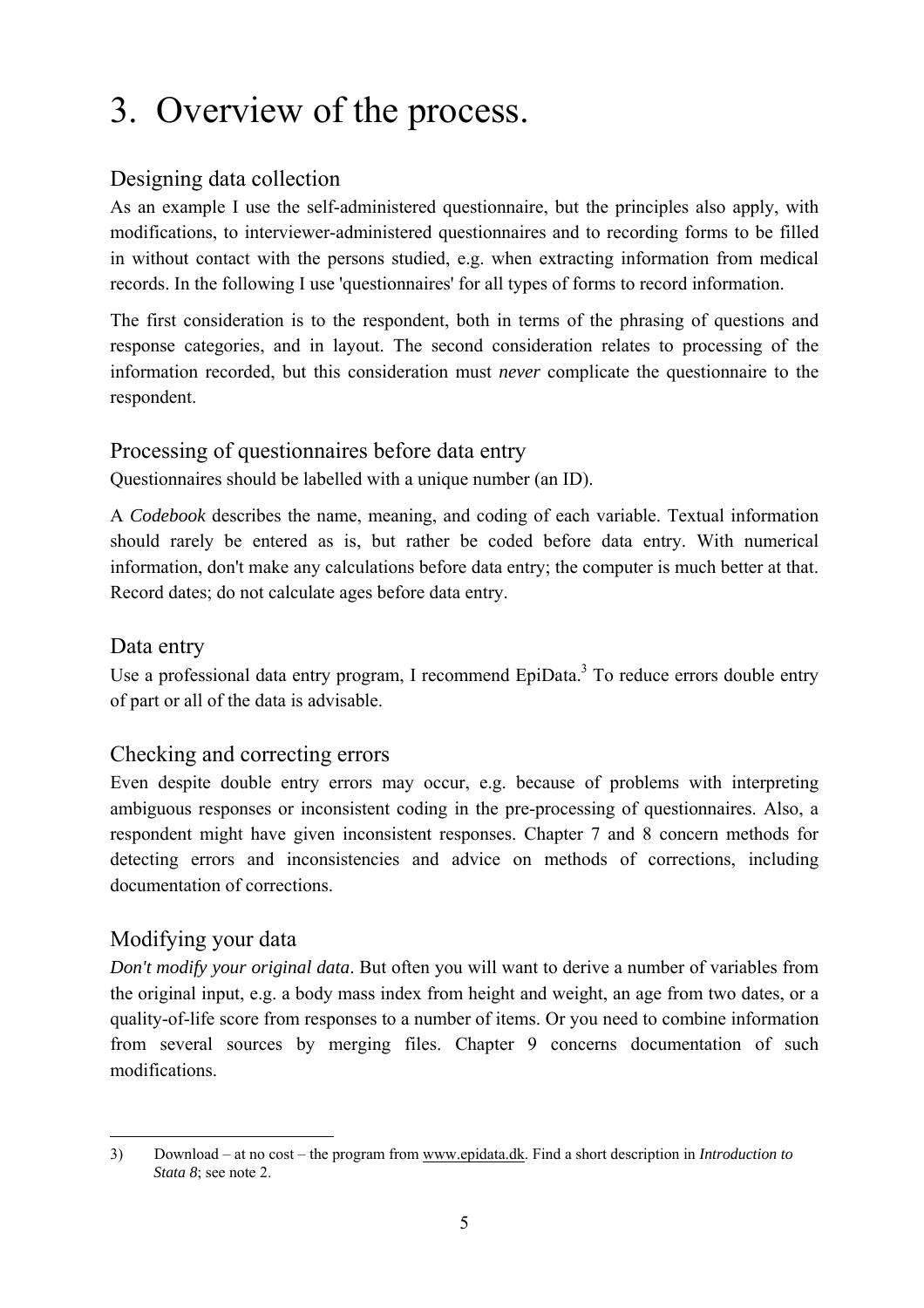#### Archiving

Now it is time to do the first archiving of your data. And after finishing your project the data and documentation must be stored safely. Most health researchers do not have a stable affiliation with a research organization, and this complicates archiving. The opportunity to archive data at ERAS at Danish Data Archives is described in chapter 11 and appendix 4.

#### Analysis

Only a small part of your analyses will be included directly in your final publication, but many analyses will provide a background for your decisions on what results to publish. Chapter 10 gives advice on how to organise and keep the documentation for your analyses.

#### Safety considerations

There are two main considerations to be covered in chapter 11 and 12:

- 1. Prevent your data from being lost
- 2. Prevent your data from being abused by someone else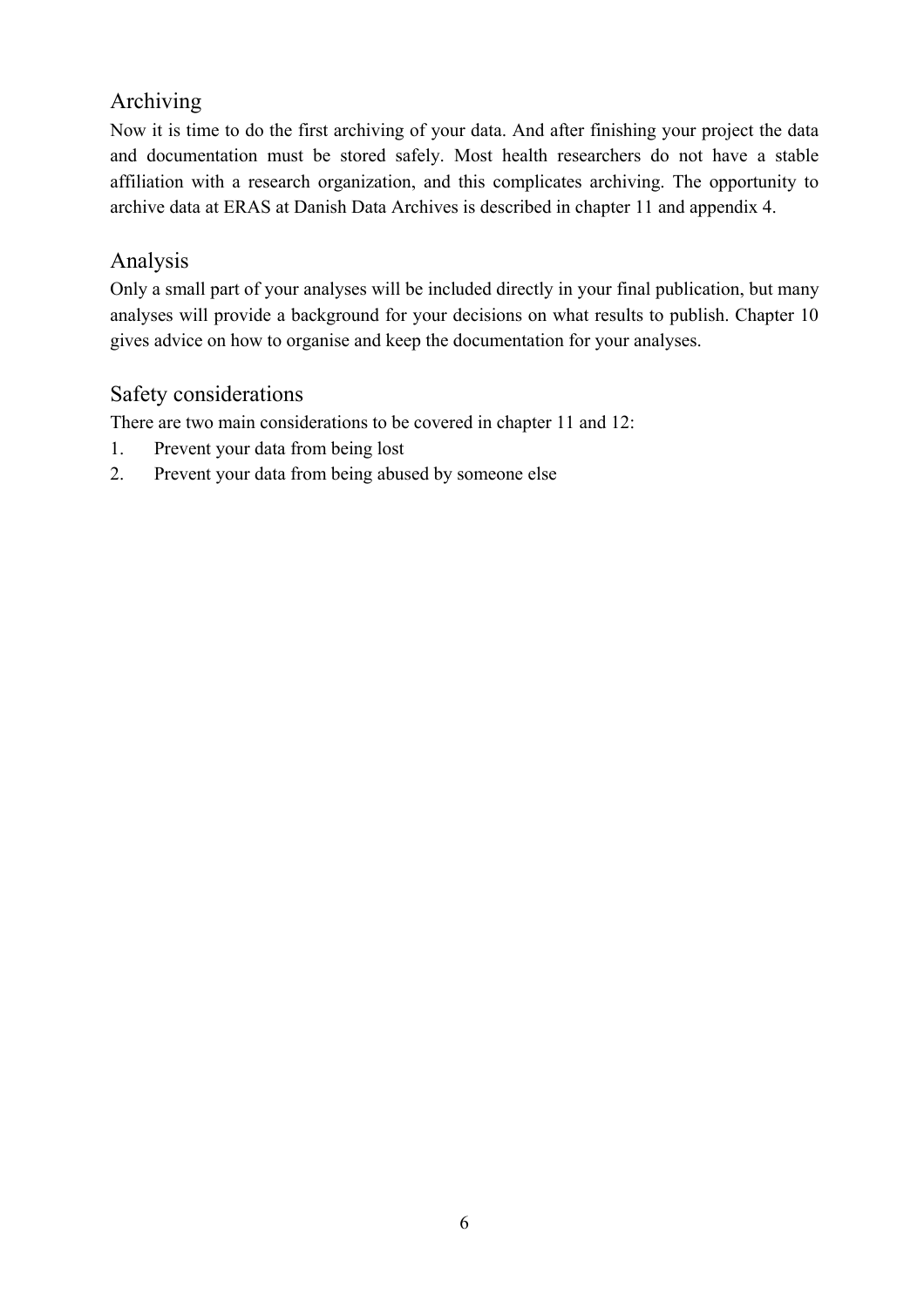# 4. Designing data collection

I will use the self-administered questionnaire as an example, but the principles also apply to interviewer-administered questionnaires and case report forms to be filled in by the investigator or his/her assistants.

It is obvious that in a self-administered questionnaire the phrasing of questions and response categories, the sequence of questions, and the layout are of major importance, while you intuitively give less attention to phrasing and layout in a case report form to be filled in by yourself. There are, however, many examples of sloppy case report forms where even the investigator gets in doubt about how to fill it in consistently, and where an external monitor or auditor gets the (possibly justified) impression that data collection was somewhat haphazard.

Therefore, the advice below on designing self-administered questionnaires also applies to other data collection instruments.



*Example 1. A short questionnaire for self-administration*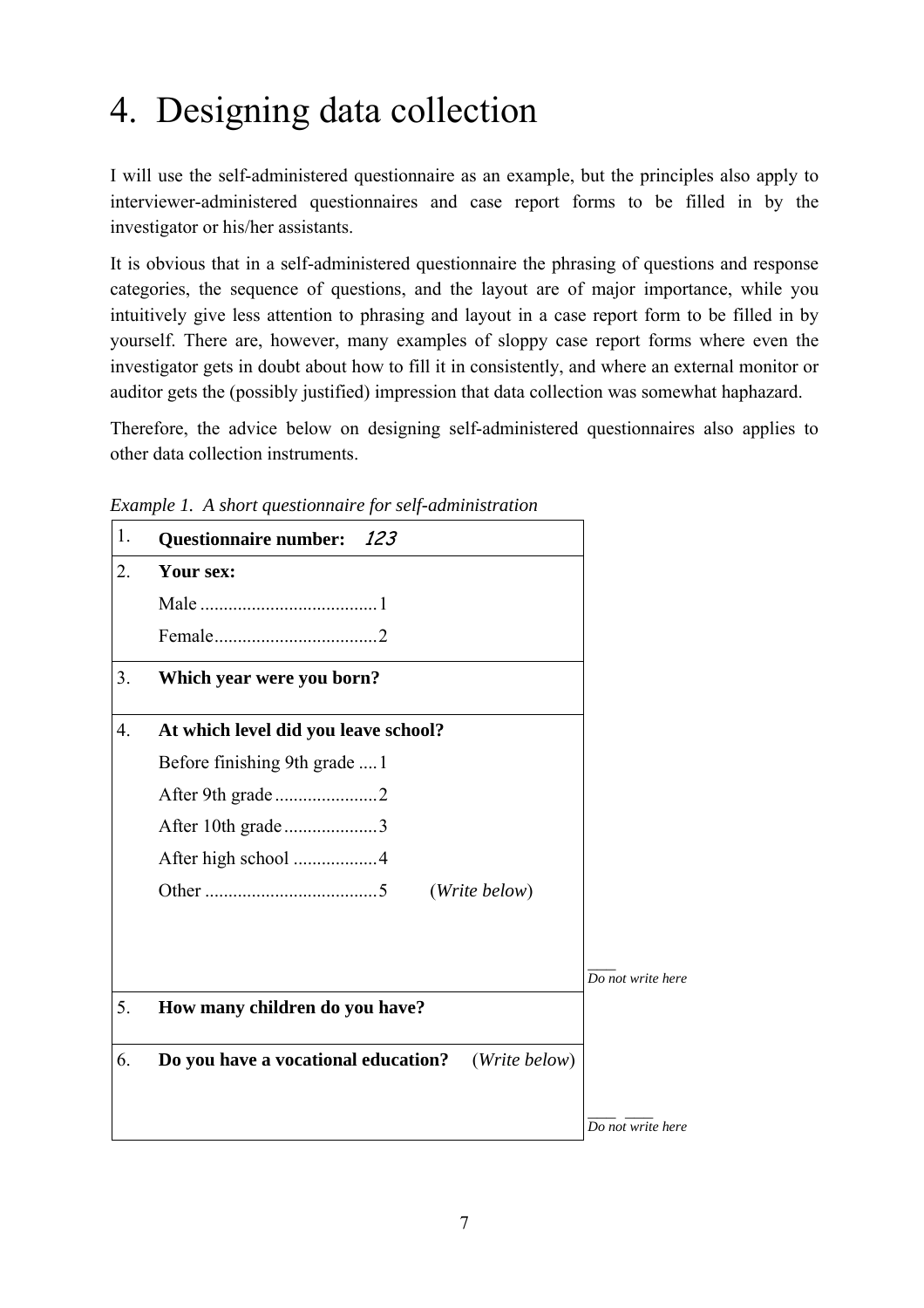### 4.1. Layout

1st consideration: The respondent: The questionnaire should be simple and clear, and there should be no doubt how to fill it in. 2nd consideration: Processing of the information recorded. However, this consideration must *never* complicate the questionnaire to the respondent. The first consideration really is the first.

The layout of the questionnaire in example 1 is simple and it requires only standard wordprocessing tools. I used the following principles:

- 1. Each question with response categories is framed by a box, to help the respondent concentrate on one question at a time. Technically it is simple: I created a 6Η1 table.
- 2. Questions are written with **bold** typeface.
- 3. Response categories are written with ordinary typeface.
- 4. Instructions *(write)* are written with *italic* typeface
- 5. For closed questions the response is given by circling a number (the code used when entering data).
- 6. For open questions responses are written in the box. Do not add lines to write on; they only complicate writing the response.
- 7. The amount of blank space should be appropriate, both for circling numbers and for writing text.



#### *Example 2. Layout of closed questions*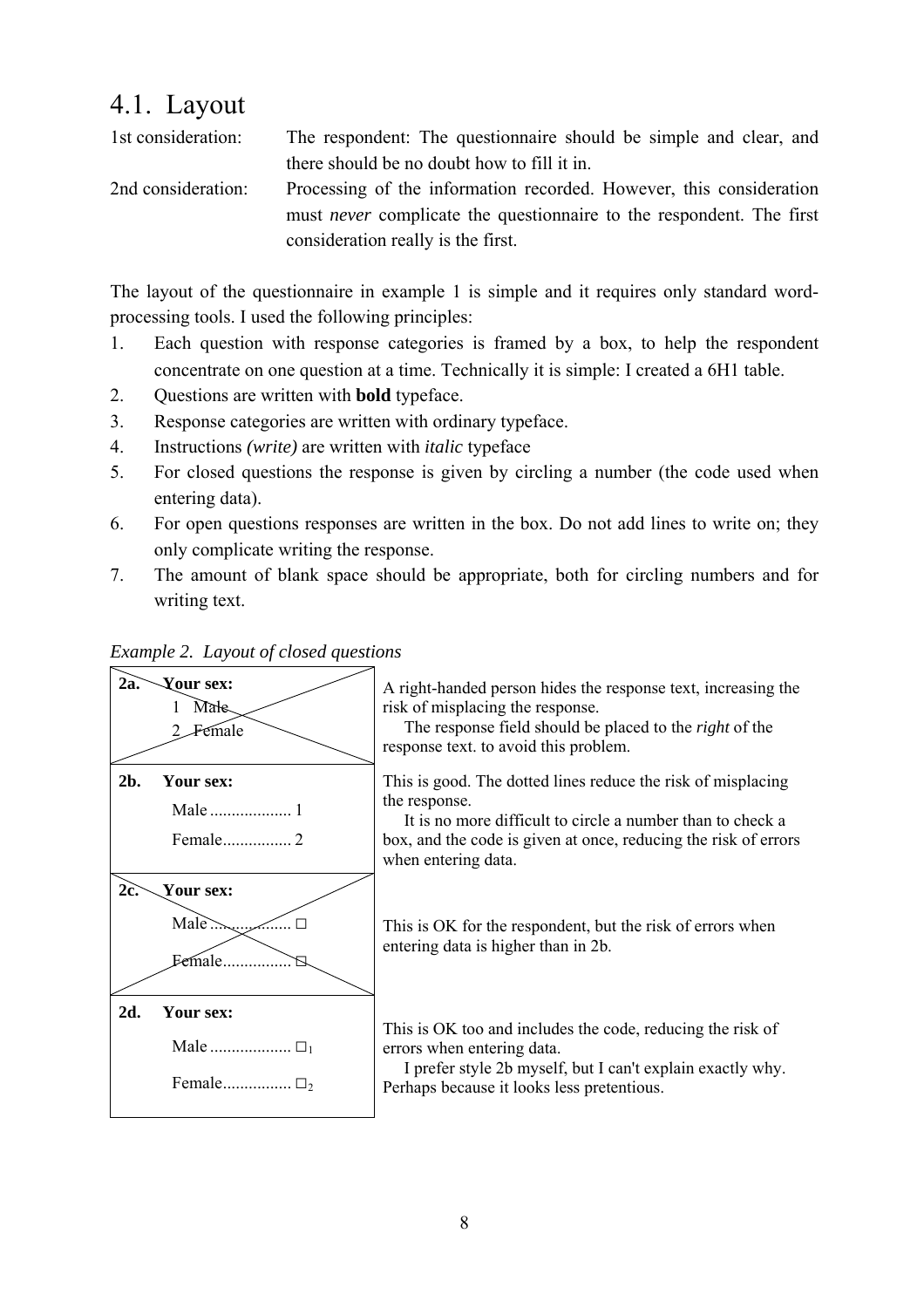## 4.2. On questions and response categories

| <b>Scale type</b> | <b>Examples</b>                                                                  | <b>Characteristics</b>                                                                                                                                                                                   |
|-------------------|----------------------------------------------------------------------------------|----------------------------------------------------------------------------------------------------------------------------------------------------------------------------------------------------------|
| Interval scale    | Temperature in °C<br>Weight in grams<br>Age in days<br>Age in 10 year age groups | Measurements reflect continuous properties<br>and are expressed in defined units (°C, grams,<br>years). Interval width can be as narrow as<br>measurements permit, or be grouped in wider<br>categories. |
| Ordinal scale     | always / often / seldom / never<br>rare / medium / well done                     | There is a natural rank of categories, but no<br>exact relationship to a continuous property.                                                                                                            |
| Nominal scale     | Colour<br>Nationality<br><b>Sex</b>                                              | No natural rank of categories (unless you are a<br>chauvinist).                                                                                                                                          |

There are three major types of variables, defined by what kind of properties they express:

#### What questions can I ask?

In general any question which the respondent finds reasonable, with his/her understanding of the purpose of the study. In a study of fertility problems the respondents expect you to ask about the frequency of intercourse, but hardly about sexual pleasure. In a study of quality of life some respondents probably would be surprised if you avoided the topic of sexual pleasure. However, with sensitive questions you should in the introduction allow the respondent to skip questions he/she does not want to answer.

The important point is that the respondent must understand the purpose of the study. If the respondent feels that you ask questions that are not justified by the purpose, he/she will probably feel that you have a hidden agenda and stop responding to any of the following questions.

#### The sequence of questions

Related questions should be neighbours. In example 1 you see the number of children separate the questions on school education and vocational education, and this complicates things to the respondent.

Some recommend to start with 'neutral' questions and leave sensitive questions to the end of the interview. I am not so sure; I believe that the respondent should get the feeling early in a lengthy interview or questionnaire that you ask the important questions.

#### The phrasing of questions

Use the respondent's own language and avoid medical or bureaucratic jargon. Sentences should be short and easy to read – but not be felt childish. This sometimes conflicts with the demand for unambiguity. In example 1, question 6, we ask about vocational education (erhvervsuddannelse), and this might not be understood by every respondent: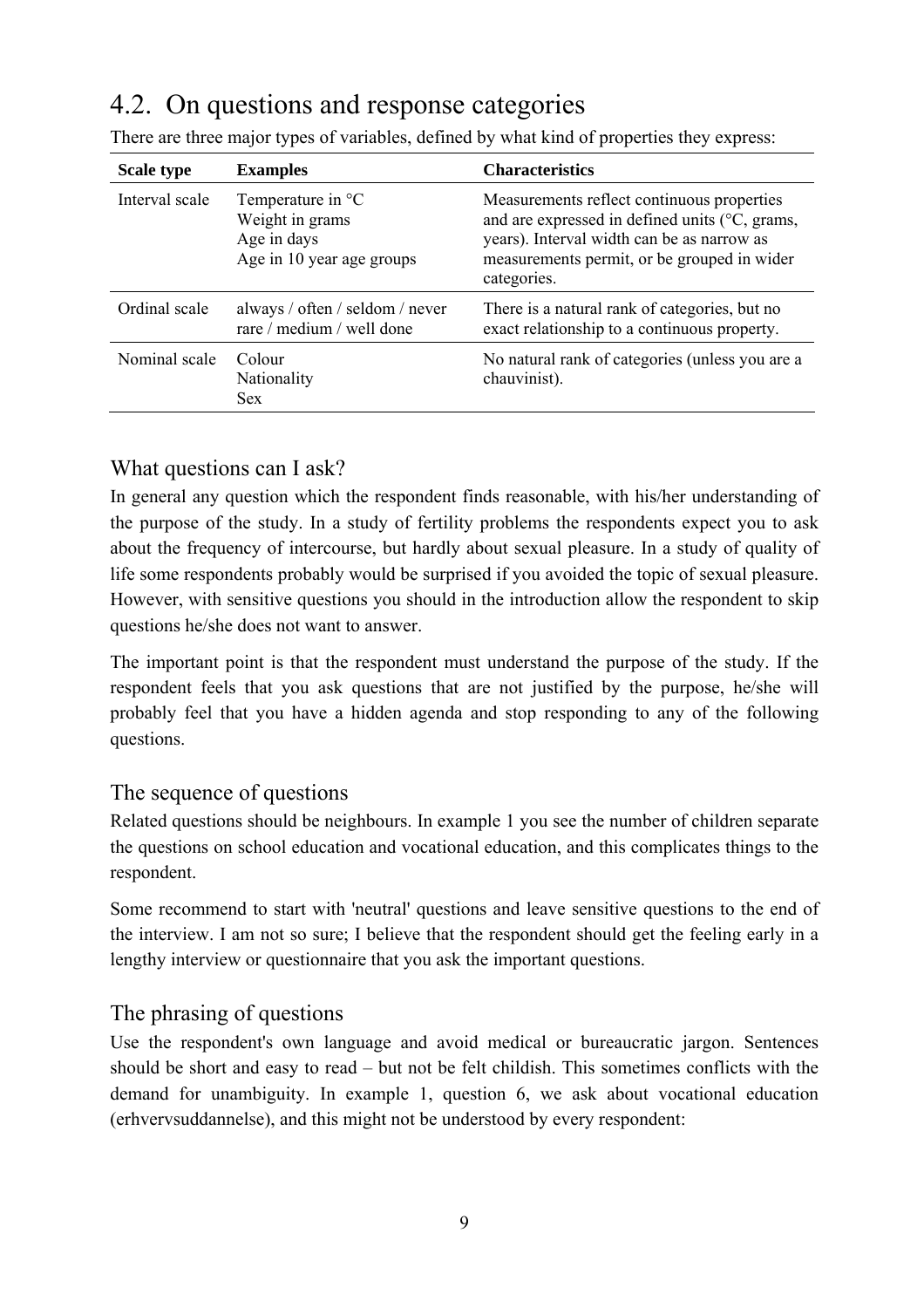*Example 3. Phrasing of questions*

| <b>3a.</b> | Do you have a vocational education?                           | The distinction between school education and                                                                                                   |
|------------|---------------------------------------------------------------|------------------------------------------------------------------------------------------------------------------------------------------------|
| 3b.        | After you left school: Did you have any<br>further education? | vocational education (erhvervsuddannelse) is a<br>matter of complex definitions. 3b, although not<br>without problems, may be a better choice. |

#### Response categories

The response categories should be exhaustive and mutually exclusive. Exhaustive means that the list of response options covers any situation. Being exclusive means that you can give one and only one answer.

*Example 4. Response categories*

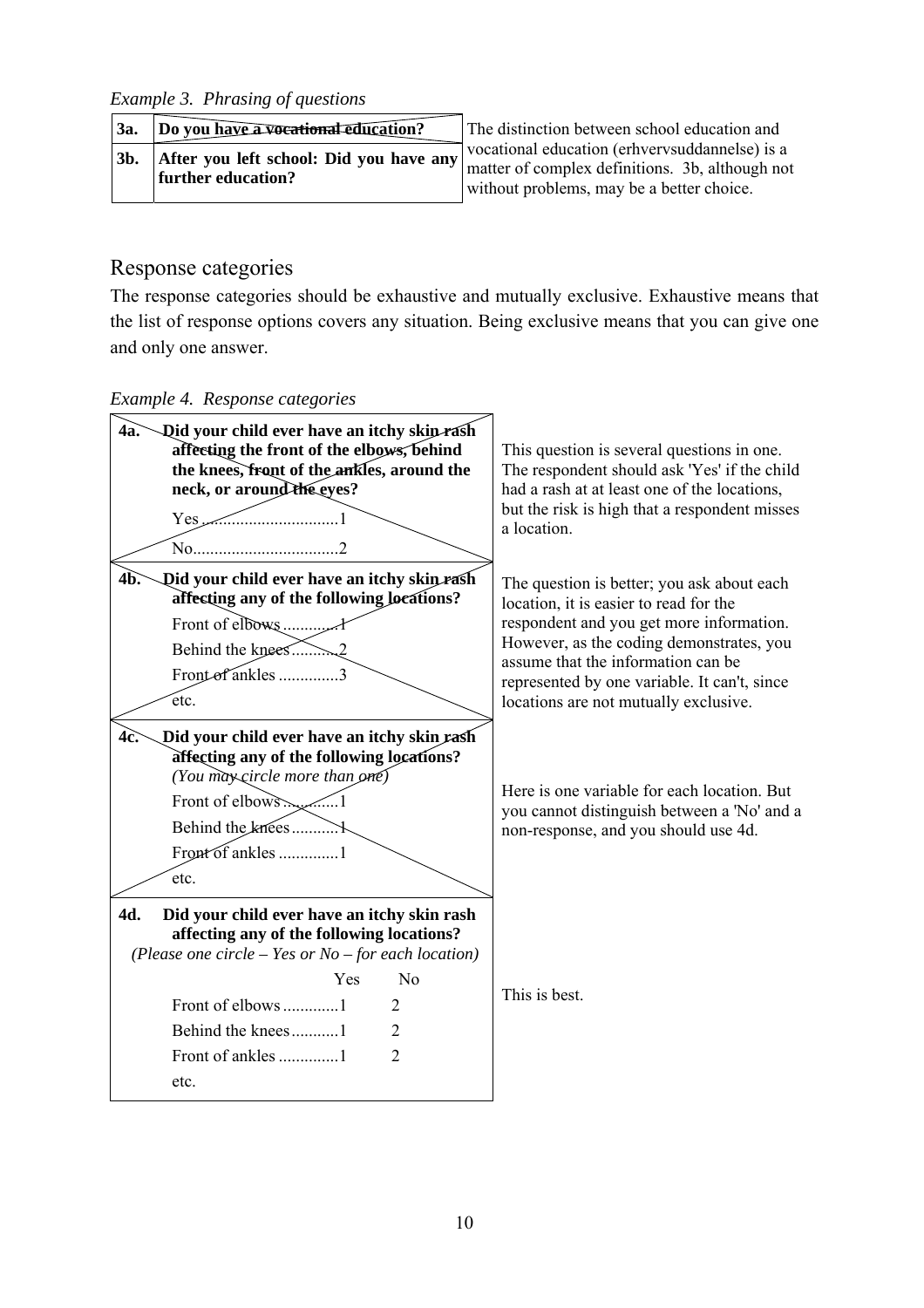#### Collect and record 'raw', not processed information

Avoid to group continuous information already at data collection time. It is as easy for the respondent to state her age in years as to choose between a list of age groups. Even better: the date of birth allows you to calculate the exact age at any other date.





#### Open questions

In example 1 question 2 and 4 are *closed questions*: response categories are defined beforehand. Question 6 is an *open question*: the respondent can fill in any text. Also, in question 4 there is opportunity to enter text if the respondent does not feel to fit into one of the first four response categories. Formally, question 3 and 5 are open questions, but obviously the response options are restricted to years and numbers.

The text information in question 5 should hardly be entered as is in the computer, but you must translate the text into a finite number of categories. The coding should be described in the *codebook* (see later). Add a coding field next to the response field as in example 1, but design it so that it does not confuse the respondent.

In question 6 (vocational education) the number of possible responses is huge, and you need to classify responses into a finite number of categories. Before deciding on a final classification it might be wise to classify a sample of e.g. 100 responses to see if it works. The coding decisions must be included in the codebook; see example 6.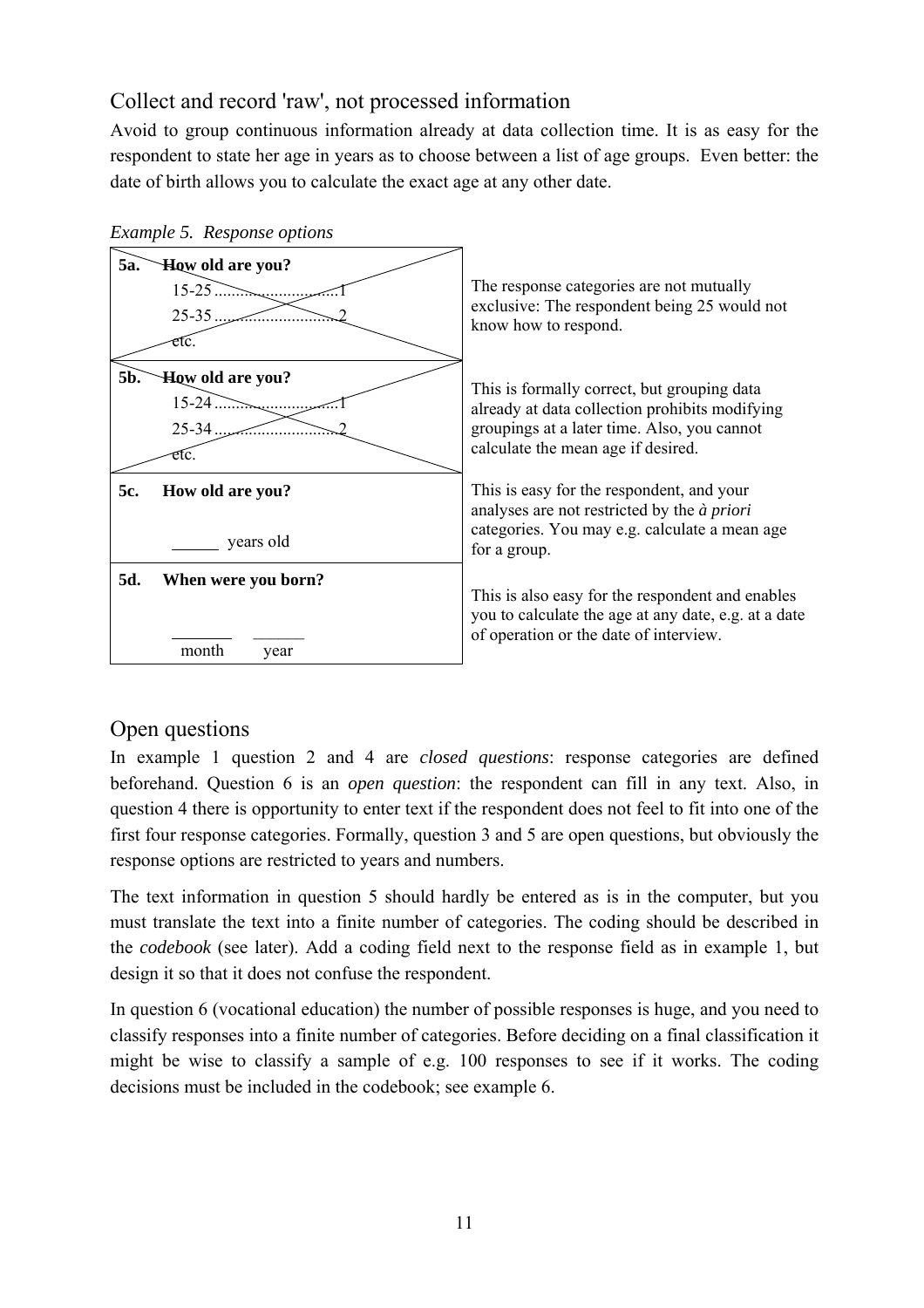### 4.3. The codebook

The codebook is the link between the questionnaire and the data entered in the computer, and it should be made early in the process. Example 6 corresponds to the questionnaire in example 1, with an atopic dermatitis question added.

| <b>Variable</b>                 | Source <sup>§</sup>             | <b>Meaning</b>                                      | Codes, valid range                                                                                                                                                                                                                                                                      | Format <sup>†</sup> |
|---------------------------------|---------------------------------|-----------------------------------------------------|-----------------------------------------------------------------------------------------------------------------------------------------------------------------------------------------------------------------------------------------------------------------------------------------|---------------------|
| id                              | Q 1                             | Questionnaire number                                | 1-750                                                                                                                                                                                                                                                                                   | F3.0                |
| sex                             | Q <sub>2</sub>                  | Respondent's sex                                    | Male<br>1<br>$\overline{2}$<br>Female<br>9<br>No response                                                                                                                                                                                                                               | F1.0                |
| byear                           | $Q_3$                           | Year of birth                                       | 1890-1990<br>$-2^*$ No response                                                                                                                                                                                                                                                         | F4.0                |
| schooled                        | Q <sub>4</sub>                  | Left school, level                                  | $\mathbf{1}$<br>Before finishing 9th<br>After 9th<br>$\overline{2}$<br>$\overline{3}$<br>After 10th<br>$\overline{4}$<br>After high school<br>5<br>Other<br>9<br>No response                                                                                                            | F1.0                |
| children                        | Q <sub>5</sub>                  | N of children                                       | $0 - 10$<br>$-2^*$ No response                                                                                                                                                                                                                                                          | F2.0                |
| voced                           | Q6                              | Vocational education                                | $\mathbf{1}$<br>None<br>$\overline{2}$<br>Manual, $<$ 3 years<br>$\overline{3}$<br>Manual, $3$ years +<br>$\overline{4}$<br>Non-manual, $<$ 3 years<br>5<br>Non-manual, 3-4 years<br>6<br>Non-manual, $5 \text{ years} +$<br>$\overline{7}$<br>Cannot be classified<br>9<br>No response | F1.0                |
| rasha<br>rashb<br>rashc<br>etc. | Q 7a<br>Q <sub>7b</sub><br>Q 7c | Rash: elbows<br>Rash: knees<br>Rash: ankles<br>etc. | Yes<br>1<br>N <sub>0</sub><br>$\overline{c}$<br>9<br>No response                                                                                                                                                                                                                        | F1.0                |

*Example 6. A codebook* 

\*) Missing values for interval scale variables should not be included in calculations.

†) This notation is frequently used when describing formats. F2.0 means a numerical variable with two digits and no decimals. F5.2 means five digits including decimal period and two decimals. A10 means a 10 character string (text) variable.

§) You could use this field to identify the source of information, e.g. lab sheet or, as here, a question number.

#### Variable names

When analysing data you will refer to the variables by their names. In most programs variable names can have up to 8 characters; they must start with a letter. Even if your program allows longer variable names, keep them reasonably short; they may be abbreviated in output. Valid characters are **a-z** (but not æøå) and **0-9**. Avoid special characters.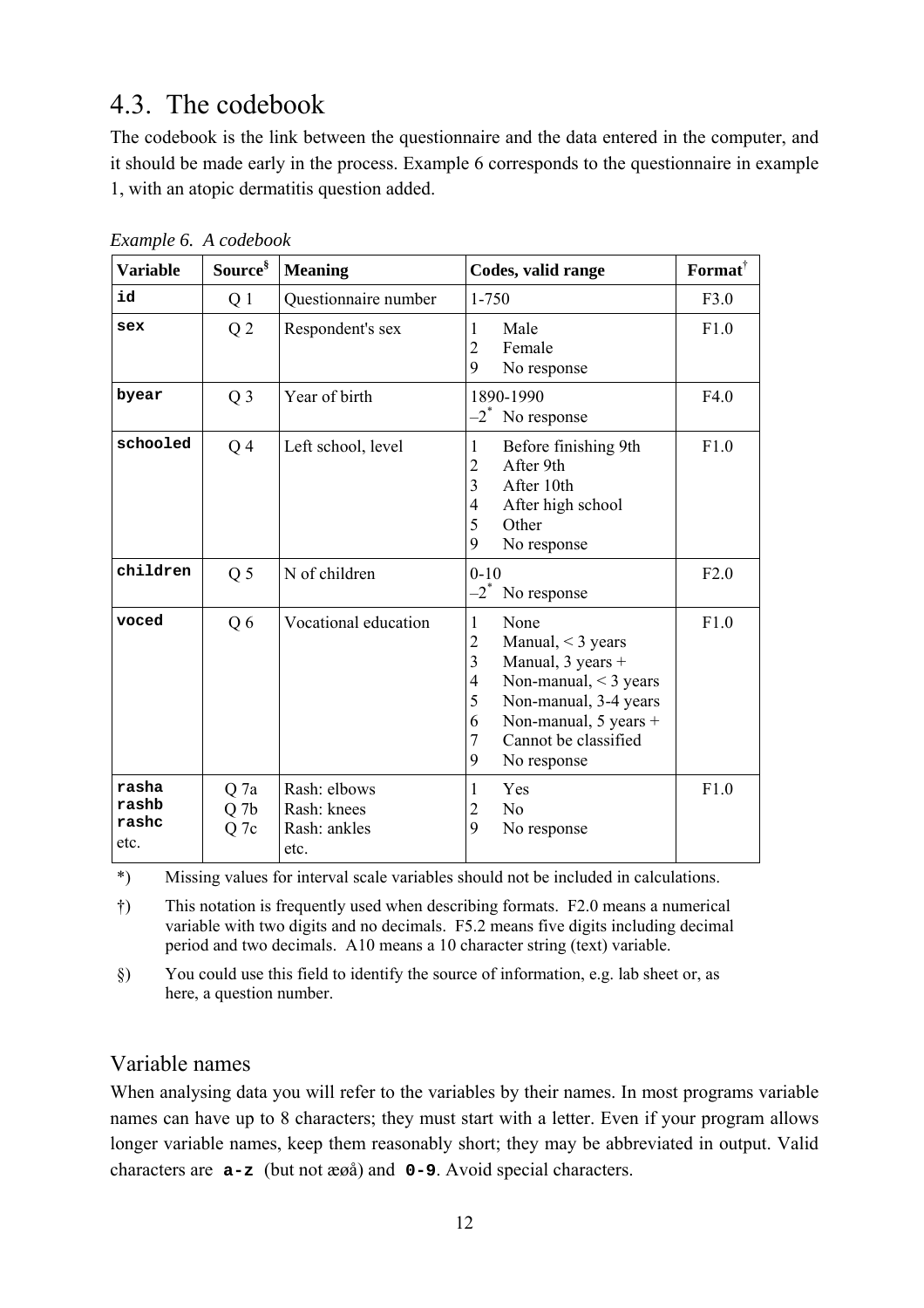If you use Stata for analysis, remember that **sex** and **Sex** are different variable names. Always use lowercase variable names in Stata.

With few variables use names that give mnemotechnic meaning, as in the codebook example 6. With many variables rather use names derived from question numbers: **q7a**, **q7b** etc.; a mnemotechnic system will break down for you.

In complex projects where you have data from several sources, use variable names that reflect the source. If you have three interviews with the same persons, use the prefix **a**, **b**, **c**:

1st interview: **a1 a2 a3a a3b a3c** etc. 2nd interview: **b1 b2** etc.

#### Meaning

A short text describing the meaning of the variable. In most programs this information can be included in the data set (variable labels) and will be displayed in the output.

#### Codes

Standard recommendation: Always use numerical codes. Not all analyses can handle string codes (e.g. 'M' for male sex), and numerical codes are faster to enter and easier to handle during analysis.

For interval scale variables (year of birth, number of children) just use the value as the code and state the possible range in the codebook. For ordinal and nominal scales (sex, education) state the meaning of each code. In most programs this information can be included in the data set (value labels) and will be displayed in the output.

### Codes for no response. Missing values

Missing information may occur in three distinct situations:

- 1. The question could not be asked. You hardly ask a male about his last pregnancy nor record complications to an operation that was not performed.
- 2. The question was asked, but the respondent did not reply
- 3. The respondent replied "Don't know".

In the codebook include your decision on how to record missing data, e.g.  $-1$  for no question, –2 for no answer, and –3 for a "Don't know". Obviously the missing data codes should not be possible valid values.

In SPSS you can define certain values as missing, and Stata 8 has special missing codes, while Stata 7 does not have this facility (see appendix 7). Consistent handling of missing information is especially important for interval scale variables, e.g. to avoid that the code '999' for height is interpreted as almost 10 metres.

Missing values are important for interval scale variables, not so for categorical variables. Often a "Don't know" is as interesting as a "Yes", and should therefore not be considered missing and excluded from analysis.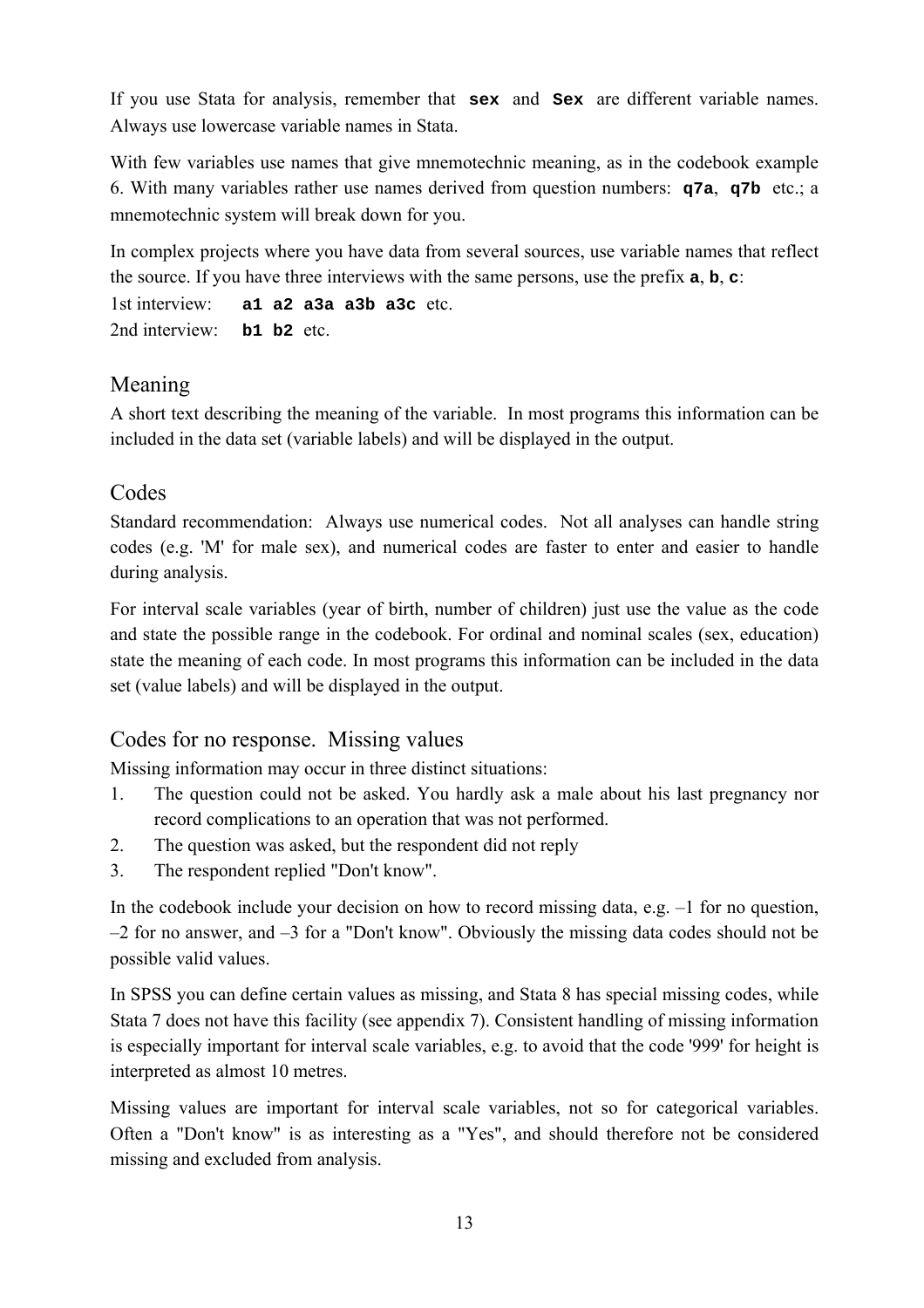# 5. Folders and file names. The log book.

Chapter 6-10 is a short example of the steps from data entry to a final data set for analysis. In the real world there are often many more steps, and you may easily confuse yourself. Most people are too optimistic about their ability to recall past decisions. Here is some advice on decisions that should be taken early.

#### Decide which folder or folders to work in

My advice is to organise folders by subject, not by file type. For a specific project or subproject keep all your main text files, data files and command files in the same folder. An illustration is shown in appendix 6. Do not mix files from different (sub)projects in the same folder. Take a copy of final data and command files and put them in a "safe" (see example in appendix 5).

*Never* put your own files in a program folder. You may never find them again.

#### Decide a system for naming your data and command files

Command files that make modifications of your data are vital documentation. Both in SPSS and Stata it is easy to issue single commands, one at a time, but it is a lot safer to create a command file with all commands needed and execute them together – in the right sequence. You will make errors while developing a command file, but in the end you will succeed, and you should, of course, only keep the correct command files for documentation. *The vital command files should include everything needed – but nothing else – to reconstruct the data from the original input.*

These command files should have names clearly indicating what they do. I offer the suggestion to let such command files start with **gen.** followed by the name of the result file. Command files not creating new versions of the data should *not* have this prefix. Other systems may be used, but without a system you are at risk to get confused. Example 7 illustrates my suggestion for naming the data and command files used in chapter 6-10:

- All changes to the primary data (errors corrected, labels added, new variables generated, files merged) are documented by command files.
- The names of the command files tell you what they do.
- The final data set can be reproduced from the primary data by executing the modifying command files in the right sequence.

#### Keep a log book – and keep it updated

For an overview of your past actions keep a log and update it whenever you add modifications to your data. Example 7 shows how this could be done.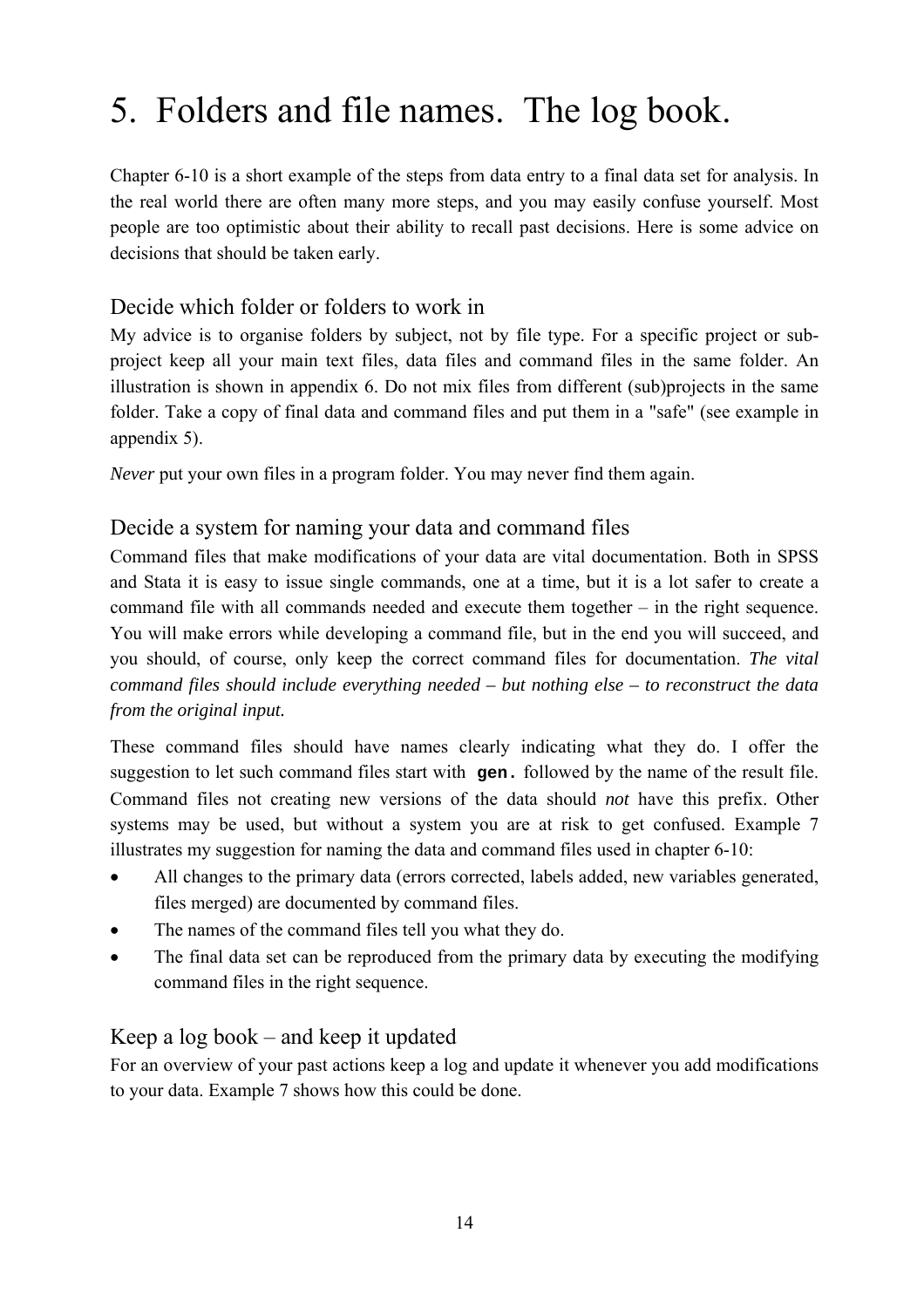*Example 7a. A log book. SPSS*

| <b>Project:</b><br><b>Working folder:</b><br><b>Safe folder:</b> |                    | Treatment of disease X<br>c:\dokumenter\disx\data<br>c:\dokumenter\disx\data\safe | <b>SPSS</b>                                                                                                      |
|------------------------------------------------------------------|--------------------|-----------------------------------------------------------------------------------|------------------------------------------------------------------------------------------------------------------|
| Input<br>data                                                    | <b>Syntax file</b> | Output<br>data                                                                    | <b>Comments</b>                                                                                                  |
| visit1x.sav<br>visit1a.sav                                       |                    |                                                                                   | 12.10.2001<br>Final comparison of two corrected data entry files.<br>Agreement documented in: visit1.compare.txt |
| visit1a.sav                                                      | gen.visit1b.sps    | visit1b.sav                                                                       | 13.10.2001<br>Add labels to visit1a.say (example 8)                                                              |
| visit1b.sav                                                      | gen.visit1c.sps    | visit1c.sav                                                                       | 15.10.2001<br>Identified errors corrected (example 11)<br>(see visit1.correct.doc)                               |
| visit1c.sav<br>visit2c.sav                                       | gen.visit12.sps    | visit12.sav                                                                       | 16.10.2001<br>Matching data from visit 1 and visit 2 (example 12)                                                |
| visit12.sav                                                      | gen.visit12a.sps   | visit12a.sav                                                                      | 16.10.2001<br>Generate new variables: hrqol, opagr (example 13)                                                  |

*Example 7b. A log book. Stata*

| Project:<br><b>Working folder:</b><br>Safe folder: |                 | Treatment of disease X<br>c:\dokumenter\disx\data<br>c:\dokumenter\disx\data\safe | Stata                                                                                                            |
|----------------------------------------------------|-----------------|-----------------------------------------------------------------------------------|------------------------------------------------------------------------------------------------------------------|
| Input<br>data                                      | Do-file         | Output<br>data                                                                    | <b>Comments</b>                                                                                                  |
| visit1x.dta<br>visit1a.dta                         |                 |                                                                                   | 12.10.2001<br>Final comparison of two corrected data entry files.<br>Agreement documented in: visit1.compare.txt |
| visit1a.dta                                        | gen.visit1b.do  | visit1b.dta                                                                       | 13.10.2001<br>Add labels to visit1a.dta (example 8)                                                              |
| visit1b.dta                                        | gen.visit1c.do  | visit1c.dta                                                                       | 15.10.2001<br>Identified errors corrected (example 11)<br>(see visit1.correct.doc)                               |
| visit1c.dta<br>visit2c.dta                         | gen.visit12.do  | visit12.dta                                                                       | 16.10.2001<br>Matching data from visit 1 and visit 2 (example 12)                                                |
| visit12.dta                                        | gen.visit12a.do | visit12a.dta                                                                      | 16.10.2001<br>Generate new variables: hrqol, opagr (example 13)                                                  |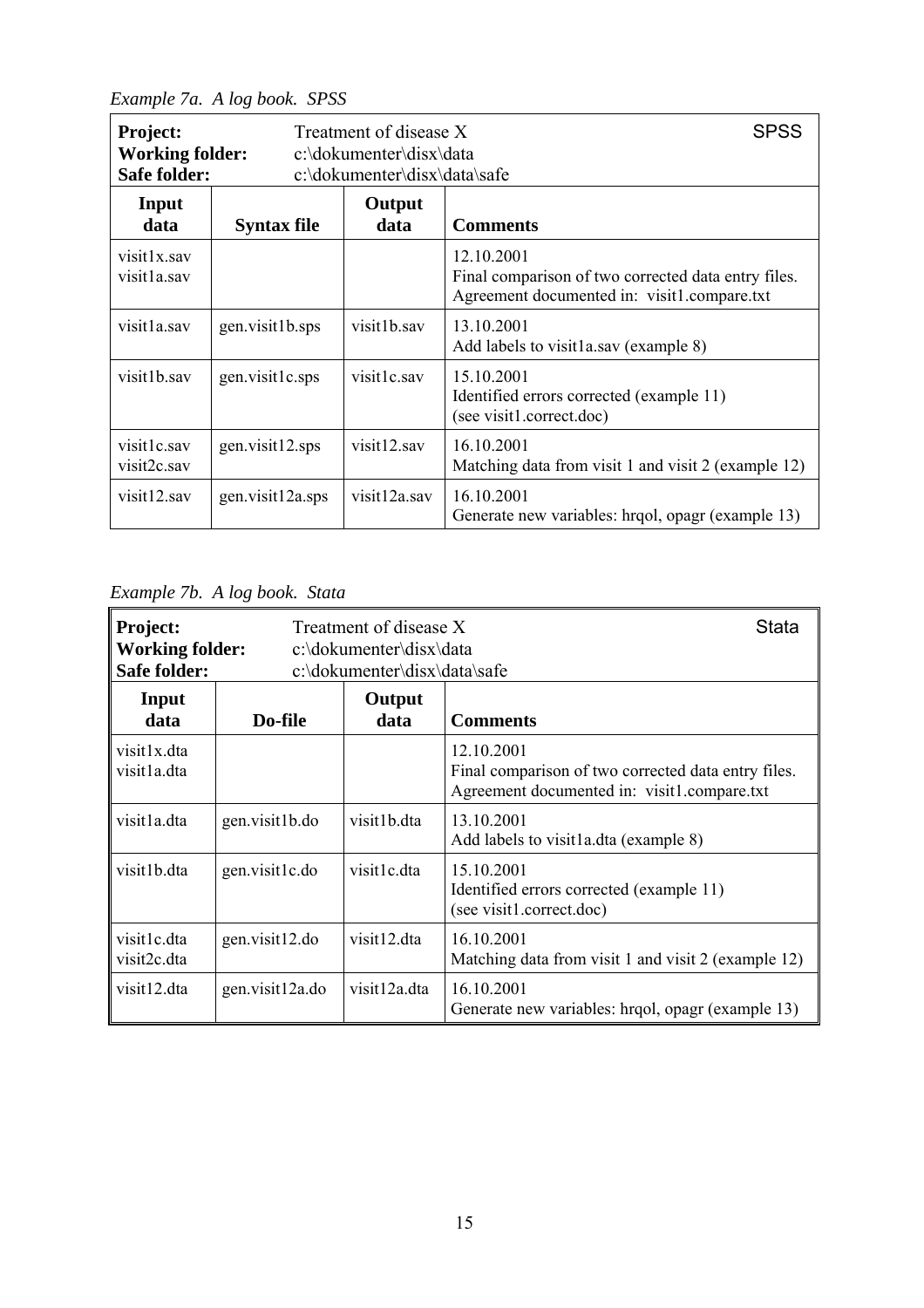Think ahead!

Keeping track of study participants is important; in the end you must be able to document the flow of participants. The figure is from the CONSORT statement on the requirements for the reporting of randomized trials.<sup>4</sup> The principle, however, is relevant to other studies as well.

Having problems with reconstruting the flow diagram at reporting time is not uncommon. Think ahead and make sure that you record the necessary informations about exclusions and participation *during* the study; it may be quite difficult to reconstruct afterwards.





 $\overline{a}$ 4) The CONSORT statement: revised recommendations for improving the quality of reports of parallel group randomized trials. http://www.consort-statement.org. Also printed in e.g. Lancet 2001; 357: 1191-4.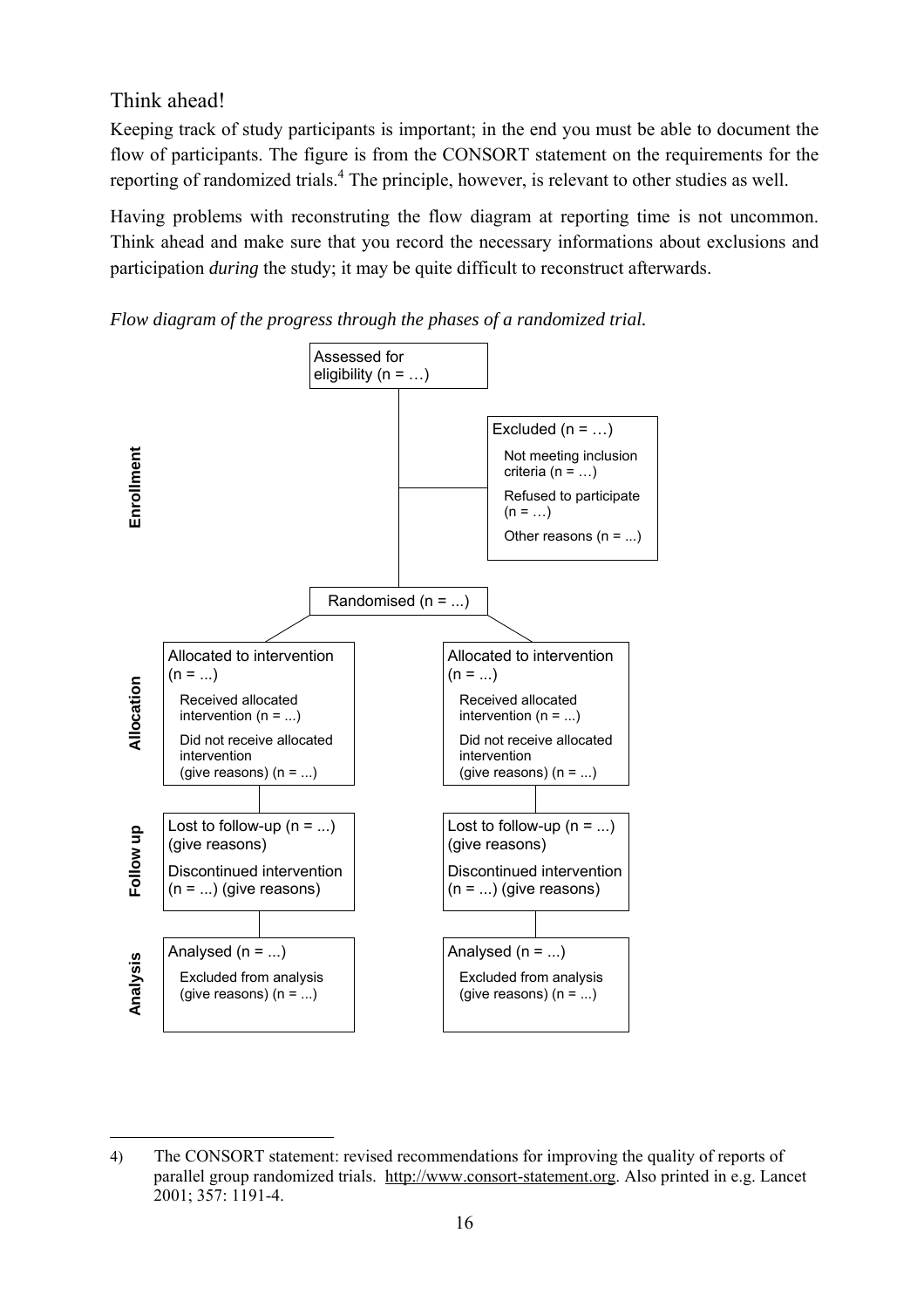# 6. Entering data

With very small data sets you may enter data in e.g. an Excel spreadsheet or in the SPSS or Stata data window, but with larger data sets this method is cumbersome and prone to give errors. Use a professional data entry program like EpiData. Epidata is free; download it from www.epidata.dk, and find a short description in *Introduction to Stata 8*.

#### Preparations

Before entering data (yourself or someone you hired) you need a complete codebook. All decisions on coding should be made – and documented in the codebook – before entering data; otherwise the risk of errors increases, and there is a risk that acute coding decisions during data entry are not recorded properly.

Examine the questionnaires for obvious inconsistencies before data entry. *Any decisions, e.g. coding of text information should be made before, not during data entry, and be written in the questionnaire*. Example 1 shows fields for post-coding of text information.

When defining the data set you need the codebook information on variable names and formats (the number of digits needed to represent the information).

Especially when you have data from several sources write down a plan for the process, including folder structure and file names. Also make a plan on how to backup your work to reduce the consequences of human, software or hardware errors.

Error prevention: Set up a data entry form resembling your questionnaire EpiData enables you to create forms resembling your questionnaire pages; this reduces the risk of misplacing the information during data entry.

"Parallel shifting" during data entry is a frequent source of error: a correct value is entered, but in the wrong place, e.g. by entering the answer to "ankles" in the field for "knees" in example 4, question 4d. You might include a control variable demanding entry of an unusual value (e.g. –9) at the end of each page.

If you enter the wrong ID number it may be very difficult to locate and correct the error. I suggest that you as a safeguard re-enter the ID number as the last field in the form.

#### Error prevention: Define valid values before entering data

EpiData enables you to specify valid values and value labels for each variable, and to get a warning during data entry if you enter an outlier. While this method identifies illegal values, it does not catch erroneous entries within the legal range. You may also specify extended checks, e.g. that a date of hospital admission is after the date of birth. However, specifying the rules correctly may be time-consuming, and incorrect specifications will interfere with data entry. Also, inconsistent responses – which are not unusual – may interfere with data entry. I prefer to check for illegal values at a later time, as in example 9.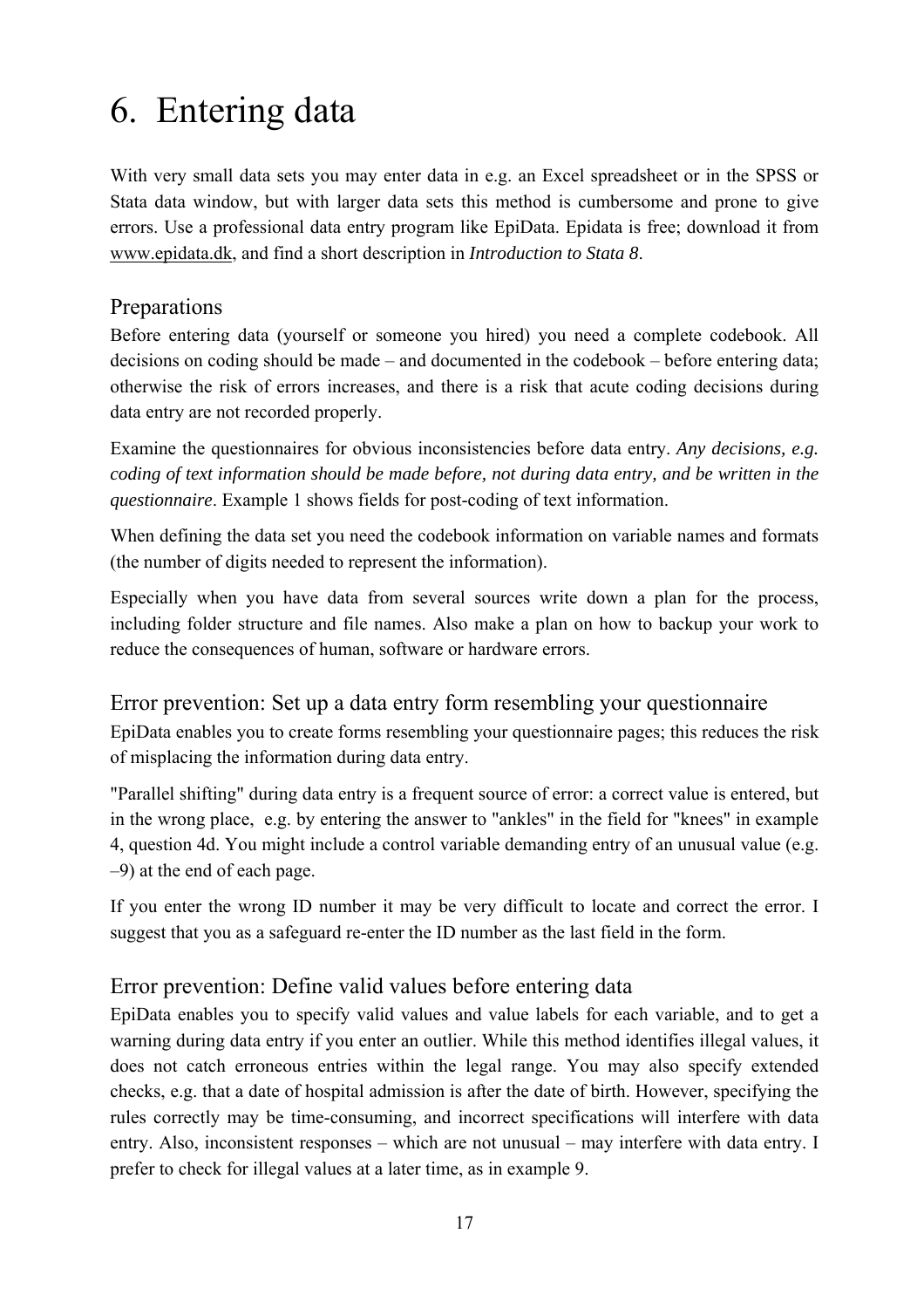#### Entering data

For your own health and to reduce the risk of errors: Take a break now and then. Don't enter data for a full day, but do something else in between. If you employ other people to do the work, the same considerations apply.

#### Error prevention: Double data entry

EpiData enables you to enter data twice – this should be done by two different operators. Next compare the contents of the two files to get a list of discrepancies. Examine the original questionnaires and decide which entry was correct. I recommend to correct errors in *both* files and run a new comparison which should disclose no errors. Print this output for documentation that the data set now is 'clean'.

#### Error checking: Proof-reading

Proof-reading is a rather inefficient (and boring) way of error-checking, and for large data volumes proof-reading is virtually impossible. At least you need an assistant and a printout of the data entered; proof-reading data on the screen is inefficient and may damage your health.

Errors frequently occur by misplacing the right values during data entry. If you discover an error also proof-read the neighbour variables; they are high risk cases.

#### Which level of safeguards?

Use cost-benefit thinking. If you made a clinical trial with 50+50 patients the extra cost of double data entry is low compared to the total cost of collecting the information. And a single error might affect the conclusion. No doubt that you should do anything to avoid errors in your data.

If you mailed a questionnaire to 10,000 persons to estimate the prevalence of certain conditions the consequence of a single error is small, and you might decide to avoid double entry of every questionnaire. An example:

In a survey among 10,000 the data quality was checked by a second entering of data from a random sample of 1000 questionnaires. The comparison yielded one or more discrepancies in 5% of questionnaires; this was not satisfactory. Data entry was performed by five different operators, and the operator's ID was recorded in the data set. It turned out that one operator had an error rate of 25% while the other operators had error rates of 0-0.3%. Consequently all questionnaires originally entered by the 'bad' operator were re-entered by one of the 'good' operators.

#### Optical reading of questionnaires

The polls (Dansk Tipstjeneste) uses optical reading. The one-page 'questionnaire' is simple, and the volume is high. Obviously a good idea in terms of economy and safety.

Few research projects share these properties, and the cost considerations are quite different. The preparations for optical reading of a specific questionnaire are time-consuming, and with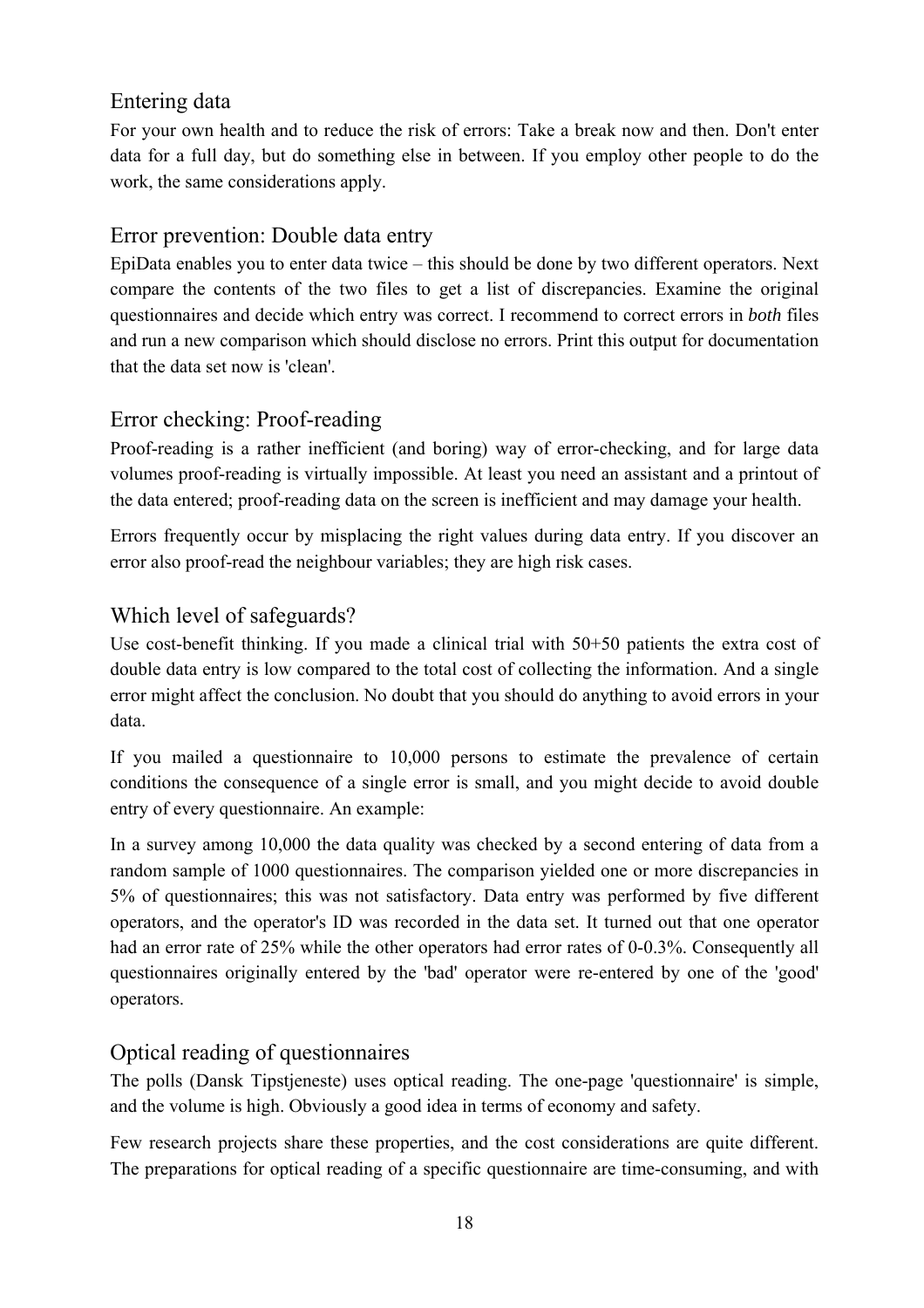multi-page questionnaires there is a lot of manual work while scanning. And errors do occur, so you need to proof-read anyway. Add to this:

The first layout-consideration is to the respondent, but the layout requirements for optical reading often counteract this consideration. I will not comment further on this issue.

#### Entering data into the computer during interview

Especially with telephone interviews it might be practical to enter responses directly into the computer during interview, thus avoiding the paper step. No doubt this is a good idea for simple mass surveys and opinion polls. However, for most research purposes I discourage it, because:

- Setting up a correct form for data entry might be quite time consuming
- If an unpredicted situation arises during an interview you might get stuck
- The risk of large scale errors and data loss is higher than with paper questionnaires
- You have no way of documenting the correctness of the data entered.

At least: You need a lot of experience to do that. I will not comment further on this issue.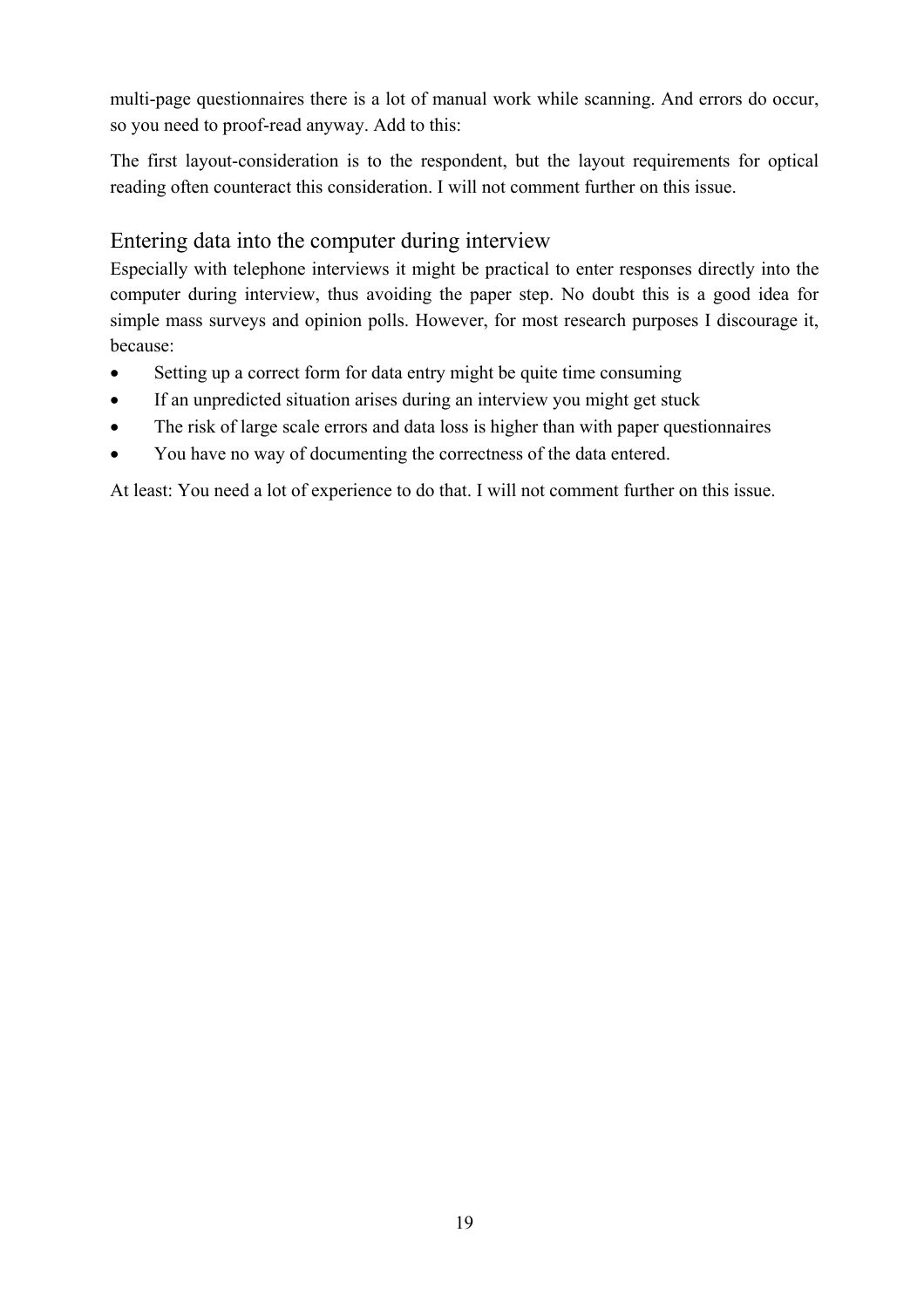## 7. First inspection of data. Error finding

With complex data sets examine and make corrections to each partial data set before merging files. In the following examples there are two partial data sets, visit1 and visit2.

### 7.1. Add labels to your data

Variable and value labels should be defined before data entry, but you might have received the raw data from another source. In that case you should define labels now, before examining the results, by command files. The program does not need the labels, but *You* need them for legibility of the output.

*Example 8a. Adding variable and value labels in SPSS*

```
* gen.visit1b.sps generates visit1b.sav - 12.10.2001 SPSS
* Adding labels to primary data. 
GET FILE='c:\dokumenter\proj1\visit1a.sav'. 
VARIABLE LABELS 
   id 'Questionnaire number' 
   /sex 'Sex of respondent' 
   /byear 'Year of birth' 
   etc... 
VALUE LABELS 
   sex 1 'male' 2 'female' 
   /byear 9999 'no response' 
   etc... 
MISSING VALUES 
  byear (9999) 
   /children (99). 
SORT CASES BY id. 
SAVE OUTFILE='c:\dokumenter\proj1\visit1b.sav'.
```
*This syntax file includes vital documentation and should be saved and kept in a safe place*. It starts with reading the input data file and ends with saving the modified data set. I strongly recommend – for your own sake – to give the syntax file a name that tells what it does: **gen.visit1b.sps** generates the **visit1b.sav** data file.

The sort is made as preparation for later merging the data from visit1 and visit2.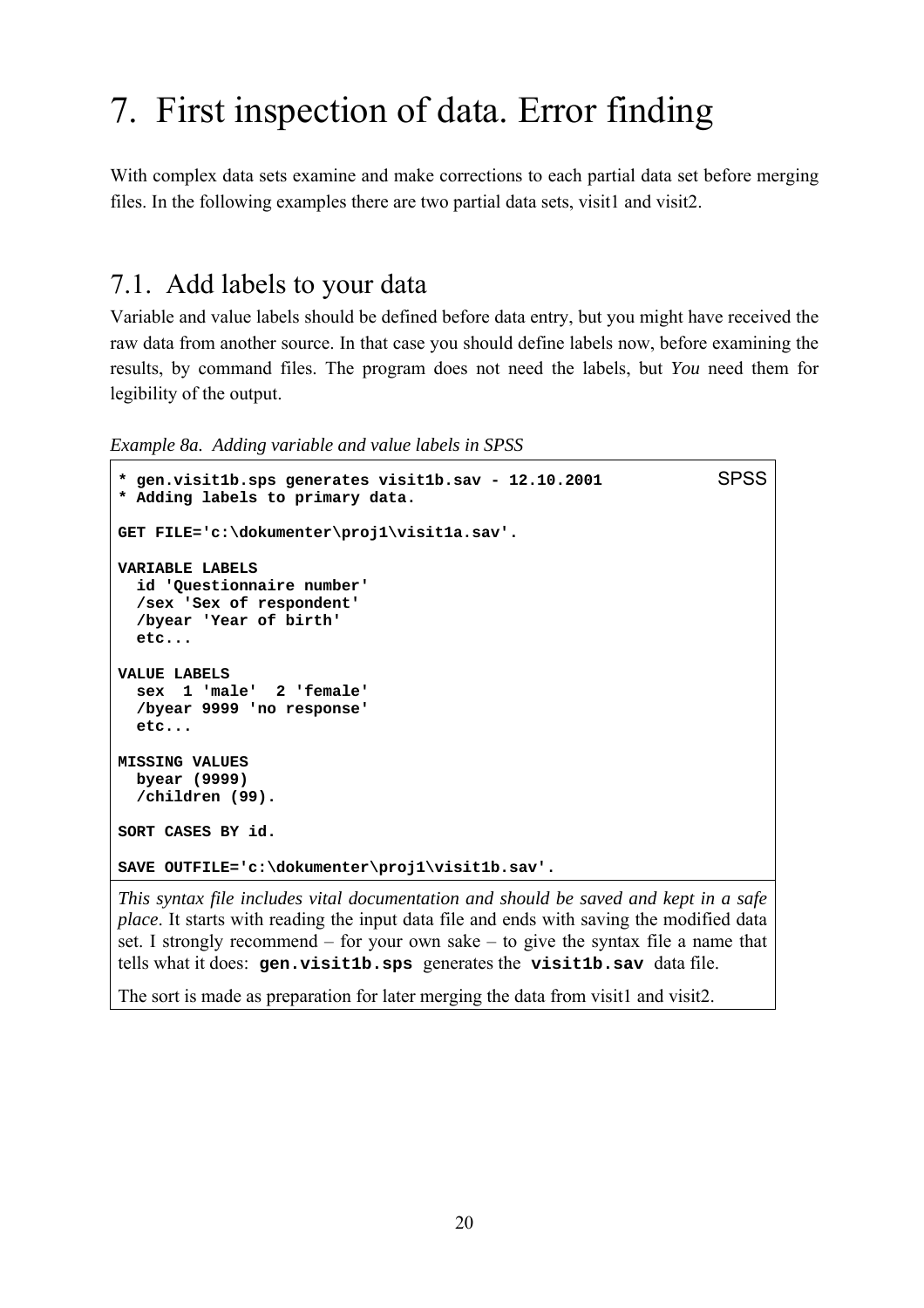*Example 8b. Adding variable and value labels in Stata*

```
// gen.visit1b.do generates visit1b.dta - 12.10.2001 Stata
// Adding labels to primary data 
use "c:\dokumenter\proj1\visit1a.dta" , clear
label variable id "Questionnaire number" 
label variable sex "Sex of respondent" 
label variable byear "Year of birth" 
etc... 
label define sexlbl 1 "male" 2 "female" 
label values sex sexlbl 
etc... 
recode byear (9999=.b) 
label define byear .b "no response" 
label values byear byear 
numlabel , add
sort id 
save "c:\dokumenter\proj1\visit1b.dta" [ , replace]
```
*This do-file includes vital documentation and should be saved and kept in a safe place*. It starts with reading the input data file and ends with saving the modified data set. I strongly recommend – for your own sake – to give the do-file a name that tells what it does: **gen.visit1b.do** generates the **visit1b.dta** data file.

**9999** was entered for missing year of birth; this code is converted to Stata's userdefined missing code **.b** and furnished with a value label.

Stata does not display the codes and the value labels simultaneously in output, but the command *numabel* incorporates the numeric codes in the value labels.

The sort is made as preparation for later merging the data from visit1 and visit2.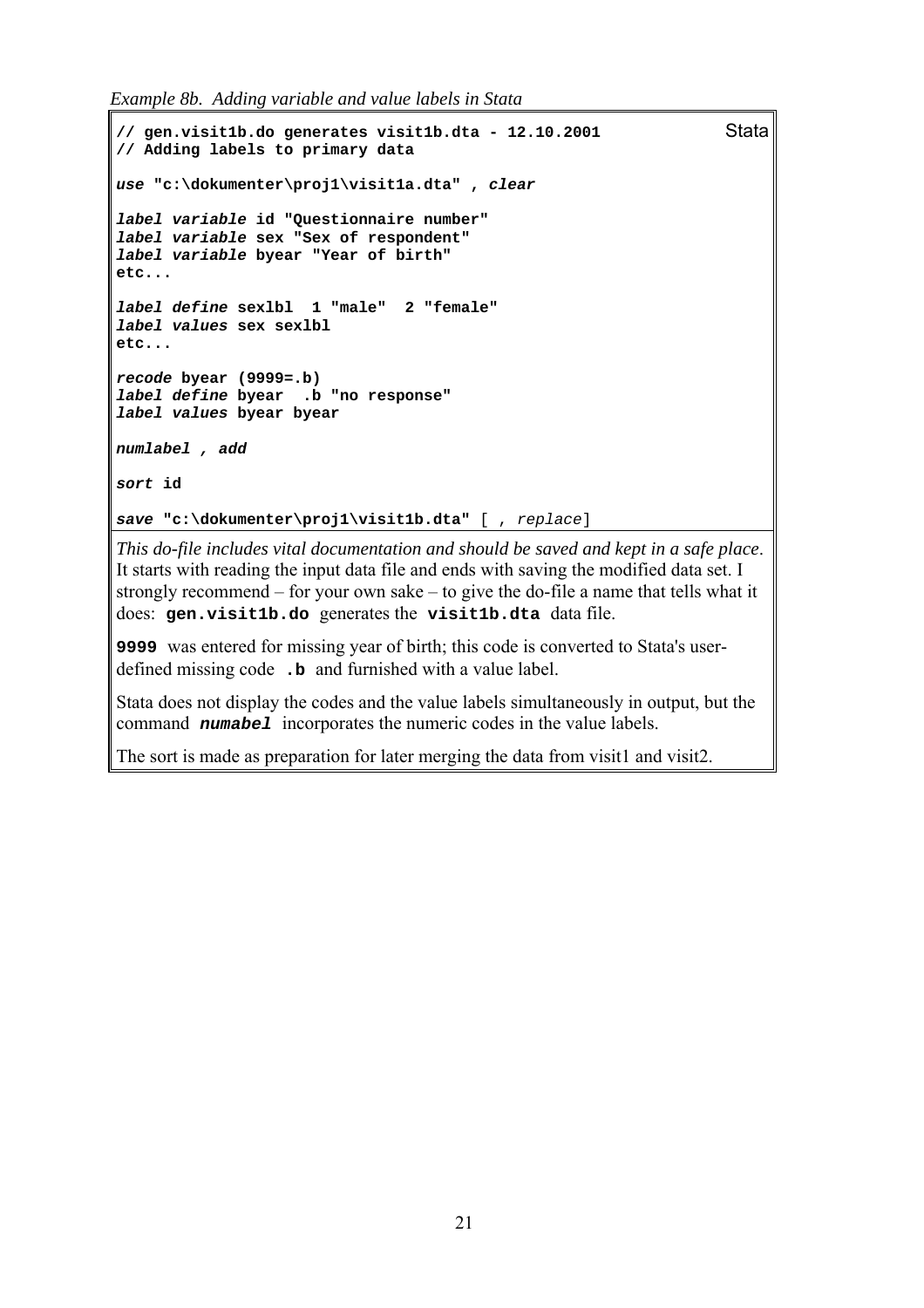### 7.2. Searching for errors

Next make printouts of:

- 1. a codebook from your data
- 2. an overview of your variables
- 3. simple frequency tables of appropriate variables

```
Example 9a. Initial printouts. SPSS
```

```
* Overview of the visit1b data set. SPSS
GET FILE='c:\dokumenter\proj1\visit1b.sav'. 
DISPLAY DICTIONARY. 
DESCRIPTIVES ALL. 
FREQUENCIES ALL 
  /FORMAT=LIMIT(20).
CROSSTABS sex BY pregnant.
```
**DISPLAY DICTIONARY** shows the codebook.

**DESCRIPTIVES** shows summary information for all numerical variables; look for minimum, maximum, and number of valid values.

**FREQUENCIES** shows tables for all variables. Tables with more than 20 different values are not displayed.

**CROSSTABS** can disclose inconsistent information (pregnant males).

*Example 9b. Initial printouts. Stata*

```
// Overview of the visit1b data set. Stata
use "c:\dokumenter\proj1\visit1b.dta", clear
describe
codebook
label list icd10 
summarize
tab1 sex nation-educ 
tab2 sex pregnant
```
*describe* and *codebook* give a short and a long codebook.

*label list* shows long value label lists (a max. of 9 are shown by *codebook*).

*summarize* shows summary information for all variables; look for minimum, maximum, and number of valid values.

*tab1* shows tables for all variables mentioned (avoid tables for variables with many values).

*tab2* can disclose inconsistent information (pregnant males).

Since this job did not modify your data, you need not save the command-file (syntax file; dofile) for documentation.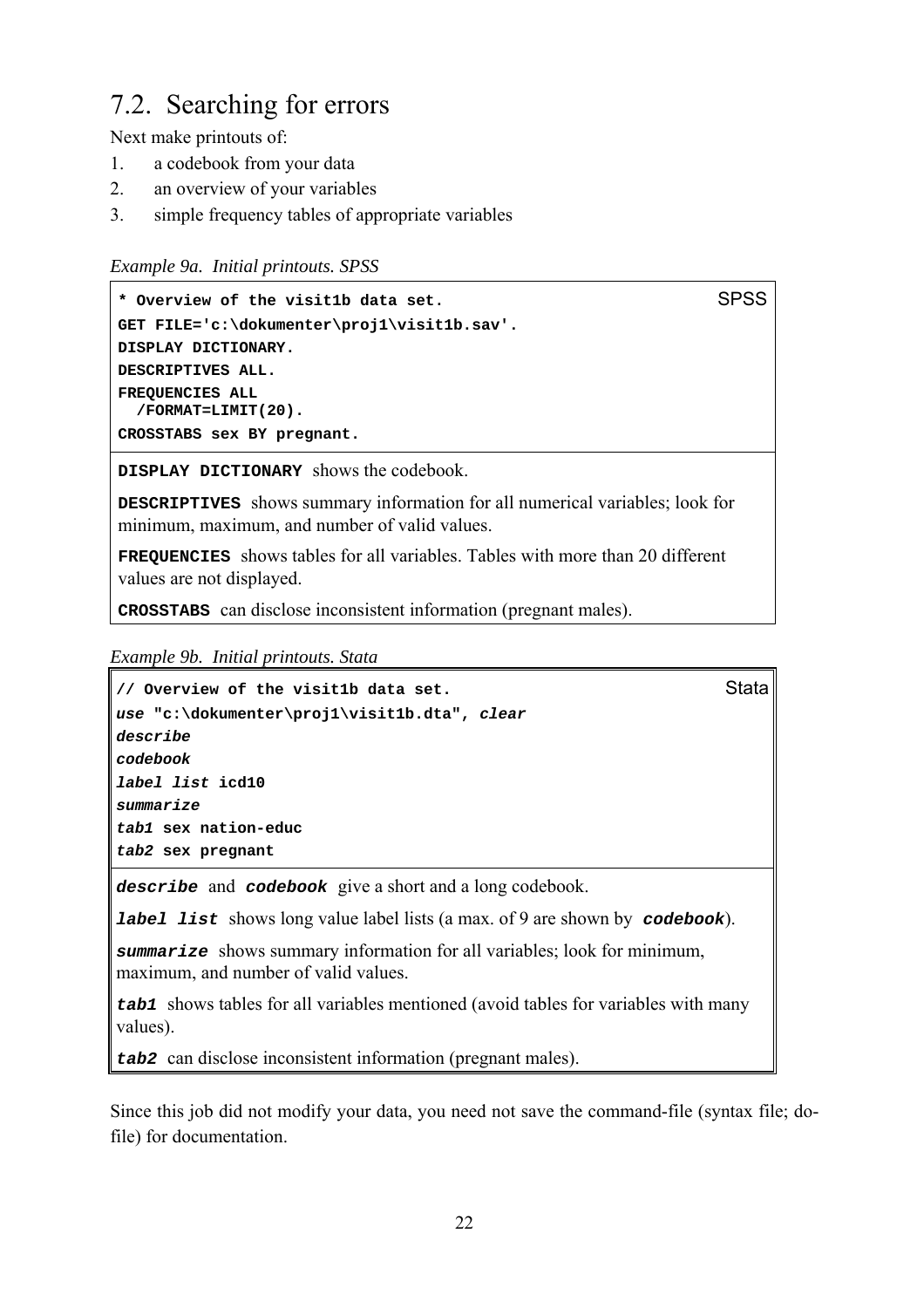You *must* make a printout of the tables produced; don't use the screen. You can easily miss an error – and strain your eyes. Examine the following:

- 1. Compare the codebook created with your original codebook (chapter 4) and see if you made the label information correctly.
- 2. Inspect the overview table (descriptives/summarize), especially for illegal or improbable minimum and maximum values of variables. Also see if the number of valid observations for each variable is as expected.
- 3. Inspect the frequency tables (frequencies/tab1) for strange values and for values that should have labels, but haven't.
- 4. Examine tables that could disclose inconsistencies (pregnant males).

If you identified any suspicious values, list them with the id-number (also written at the questionnaire's front page) and control their correctness.

*Example 10a. Listing of suspect values. SPSS* 

```
* Listing of suspect values. SPSS
GET FILE='c:\dokumenter\proj1\visit1b.sav'. 
TEMPORARY. 
SELECT IF (sex>2). 
LIST id byear TO diag.
TEMPORARY. 
SELECT IF (sex=1 AND pregnant=1). 
LIST id byear TO diag age1 TO educ.
```
Errors frequently occur by misplacing values during data entry. If you discover an error, also proof-read neighbour variables; they are high risk cases. **byear TO diag** represents **sex** and its neighbours; **age1 TO educ** represents **pregnant** and its neighbours.

*Example 10b. Listing of suspect values. Stata*

```
// Listing of suspect values.
use "c:\dokumenter\proj1\visit1b.dta", clear
list id byear-diag if sex>2
list id byear-diag age1-educ if sex==1 & pregnant==1
```
Errors frequently occur by misplacing the right values during data entry. If you discover an error, also proof-read the neighbour variables; they are high risk cases. **byear-diag**  represents **sex** and its neighbours; **age1-educ** represents **pregnant** and its neighbours.

You *must* make a printout of the lists created in example 10; don't use the screen. Next go back to the original documents, identify the errors and write the corrections on the lists. Again: examine the neighbour variables carefully; they are at high risk to be erroneous as well.

How to make corrections is described in chapter 8.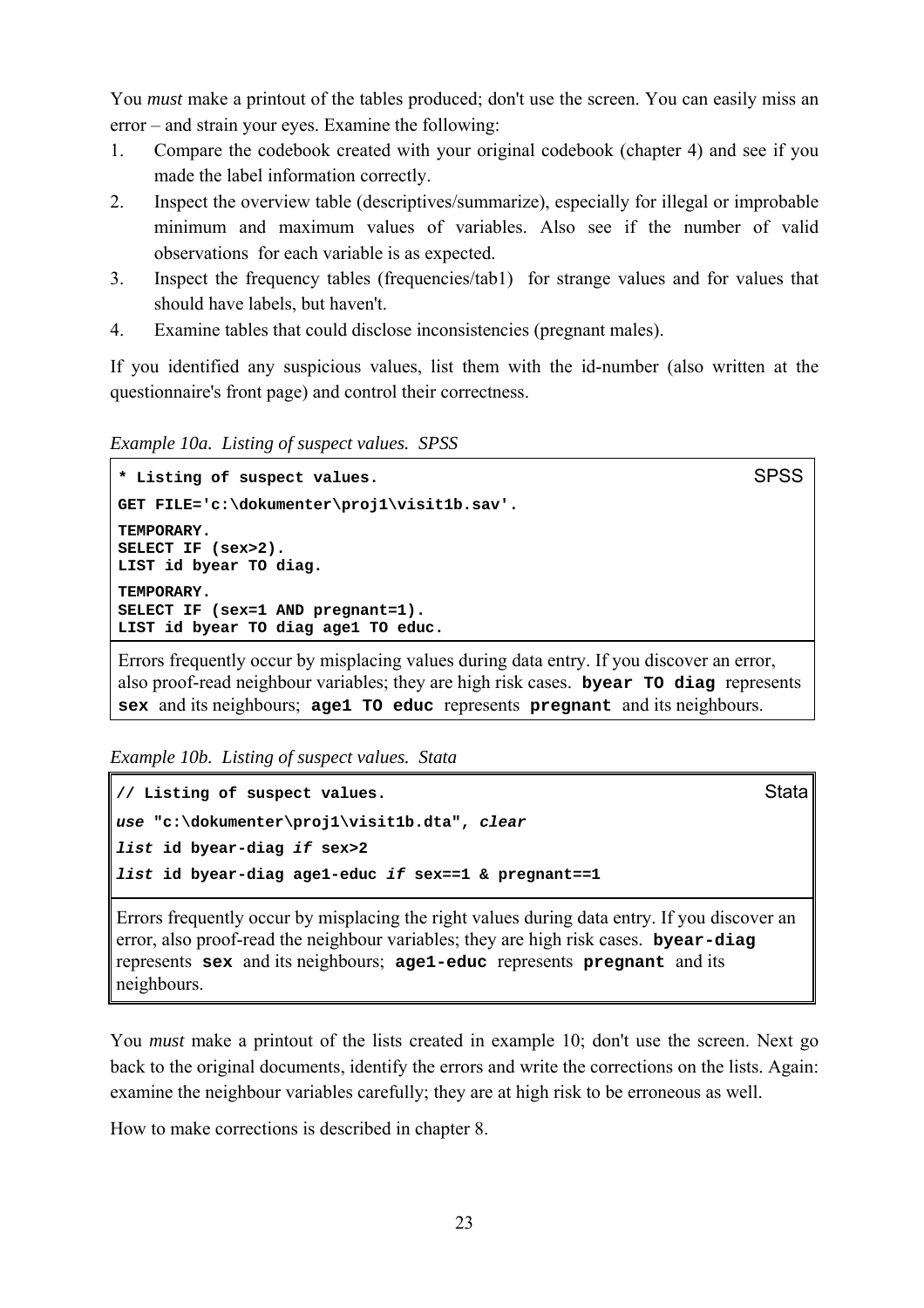#### Handling inconsistent information

A frequent situation is that data were entered correctly, but that the respondent filled in the questionnaire in an inconsistent way. A respondent might claim to be male & pregnant or to be 23 with her oldest son 19 years old.

One principle is that all inconsistent data should be recoded to missing, without further considerations. Another is that the investigator should examine other information available and judge which piece of information is most likely to be correct. My opinion is that the latter principle should be followed – with caution. But no matter which principle you followed, you made a decision on how to interpret data, and *such decisions must be documented in writing*.

#### The missing data problem

A non-response is a non-response, but in certain cases missing data have a high cost. In a regression analysis with 10 predictors, a case in which just one predictor is missing is omitted from the analysis. If many cases have one or more missing predictors this leads to a heavy loss of information – and the result may be bias'ed if non-response is related to one of the factors of interest.

There are formal remedies for this situation: missing value imputation, where the most likely response is estimated from the characteristics of respondents with non-missing information. I have no experience with the method, and I am sceptical. At least a precondition for significance testing (independence of observations) is violated.

But under certain circumstances you are in a position to give a sound judgement. A woman whose children are 1, 9 and 20 years old is likely to be close to 40 herself. What is most correct: to consider her age unknown or to use 40 as a pretty close, but imperfect judgement? If a respondent did not answer a question on a rare symptom, what is most correct: to treat it as no knowledge or to consider it a 'no'?

No matter what you decide, *it is a decision which must be documented in writing*.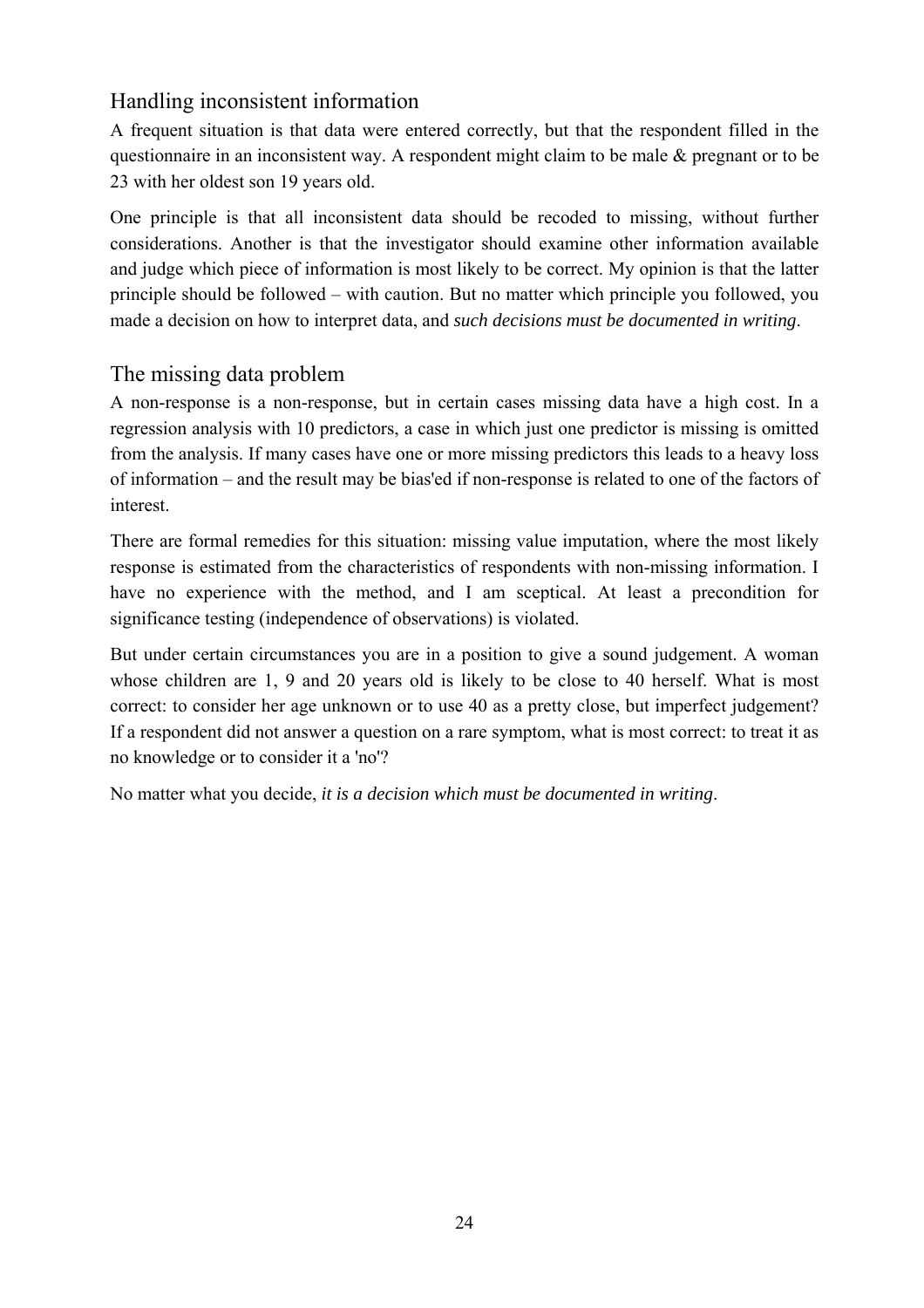# 8. Correction of errors. Documentation

If you discovered an error you might intuitively go to the data window and correct it there. This method is strongly discouraged. Firstly the risk of 'correcting' the wrong variable or case is high. Secondly the change is undocumented, and the audit trail is broken.

Therefore: Make corrections in a command file. Note the **gen.** prefix indicating that this command file generates a new version of the data set.

*Example 11a. Correction of errors using syntax file. SPSS*

```
* gen.visit1c.sps. SPSS
* Corrections 14.10.2001. See project log page 27. 
GET FILE='c:\dokumenter\proj1\visit1b.sav'. 
IF (id=2473) sex=2. 
... 
SAVE OUTFILE='c:\dokumenter\proj1\visit1c.sav'.
```
*Example 11b. Correction of errors using do-file. Stata*

```
// gen.visit1c.do Stata
// Corrections 14.10.2001. See project log page 27. 
use "c:\dokumenter\proj1\visit1b.dta", clear
replace sex=2 if id==2473 
... 
save "c:\dokumenter\proj1\visit1c.dta" [ , replace]
```
In this way you have a full documentation of changes made to the data set. The audit trail was not broken.

On the other hand: If you discover errors when comparing files after double data entry you can make corrections directly in the data entered, provided you end this step with a comparison of the two files entered and corrected, demonstrating that there now are no disagreements.

The point is that you split the process in distinct and well-defined steps and that your documentation from one step to the next is consistent. But you should not bother with documenting that you made and corrected errors during the data entry step. No more than I should document which spelling errors I made and corrected while developing the text in front of you.

#### Archive now

Once you have a 'clean' and documented version of your primary data, save one copy in a safe place and do your work using another copy. Also archive a copy of the clean primary data at Danish Data Archives. See section 11.2 and appendix 4 on archiving.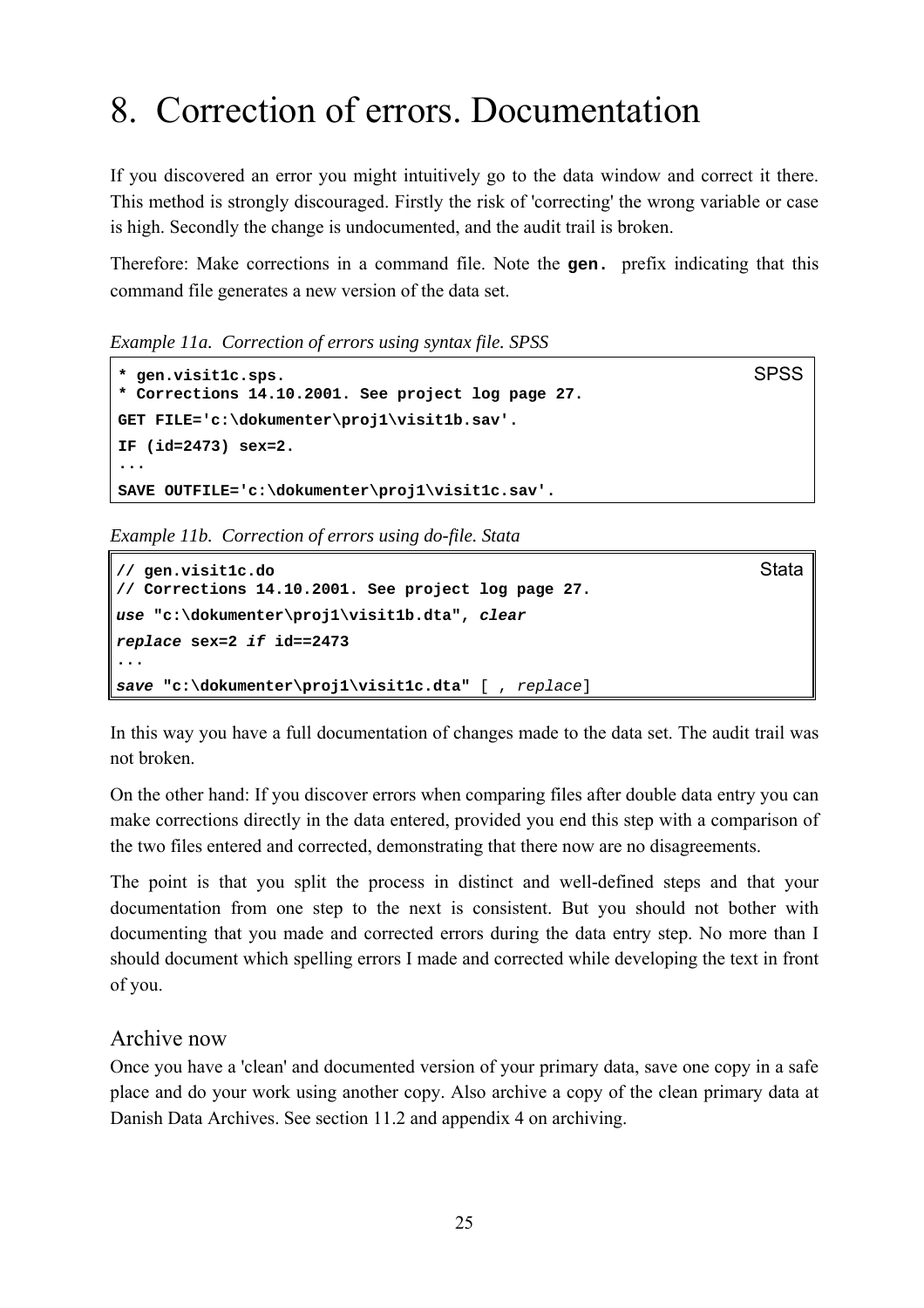# 9. Modifications of data. Documentation

### 9.1. Merging partial data sets

Don't merge data sets before you are sure that each of them is OK; error checking and corrections should take place before merging. Both data sets have previously been sorted according to the matching key (**id**).

*Example 12a. Matching data from two sources. SPSS*

```
* gen.visit12.sps. SPSS
* Merge corrected VISIT1C and VISIT2C data sets. 
MATCH FILES 
  FILE='c:\dokumenter\proj1\visit1c.sav' /IN=in1 
  /FILE='c:\dokumenter\proj1\visit2c.sav' /IN=in2 
   /BY id. 
SAVE OUTFILE='c:\dokumenter\proj1\visit12.sav'. 
CROSSTABS in1 BY in2.
TEMPORARY. 
SELECT IF (in1=0 or in2=0). 
LIST id in1 in2.
```
The **in1** and **in2** variables created are **1** if the file contributed with a case, **0** if not. A perfect match will show as an **in1 BY in2** crosstable with one cell: all cases should have **in1=1** and **in2=1**.

If there is an unexpected mismatch one reason might be an error in the **id** entered in one of the data sets. Such errors can be quite difficult to disentangle.

*Example 12b. Merging data from two sources. Stata*

```
// gen.visit12.do Stata
// Merge corrected VISIT1C and VISIT2C data sets. 
use "c:\dokumenter\proj1\visit1c.dta", clear
merge id using "c:\dokumenter\proj1\visit2c.dta" 
save "c:\dokumenter\proj1\visit12.dta" 
tab1 _merge
list id _merge if _merge<3
```
The *\_merge* variable is: **1** if only data set 1 (visit1c) contributes; **2** if only data set 2 (visit2c) contributes; **3** if both data sets contribute. A perfect match will show as a *\_merge* table where all observations have the value **3**.

If there is an unexpected mismatch, it might be due to an error in the **id** entered in one of the data sets. Use **duplicate report** and **duplicate list** to check *before* merging whether the values of the id variable are unique.

The command file and the output from the merge operation should be kept as documentation. The output should verify that there were no mismatches. If there were mismatches they should be corrected before a new merge attempt. Of course you only need to keep the documentation for the correct merge operation; keeping documentation of your now corrected errors is no more than noise.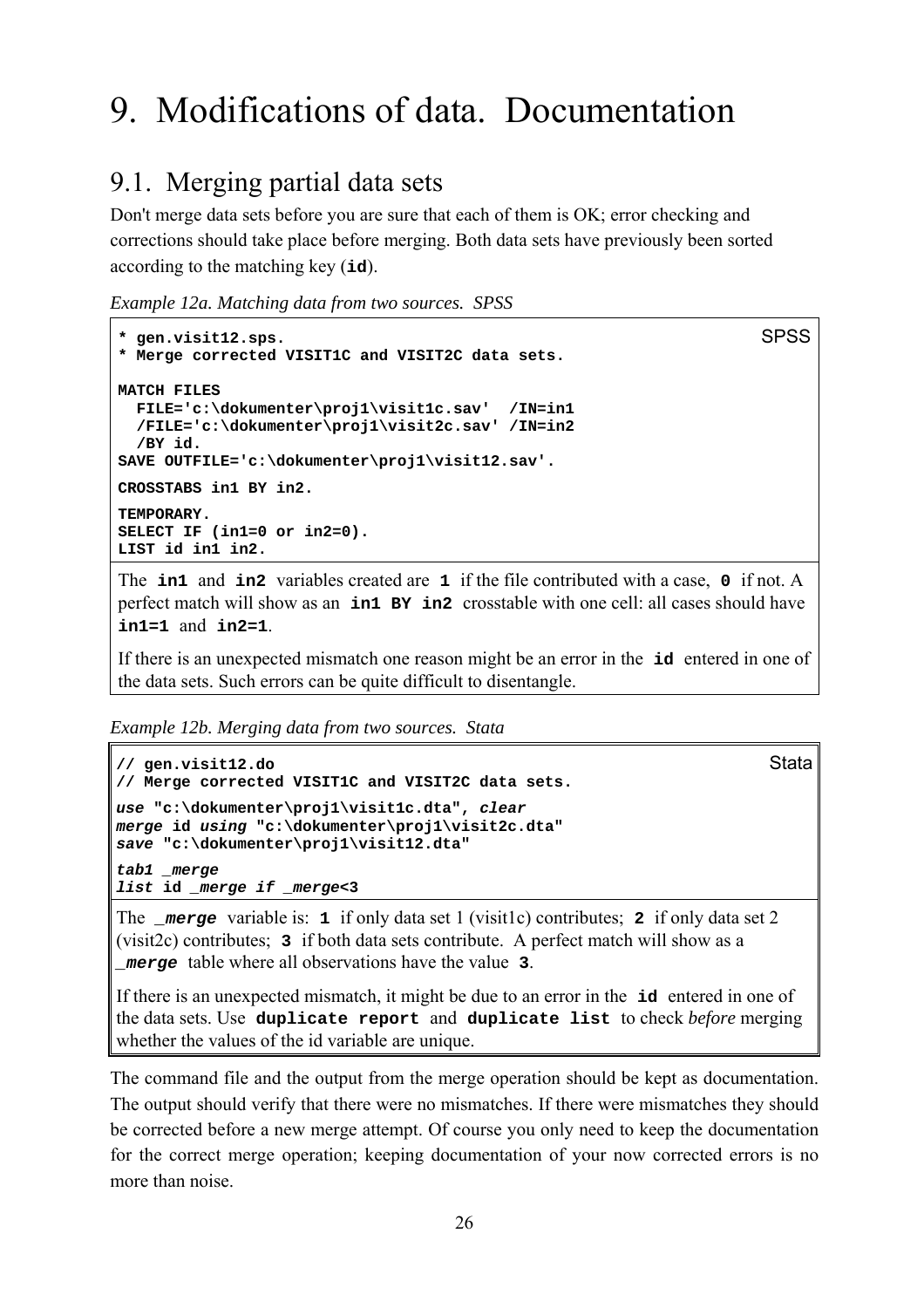## 9.2. Adding derived variables to your data

You should certainly not modify your original data, but you often want to derive new variables from the original information. You might e.g. combine the information from several questions on well-being in one new variable; you might calculate an age from two dates; and you might group the age in five intervals. This leads to the following rules:

- 1. If you add modifications to your data the result should be saved as a file with a *new* name. The name should tell which version this is (include a, b, c or 1, 2, 3 in the filename).
- 2. The command file making the modifications must be saved with an appropriate name. My firm recommendation is to use the **gen.** prefix to illustrate that this file generated modified data.
- *Example 13a. Generating derived variables. SPSS*

```
* gen.visit12a.sps. SPSS
* generates visit12a.sav with new variables. 
GET FILE='c:\dokumenter\proj1\visit12.sav'. 
* Calculate hrqol: quality of life score. 
COMPUTE hrqol=SUM(q1 TO q10). 
VARIABLE LABELS hrqol 'Quality of life score'. 
* Calculate opage: age at operation. 
COMPUTE opage=(opdate-bdate)/(365.25*24*60*60). 
VARIABLE LABELS opage 'Age at operation'. 
* Calculate opagr: age groups at operation. 
RECODE opage (0 THRU 14.999=1)(14.999 THRU 34.999=2) 
   (34.999 THRU 54.999=3)(54.999 THRU 120=4) INTO opagr. 
VARIABLE LABELS opagr 'Age at operation, 4 groups'. 
VALUE LABELS opagr 1 '-14' 2 '15-34' 3 '35-54' 4 '55+'. 
FORMATS opagr (F1). 
DOCUMENT Visit12a.sav created by gen.visit12a.sps, 02.01.2001. 
SAVE OUTFILE='c:\dokumenter\proj1\visit12a.sav'.
gen.visit12a.sps is the syntax file generating visit12a.sav. It starts with the 
command reading the data (GET FILE) and ends with the command saving the 
modified data (SAVE OUTFILE). 
Three new variables are created from the original information. The RECODE... 
INTO keeps the original opage unchanged while creating a new variable opagr. 
Define variable and value labels immediately after creating a new variable. It will 
never be easier than now, and they will make it much easier for you to read the syntax 
file at a later time. 
Comments are helpful explaining the purpose of complex operations. 
Notes can be included in the data set (DOCUMENT). The notes can be displayed by 
DISPLAY DOCUMENTS. 
WARNING!
At exit SPSS offers you to save your data if the working file was modified. The 
response should be NO! If you modified the data the documentation should be 
explicit in a syntax file. See appendix 7.
```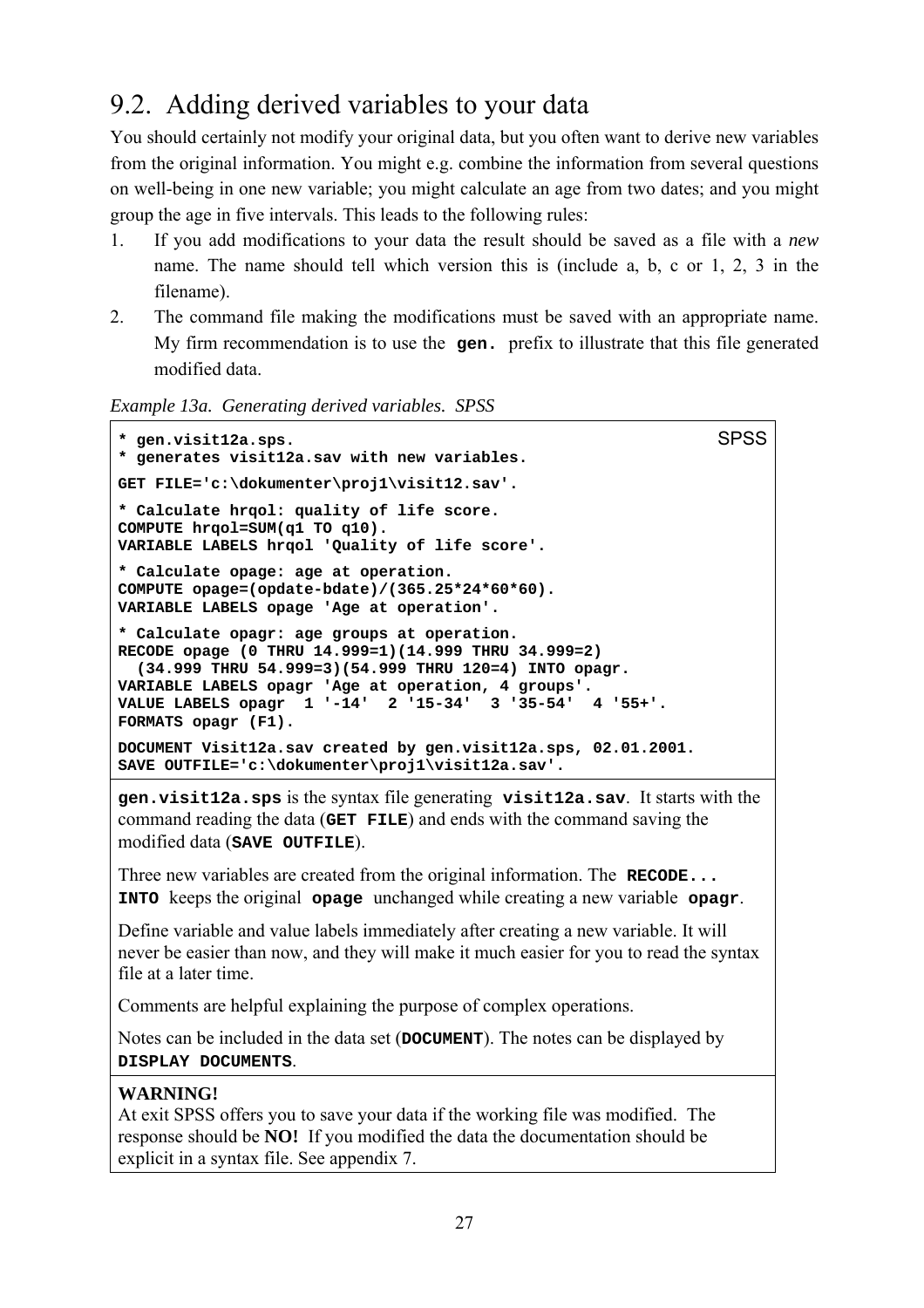- 3. The command file must start with the command indicating the input data and end with the command indicating the output data. Commands not relevant to the modifications should be omitted from the command file.
- 4. Include comments to explain (to yourself or others) the purpose of complex operations.
- 5. You may include further documenting information in the data file (**DOCUMENT/***label, note*).

*Example 13b. Generating derived variables. Stata*

```
// gen.visit12a.do Stata
// generates visit12a.dta with new variables. 
use "c:\dokumenter\proj1\visit12.dta", clear
// Calculate hrqol: quality of life score. 
egen hrqol=rsum(q1-q10) 
label variable hrqol "Quality of life score" 
// Calculate opage: age at operation. 
generate opage=(opdate-bdate)/365.25 
label variable opage "Age at operation" 
// Calculate opagr: age groups at operation. 
recode opage (55/max=4 "55+")(35/55=3 "35-54")(15/35=2 "15-34") /// 
   (min/15=1 "-14") , generate(opagr) 
label variable opagr "Age at operation, 4 groups" 
numlabel opagr , add
label data "Visit12a.dta created by gen.visit12a.do, 02.01.2001" 
save "c:\dokumenter\proj1\visit12a.dta" [ , replace]
```
**gen.visit12a.do** is the do-file generating **visit12a.dta**. It starts with the command reading the data (*use*) and ends with the command saving the modified data (*save*).

Three new variables are created from the original information. To keep the original **opage** I used the **generate(opagr)** option in **recode**.

Define variable and value labels immediately after creating a new variable. It will never be easier than now, and they will make it much easier for you to read the do-file at a later time.

Comments are helpful explaining the purpose of complex operations.

*label data* attaches a label to the data set to be displayed each time it is opened.

Notes can be included in the data set (*note*). The notes included in a data set are displayed by the command *notes*.

**WARNING!** Don't overwrite good data with bad data. Only use *save*'s *replace* option if you really want to overwrite an existing data set. See appendix 7.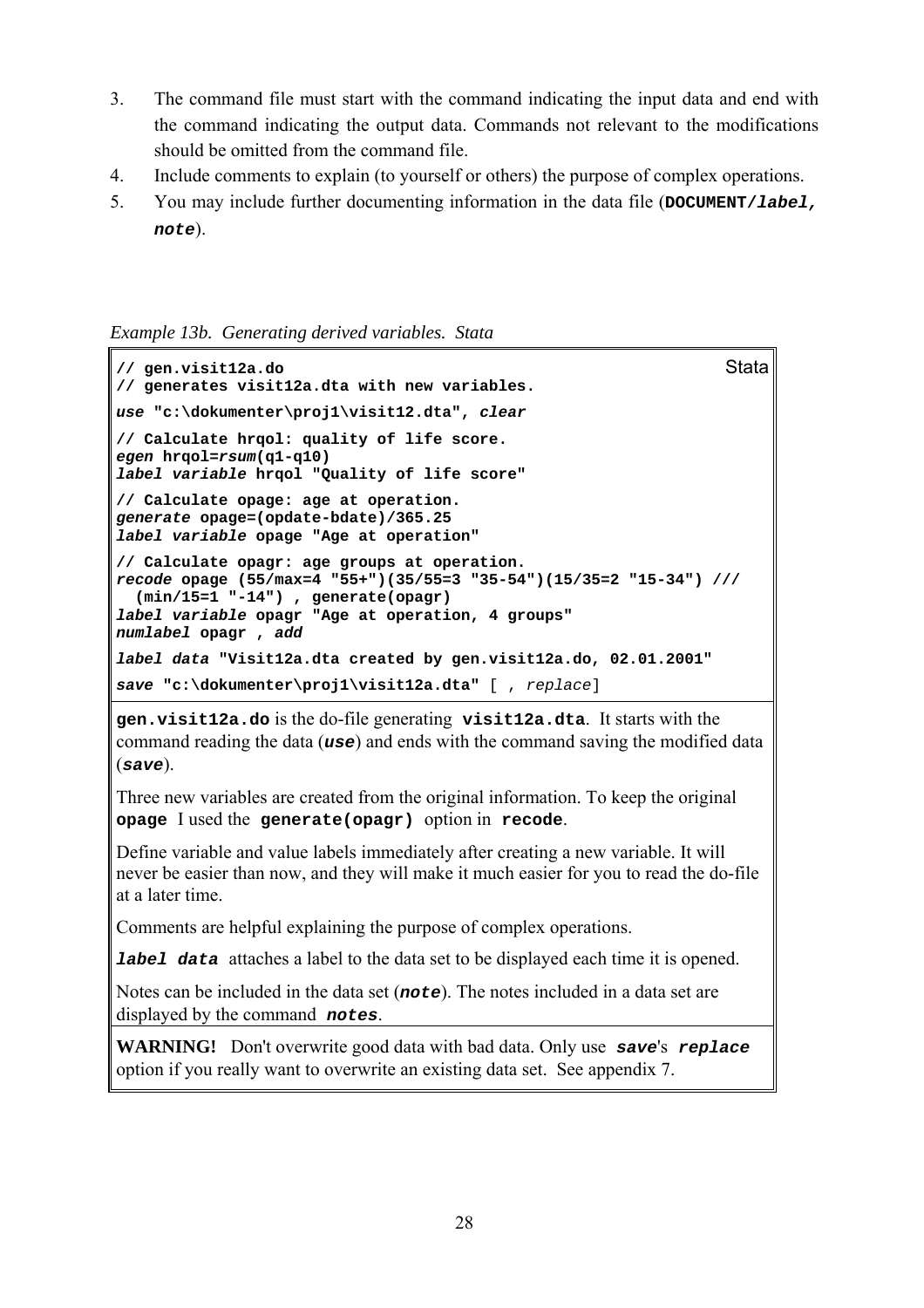## 9.3. Checking correctness of modifications

Things may go wrong, and your modifications might not do what you intended. The modifying command file should demonstrate by your comments what you intended to do, and by the commands what you actually did. Look at the distributions of the new variables and list a sample of cases with both the source and target variables to check the correctness of calculations. *Print the lists before inspection!* Reading the screen is unpleasant, unhealthy, and unreliable.

*Example 14a. Checking for correctness of new variables. SPSS*

```
GET FILE='c:\dokumenter\proj1\visit12a.sav'. SPSS
DESCRIPTIVES hrqol opage opagr. 
FREQUENCIES opagr. 
SAMPLE 0.01. 
LIST q1 TO q10 hrqol. 
SORT CASES BY opage. 
LIST bdate opdate opage opagr.
In the DESCRIPTIVES output look for the number of valid cases and for minimum 
and maximum values. 
FREQUENCIES is useful for variables with few categories, like opagr. 
LIST enables you, for a 1% sample, to compare hrqol with the original values of
q1 to q10 and the derived age variables with the original dates.
```
Sorting by **opage** makes the comparisons between **opage** and **opagr** easier.

If you identify inconsistencies you must go back, modify **gen.visit12a.sps** and check again.

*Example 14b. Checking for correctness of new variables. Stata*

```
use "c:\dokumenter\proj1\visit12a.dta" , clear Stata
summarize hrqol opage opagr 
tab1 opagr 
sample 1 
slist q1-q10 hrqol 
sort opage 
list bdate opdate opage opagr
```
In the *summarize* output look for the number of valid observations and for minimum and maximum values.

*tab1* is useful for variables with few categories, like **opagr**.

*list* enables you, for a 1% sample, to compare **hrqol** with the original values of **q1** to **q10** and the derived age variables with the original dates. *slist* workes better than *list* with many variables; find it by *findit* **slist**.

Sorting by **opage** makes the comparisons between **opage** and **opagr** easier.

If you identify inconsistencies you must go back, modify **gen.visit12a.do** and check again.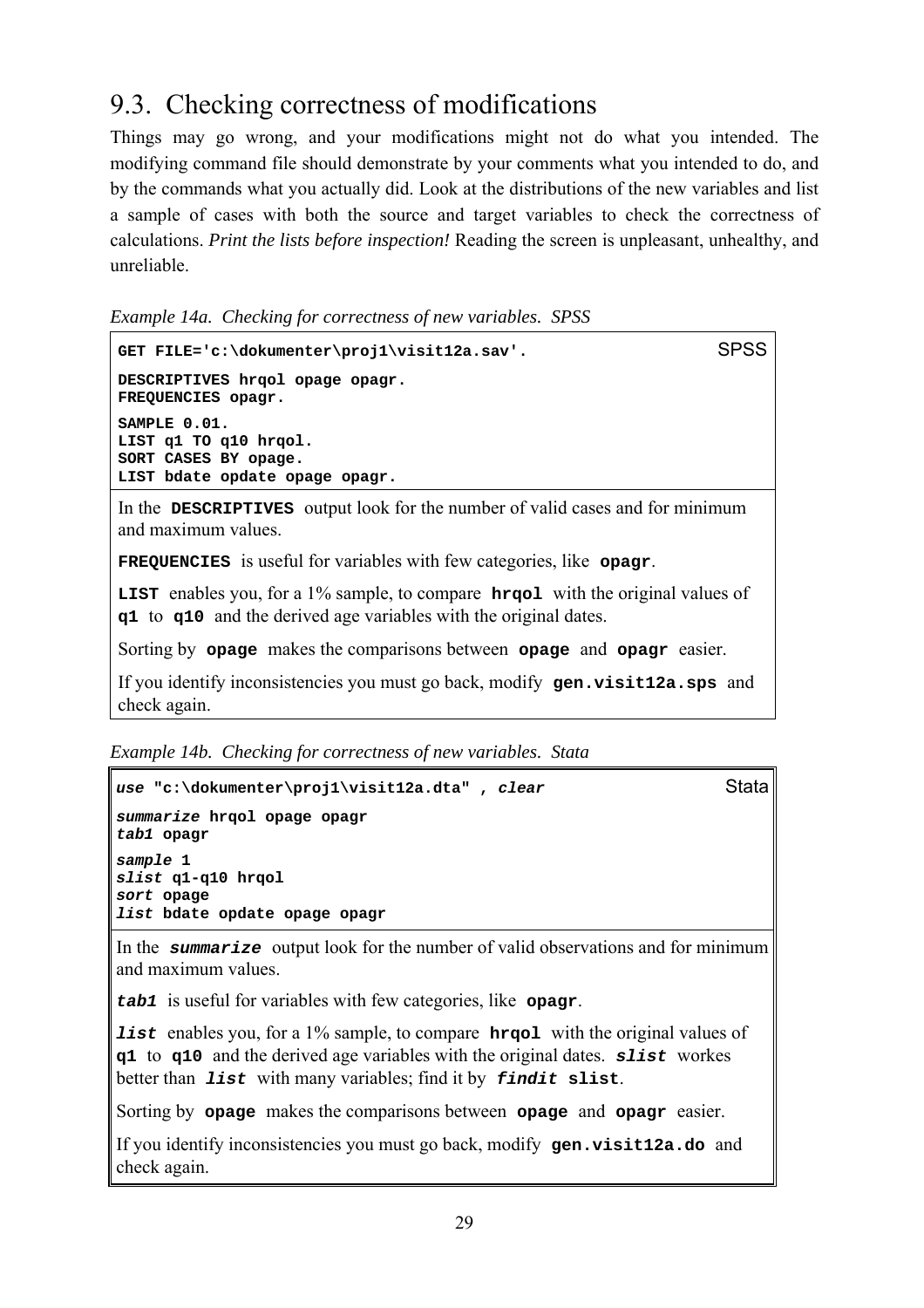# 10. Analysis

## 10.1. Make sure you use the right data set

Also for analyses I strongly recommend to create command files, *starting with the command reading the data*. There are two reasons for this recommendation:

- 1. You might during a session have made non-permanent modifications to your data (e.g. a selection of cases, or a recoding of a variable) – and forgot that you did that.
- 2. Documenting an analysis includes documenting which data you used.

With simple analyses you need not save the command files, but the commands issued should be part of the printed output.

*Example 15a. Syntax file for analysis. SPSS*

```
GET FILE='c:\dokumenter\proj1\visit12a.sav'. SPSS
REGRESSION 
   /STATISTICS COEFF CI R ANOVA CHANGE 
   /DEPENDENT sbp 
   /METHOD=ENTER sex height weight.
Including the filename with full path documents which data were used for the analysis.
```
*Example 15b. Do-file for analysis. Stata*

```
use "c:\dokumenter\proj1\visit12a.dta" , clear Stata
regress sbp sex height weight
```
Including the filename with full path documents which data were used for the analysis.

## 10.2. Late discovery of errors and inconsistencies

Despite your efforts to secure data quality you may during analysis discover errors and inconsistencies. This must lead to a comparison between the source documents (e.g. questionnaires) and the data set; the explanation may be a data entry error. This should be corrected.

It is an obvious advantage to have discovered and corrected errors before starting analysis. But if you have a good organization of your command files corrections are not that difficult: Go back and modify the correction command file (example 11). Run this and the subsequent command files (examples 12-13), and you have a corrected analysis file.

If you followed the recommendations in chapter 5 (log book, naming of command files), this is easy. If not, the procedure will be time consuming – and risky. I recommend letting a master command file call the individual command-files; with Stata the master do-file for the preceding activities could look like: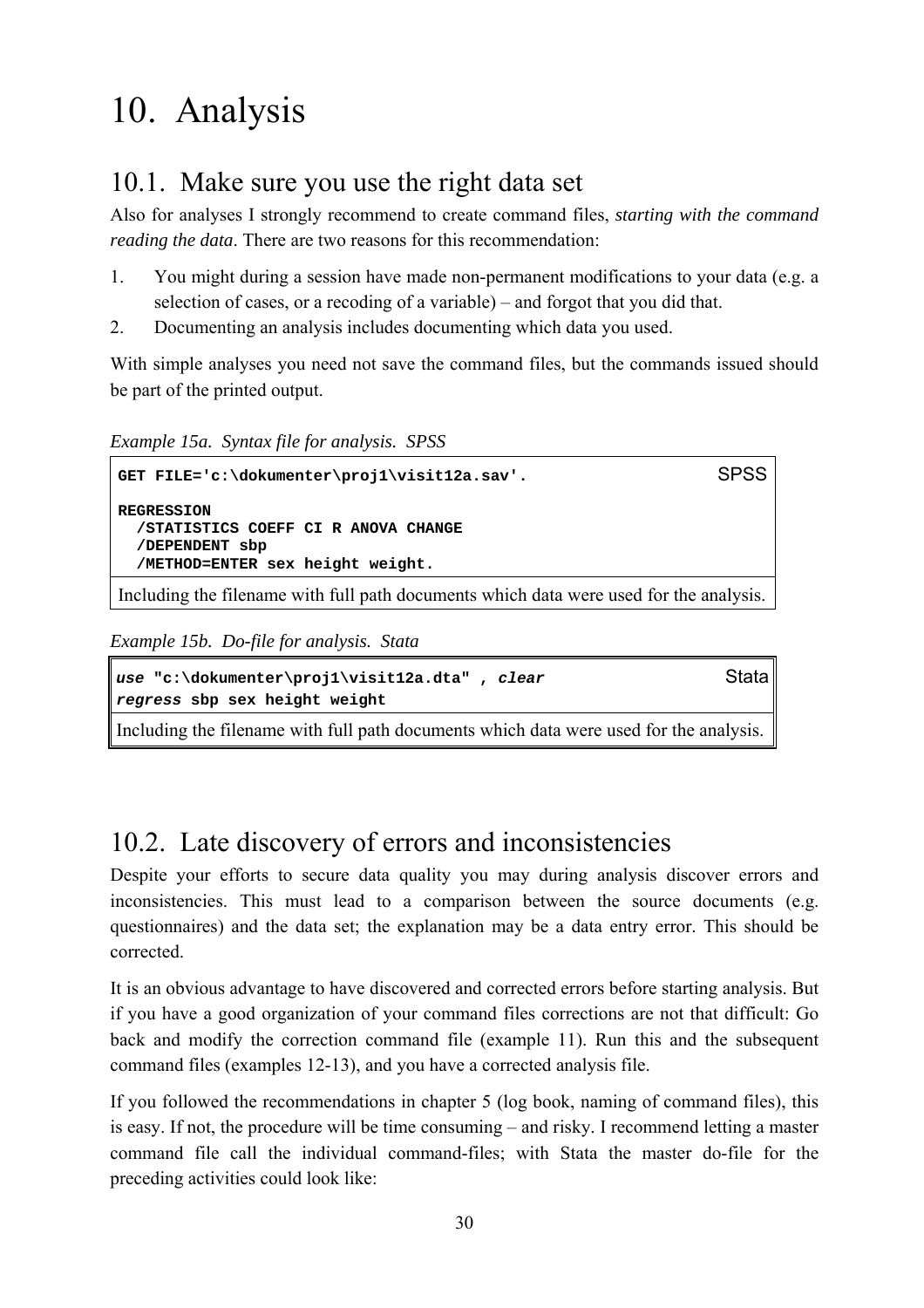```
// master.do Stata
// The cd command defines the path for all of the following files. 
cd "c:\dokumenter\proj1" 
do gen.visit1b.do // Add labels; example 8 
                // Corrections; example 11
do gen.visit12.do // Merge; example 12 
do gen.visit12a.do // Derived variables; example 13
```
Now, if you made a late discovery of an error, modify the correction do-file (**gen.visit1c.do**) and run this and the following do-files; the master do-file makes this easy and safe.

With SPSS you can make a similar master command file, using **INCLUDE** to call the individual syntax files.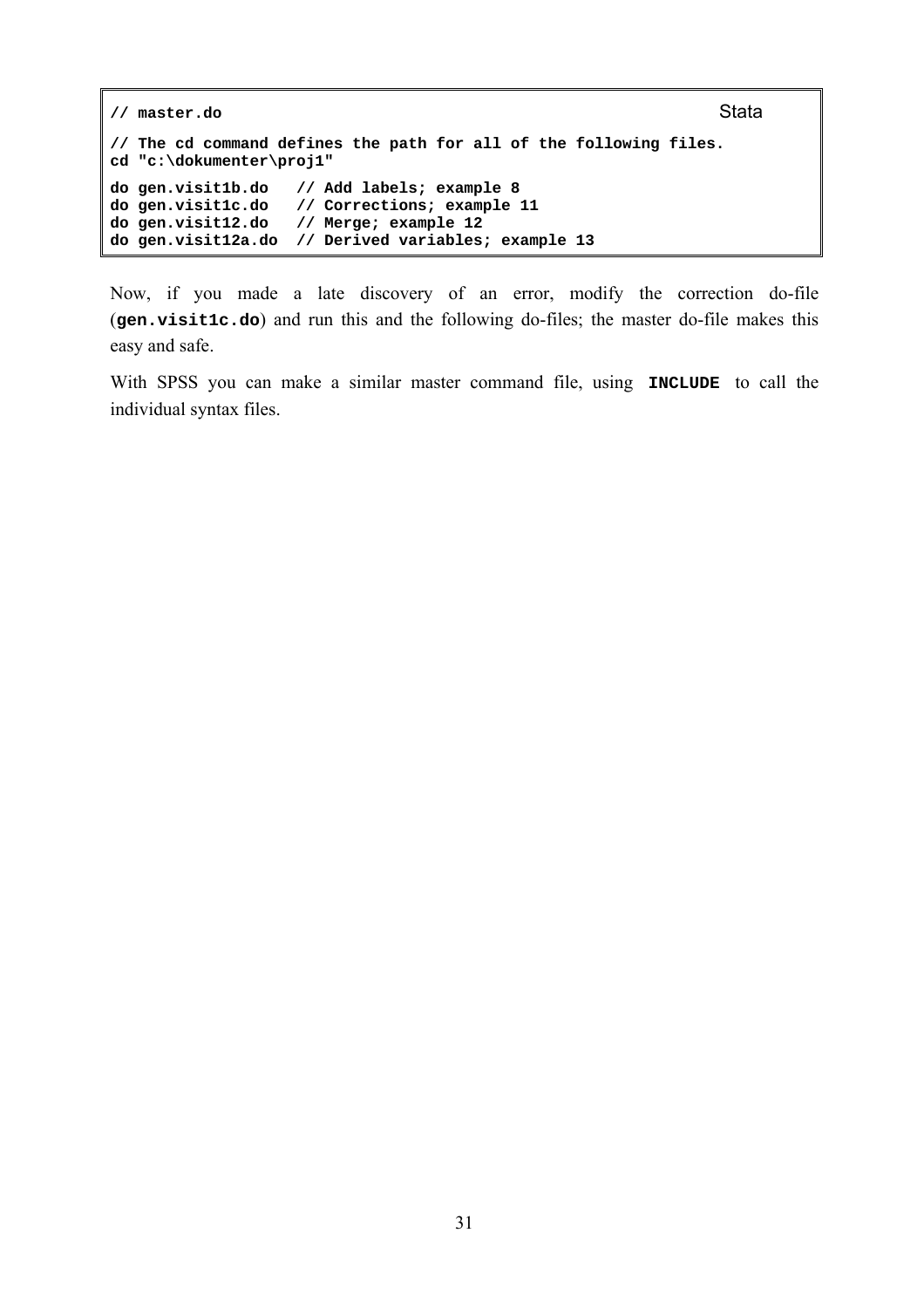# 11. Backing up. Archiving.

By Jens M. Lauritsen and Svend Juul

The distinction between backing up and archiving may seem subtle, but the purposes are different. *Backing up* is an everyday activity, and the purpose is to be able to restore your data and documents in case of destruction or loss of data. Destruction may be physical, but most cases of data loss are due to human errors, e.g. unintentional deletion or overwriting of files.

*Archiving* takes place once or a few times during the life of a project. The purpose is to preserve your data and documents for a more distant future, maybe even to allow other researchers access to the information.

## 11.1. Backing up

Try to answer the following two questions:

| How much time are you willing to spend on making your computer work again<br>after a serious breakdown? |                     |  |
|---------------------------------------------------------------------------------------------------------|---------------------|--|
|                                                                                                         | 1-2 hours           |  |
|                                                                                                         | About one day       |  |
|                                                                                                         | Less than one week  |  |
|                                                                                                         | 1-4 weeks           |  |
|                                                                                                         | One month (or more) |  |

*While you are reading this text your computer has a major breakdown and it can not be used any more. All data are lost. You buy a new computer and continue with question 2:*

**2. How long time will it take you to install programs and reload data such that you can continue where you left off?**

| 1-2 hours                    |   |
|------------------------------|---|
| About one day                | 2 |
| Less than one week           | 3 |
| 1-4 weeks                    | 4 |
| One month (or more)          | 5 |
| I can't $-$ my data are lost | h |

If there is any discrepancy between your answer in question one and two, you have a problem.

Computer professionals tend to be trustworthy persons, but their occupational mobility is high. Ask your supervisor or department if there is a local policy on issues of data protection, ownership to data and responsibility for proper management, backing up and archiving of data. Unfortunately in many departments these issues are not clearly stated as they should be  $-$  in writing. If the department has no written instructions, take the full responsibility yourself. If it has: evaluate the instructions and decide if you need any further safeguards.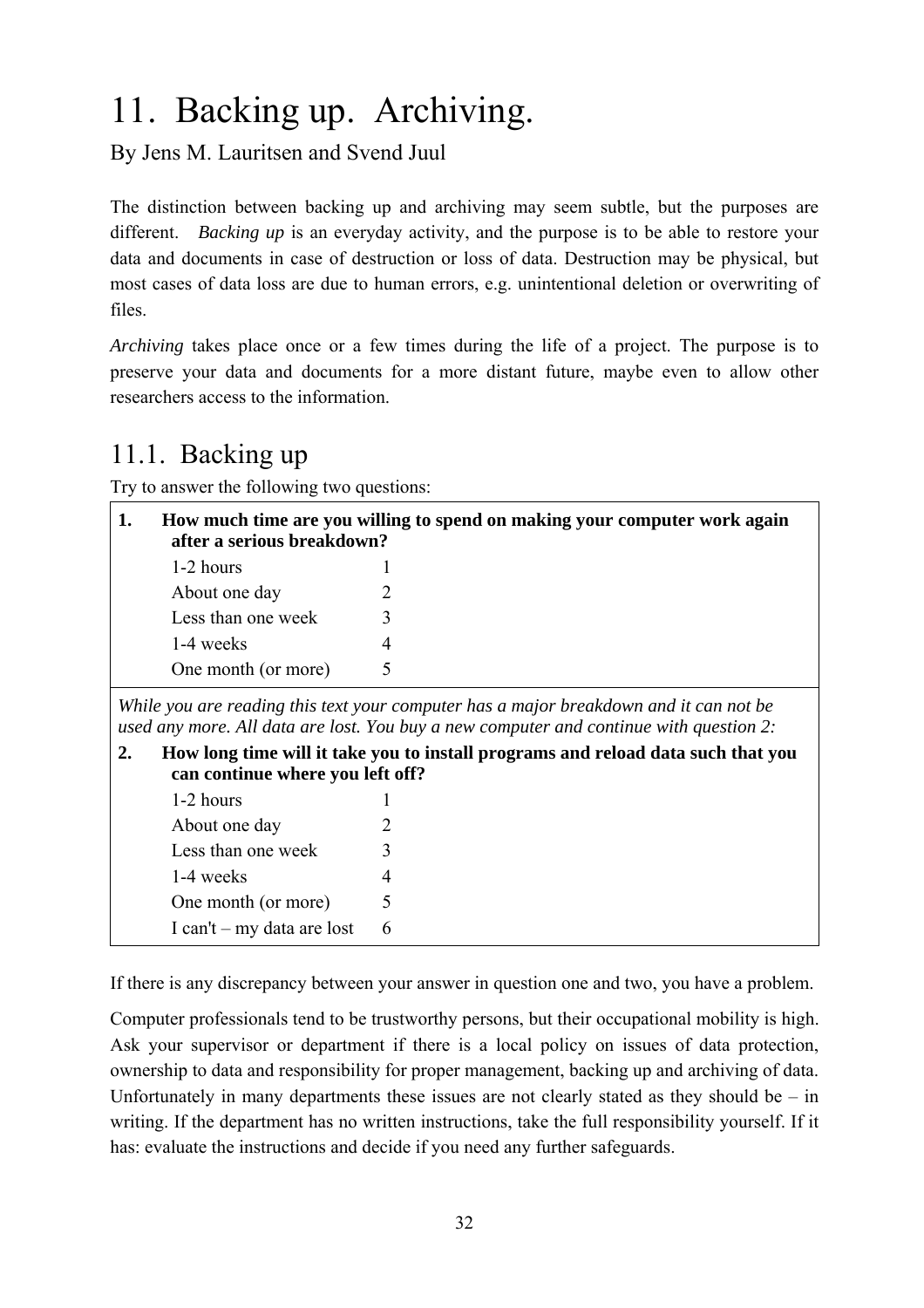#### Strategy considerations

The way you handle your own data have strong implications for your possibilities to back up, archive, and restore your data. We will especially point to the following issues:

- A logical and transparent folder structure is good for your everyday work and it facilitates backing up and recovery of your data. Appendix 5 suggests a folder structure where your own data and documents are kept separately from program folders.
- File names are important. Chapter 5 gives suggestions for naming strategies.
- Back up not only data sets, but also command files modifying your data (chapter 8 and 9). And of course also written documents: protocol, log book (chapter 5) and other documenting information.

By far the safest strategy is to take regular back up of all of your files, using a semi-automated procedure.

Take a *full backup* with regular intervals, e.g. every 6 months. This backup includes all of your data and documents – but not program files.

Take an *incremental backup* regularly, e.g. at the end of each working day. Include all new files and files modified since the last backup.

File names are important. We recommend that you give your zip-files names that enable you to sort them by age: **2001.12.09.zip** for a zip-file created 9th December 2001. If you need to restore your data, start with the oldest to avoid overwriting new files with older versions.

Make sure that someone else than yourself knows where to find your data, documentation and encryption passwords. You might be incapacitated, but your valuable work should not be lost.

#### Software considerations

There are several possibilities. One of them is the backup program accompanying Windows; it is rather clumsy. WinZip is useful for backing up – and for other purposes as well. Appendix 6 is a short description of WinZip.

#### Media considerations

It is important that your backup media are stored in a different building than your computer; in case of fire you may otherwise loose all data.

*Diskettes* are cheap, but not very stable. If you rely on diskettes you should make two copies to be stored separately.

*CD-ROMs* require that you have the equipment to write them. They are probably quite stable, but the experience on long term stability is limited.

*Magnetic tape* is probably history by now. Stability varies.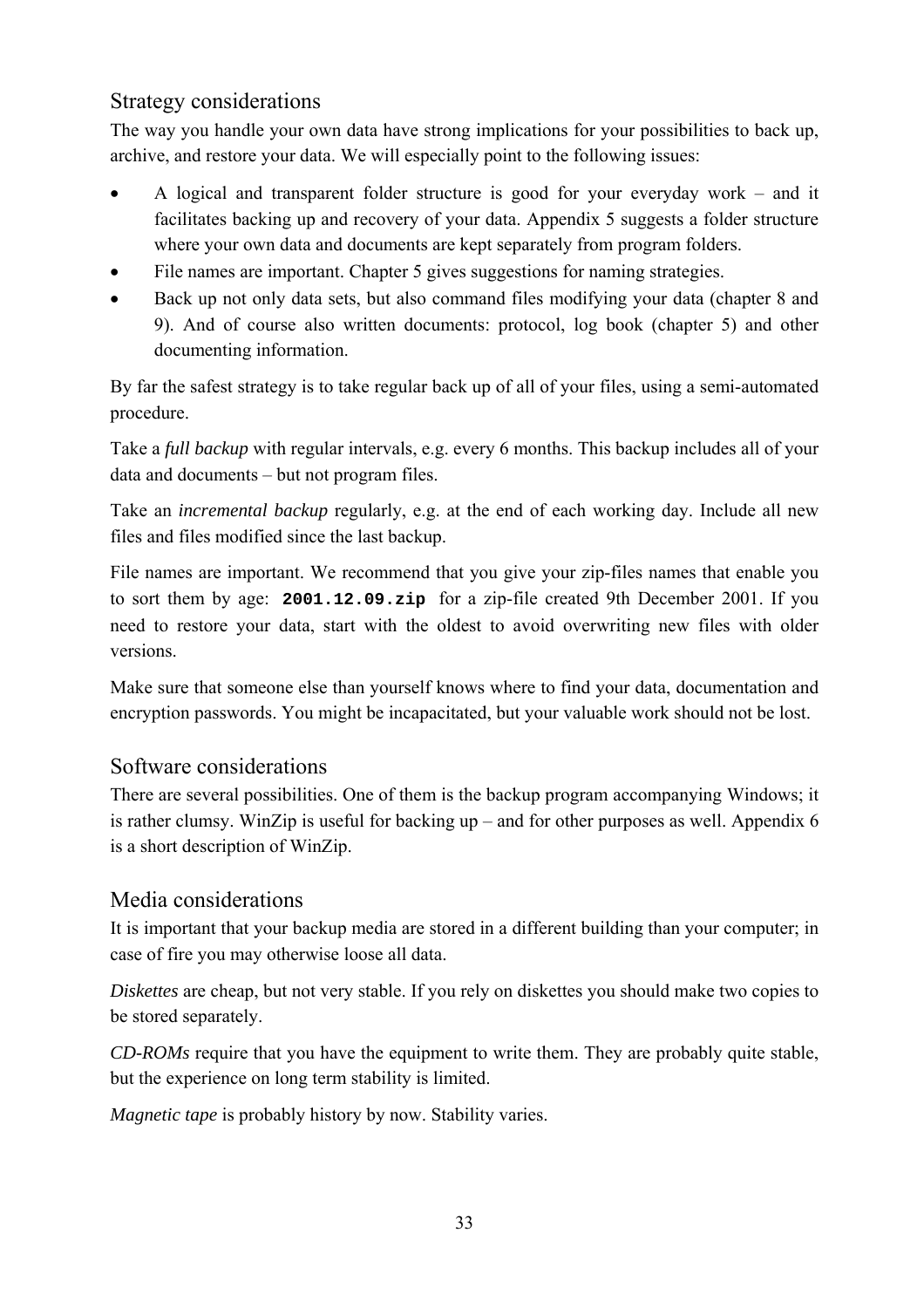*Sending to a remote computer* is our preferred method. If you have access to a server (located in a different building) you might use it for storing your backup files. Or you might have a mutual agreement with a friend living elsewhere that you exchange backup files by e-mail. Security and privacy considerations might lead you to encrypt the backup files (appendix 6).

#### Test your backup copy

Make sure that you actually can restore the data from your backup. If you use diskettes, CDs or tapes, you must test this on a *different* computer with different equipment; tape, diskette, and CD drives may differ in calibration.

## 11.2 Archiving

#### What to archive?

While backing up is an everyday activity, archiving takes place once or a few times during the life of a project. If you worked with your data using consistent documentation procedures, archiving is easy. If not, it is difficult. The final archiving of a project should include:

- a. Study protocol
- b. Applications to and permissions from Ethical committees etc.
- c. Data collection instruments (questionnaires, case report forms etc.)
- d. Coding instructions and other technical descriptions
- e. The log book (see chapter 5) and other written documentation on the processing of data. This documentation serves to facilitate the understanding of (f) and (g).
- f. At least the first and the final version of your data
- g. All command files modifying data. The command files should enable to reconstruct the final version from the first version of your data
- h. Publications

#### Where?

If you are affiliated with a research department it should take a responsibility for archiving of data in general – ask for written guidelines. Danish Data Archives (see appendix 4) is useful for archiving electronic data with documentation, both as part as the department's policy, and for individual researchers. If your affiliation is temporary you strongly need Danish Data Archives. In practice, regardless of your affiliation, assure yourself that archiving actually has taken place.

At Danish Data Archives you may, without any costs to yourself, archive data at any stage of a project. There are several levels of access to be decided by you yourself, e.g.

- Only you yourself have access
- Others have access only with your agreement
- Anybody has access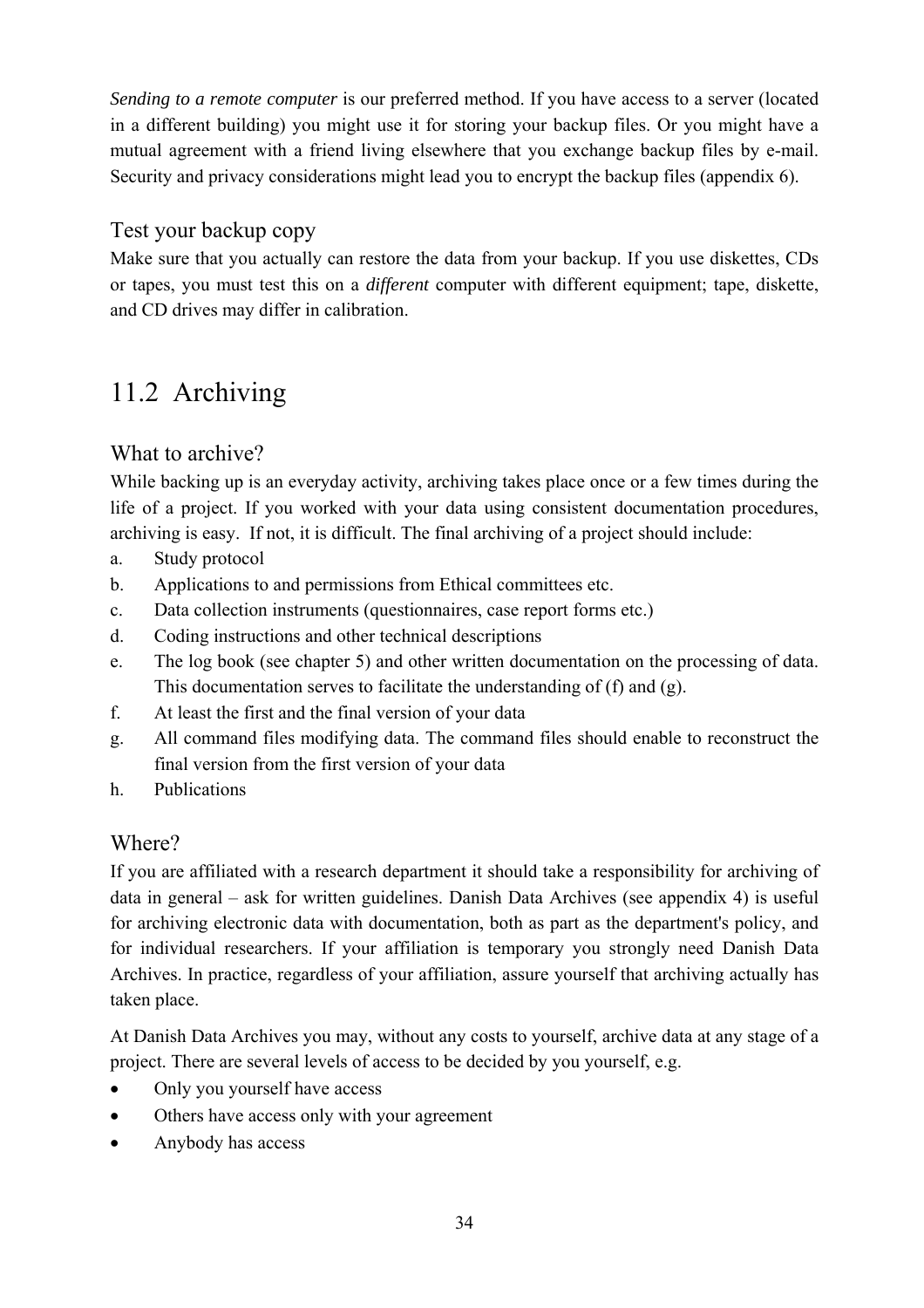The data protection authorities (Datatilsynet, see appendix 2) have decided that archiving of information with personal identification at Danish Data Archives is permitted even if it was required that the personal identification should be deleted after a certain time span. This gives opportunity for follow-up studies not previously possible.

#### When?

There is no point in archiving data before they are in a documented state. Remember that archiving means storing for future use – in contrast to backup which ensures viability of data on a short term. On the other hand, waiting until completion and publication of the study can give you trouble. At that time it can be difficult to collect the documents describing the process and to remember on which computers the different versions of the data and command files are kept.

The appropriate time of archiving depends on the project, but in general a three step strategy is advisable:

- 1. Archive the key file (see example 16) with a copy of the study protocol, questionnaires etc. at onset of data collection. At this time contact Danish Data Archives to have your study registered.
- 2. Archive the raw data set when you have finished entering data, corrected errors and documented the data (see chapters 6-8). Include all documents written since the first archiving, and archive copies of both data and command files.
- 3. After analysis archive updated data files and the corresponding command files (see chapter 9). Include copies of publications and other major documents written since the last archiving.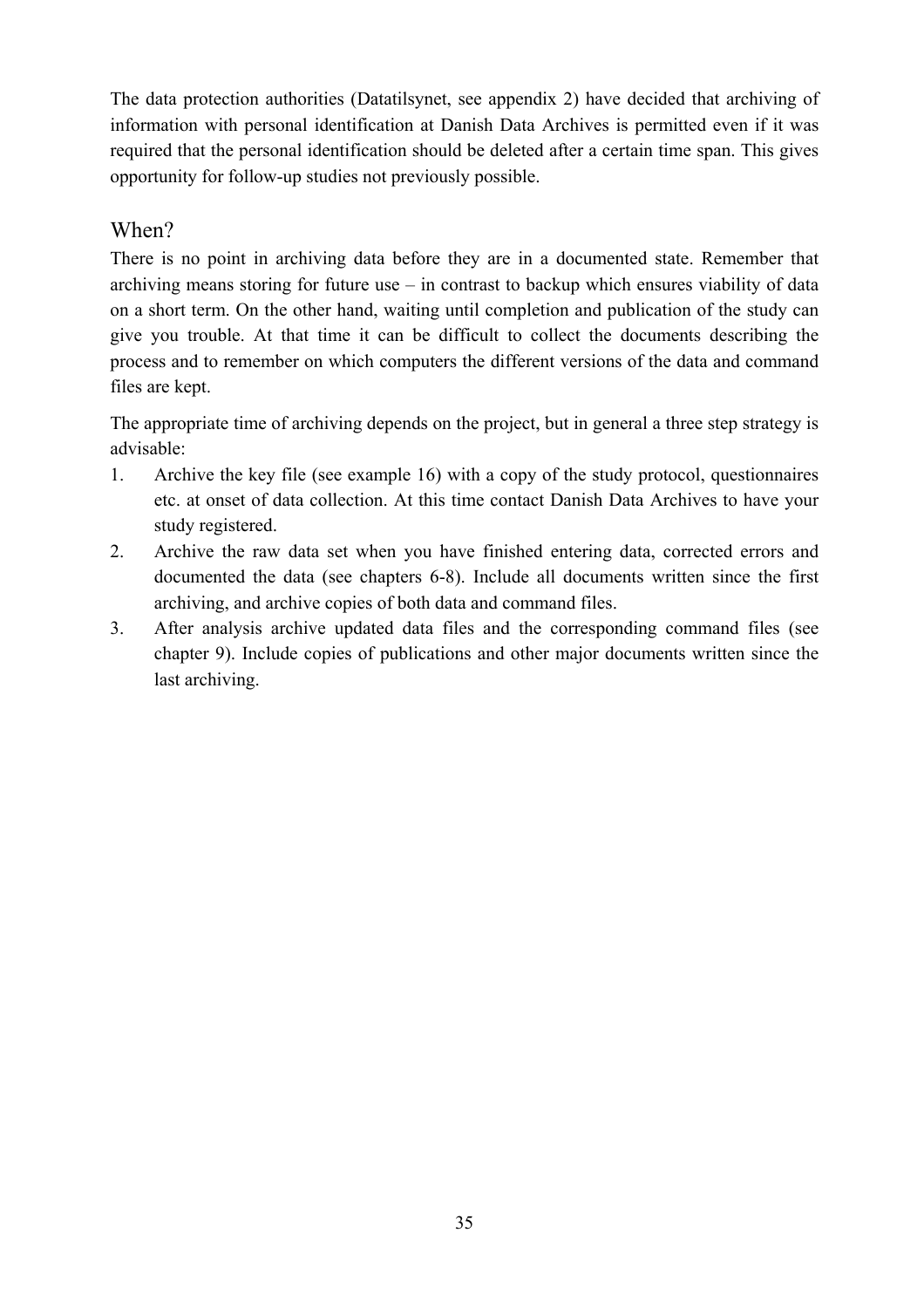# 12. Protection against abuse

## 12.1. Motives and opportunities

Obviously sensitive information about people must be kept confidentially without giving other persons the opportunity to see the information.

The *motives* to intrude could be curiosity (My neighbour's mystery disease), money (Should we insure Mr. NN?), creation of newspaper headlines ("Researchers fool around with confidential data"), and other indecent motives (If it becomes known that XX handles his data carelessly he will get in trouble – and I would love that).

It is the obligation of the researcher to give no other person the *opportunity* to see confidential information. Below are shown the two key methods to prevent unauthorized access to confidential electronic information.

Securing the electronic information is not enough, also information on paper must be protected against unauthorized access. Information on paper is probably more vulnerable to accidental access than the information in a computer file.

## 12.2. Separate external identification from information

As internal identifier linking the questionnaires with the data set you usually give each questionnaire a unique number also to be recorded in the data set. The internal identifier has no meaning outside your project.

The data protection authority (Datatilsynet; see Appendix 2) requires that you remove external identification (name, CPR number) from your analysis file as soon as possible or that you keep the data encrypted when you are not analysing. Usually you don't need the external identifier, except when linking your data with information from other sources.

In example 16 I show a technique to remove an external identifier (cpr). I recommend that you archive the key file at Danish Data Archives (see section 11.2 and appendix 4).

## 12.3. Encryption

There are several possibilities for encryption; I use the facility in WinZip, at the same time saving disk space. It is easy and fast – but of course you must neither forget your encryption password nor enable others to read it.

See appendix 6 on encryption using WinZip.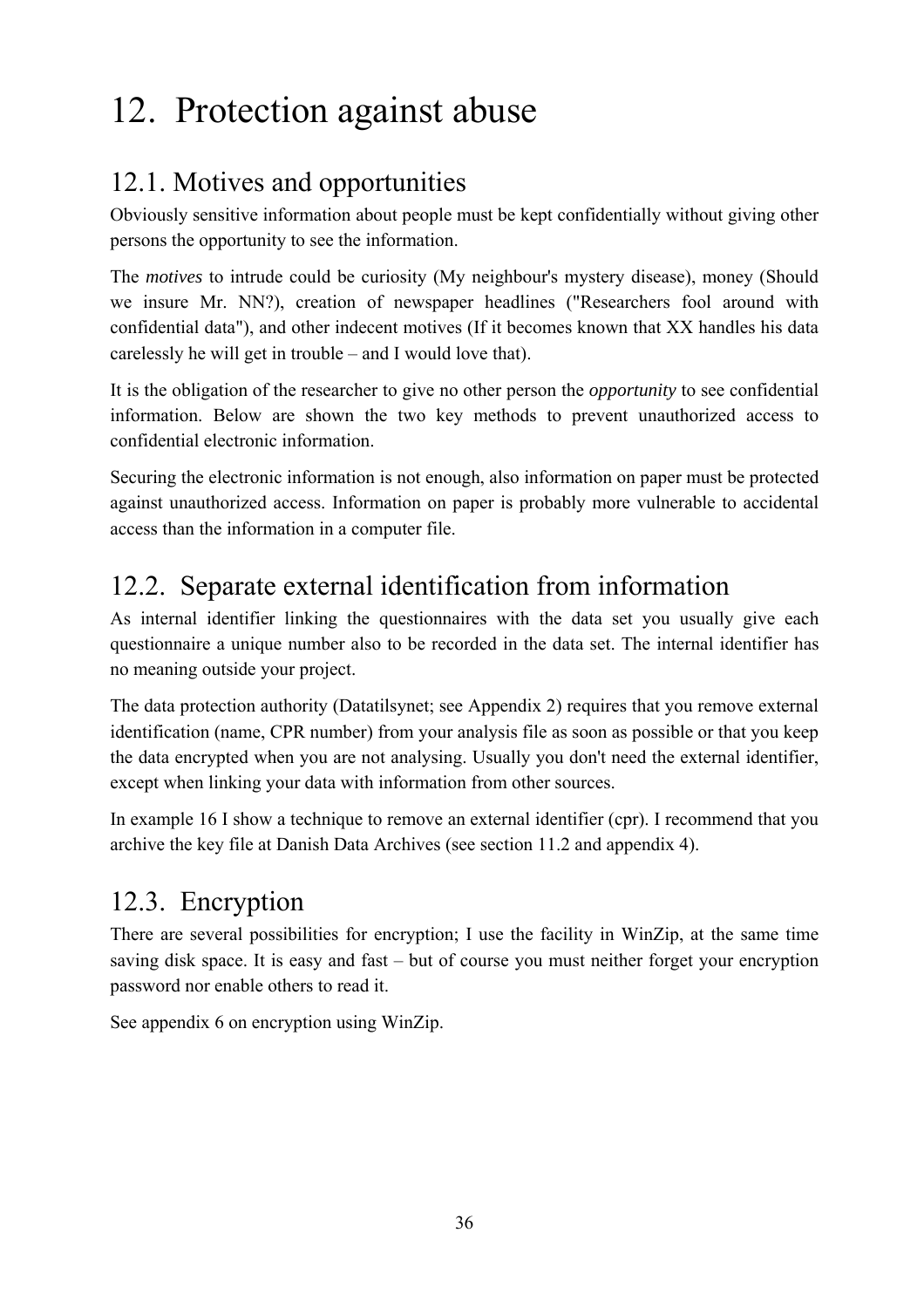*Example 16a. Move external identification to key file. SPSS*

```
* gen.safe.keyfile.sps
* removing external identification 
GET FILE='c:\dokumenter\proj1\unsafe.sav'. 
SORT CASES BY id. 
SAVE OUTFILE='a:\keyfile.sav' 
  /KEEP=id cpr. 
SAVE OUTFILE='c:\dokumenter\proj1\safe.sav' 
  /DROP=cpr.
```
The key file (**keyfile.sav**) linking the internal identifier (**id**) with the external identifier (**cpr**) should be stored separately, i.e. not at the same computer as the information. Here I used a diskette, but beware: diskettes are not very stable, so make an extra backup copy.

I sorted by **id** before the separation, to facilitate later matching, if needed.

If you later need to include  $cpr - e.g.$  for matching with external data:

```
MATCH FILES FILE='a:\keyfile.sav' 
   /FILE='c:\dokumenter\proj1\safe.sav' 
   /BY id.
```
*Example 16b. Move external identification to key file. Stata*

```
// gen.safe.keyfile.do Stata
// removing external identification 
use "c:\dokumenter\proj1\unsafe.dta", clear
sort id 
keep id cpr 
save "a:\keyfile.dta" [ , replace]
use "c:\dokumenter\proj1\unsafe.dta" , clear
sort id 
drop cpr 
save "c:\dokumenter\proj1\safe.dta" [ , replace]
```
The key file (**keyfile.dta**) linking the internal identifier (**id**) with the external identifier (**cpr**) should be stored separately, i.e. not at the same computer as the information. Here I used a diskette, but beware: diskettes are not very stable, so make an extra backup copy.

I sorted by **id** before the separation, to facilitate later merging, if needed.

If you later need to include  $cpr - e.g.$  for matching with external data:

```
use "c:\dokumenter\proj1\safe.dta", clear
merge id using "a:\keyfile.dta"
```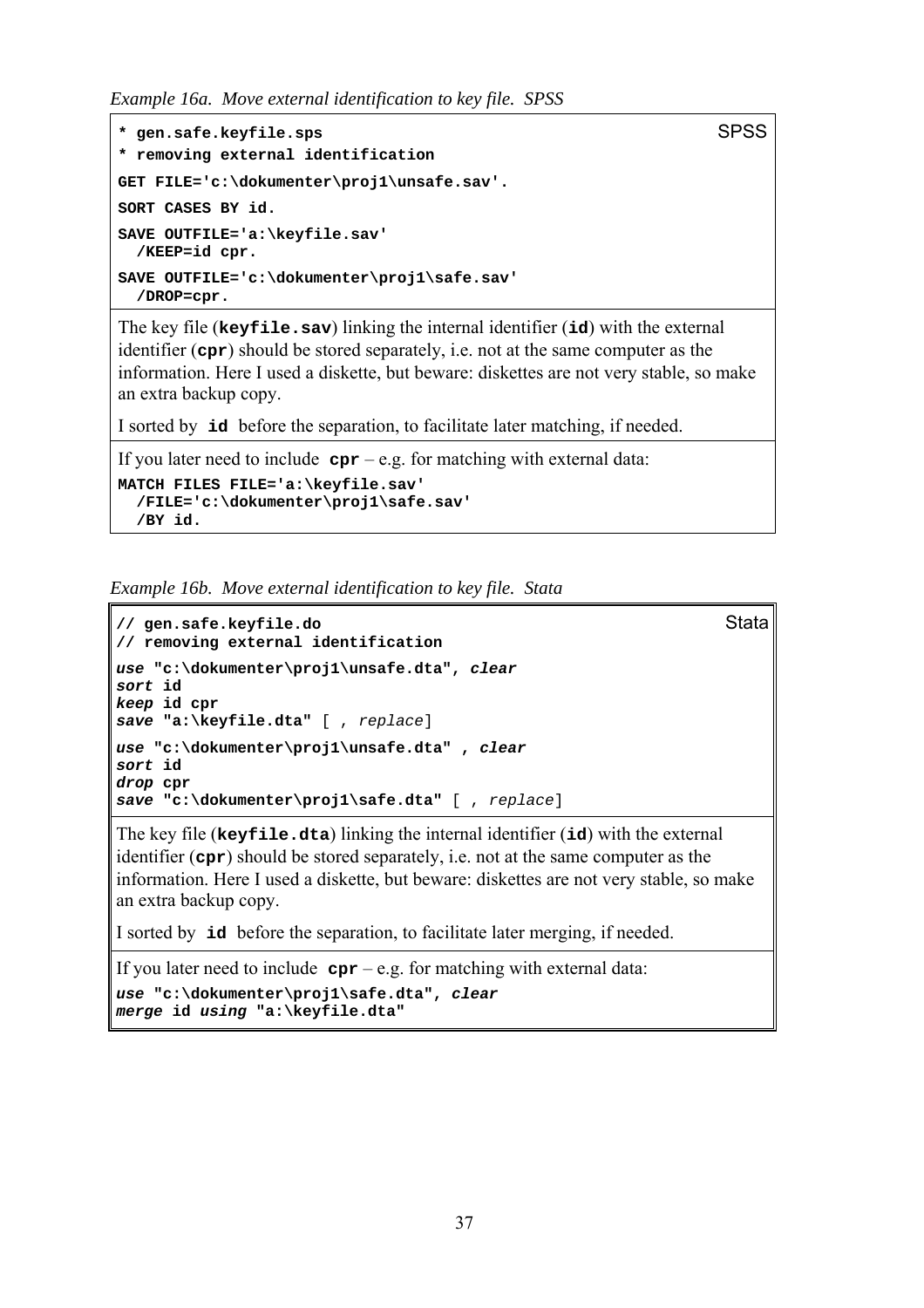### Appendix 1

Udvalget Vedrørende Videnskabelig Uredelighed (UVVU): Vejledning for udformning af undersøgelsesplaner, datadokumentation og opbevaring af data inden for klinisk og klinisk-epidemiologisk forskning

Vejledningen er en del af UVVU's Vejledning i God Videnskabelig Praksis. http://www.forsk.dk/uvvu/publ/vejled\_vid\_praksis

*Det er væsentligt for ethvert projekts gennemførelse, at forsker, vejleder og evt. andre medvirkende har gensidig informationsforpligtelse vedrørende de originale forsøgsresultater, deres bearbejdning og fortolkning. En hensigtsmæssig udformning og opbevaring af undersøgelsesplaner m.m. er derfor af afgørende betydning.*

- Undersøgelsesplaner, spørgeskemaer, personbilag (case report forms) og andre bilag skal være overskuelige og utvetydige for alle implicerede parter, ikke alene for dem der planlægger og udfører forskningen, men også for dem, der eventuelt senere skal vurdere resultaterne. Brug derfor skrivemaskine eller PC og en standardiseret opstilling af undersøgelsens titel, formål, materialer, procedurer, rådata og beregninger, som disposition for hver undersøgelsesplan.
- Undersøgelsesplaner skal udformes i så god tid, at der bliver tid til at teste personbilagenes praktiske anvendelighed, indhente videnskabsetisk accept, m.m.
- Undersøgelsesplaner og -bilag skal være så detaljerede, at det bliver muligt at vurdere, hvorvidt en stikprøve er repræsentativ i forhold til den population, den stammer fra. Der skal derfor være præcise inklusionskriterier for undersøgte personer og beskrivelse af indgang til undersøgelsen, fx om den er planlagt at være konsekutiv, ligesom betingelser for udgang af undersøgelsen før tiden (drop outs) skal omtales.
- Personrelaterede data fra klinisk-videnskabelige undersøgelser skal kunne identificeres sikkert, og de skal dateres og signeres. Rubrikker, der ikke udfyldes, udstreges.
- Personbilagenes data skal i så stor udstrækning som muligt omfatte originale rådata i letlæselig form, fx som papirdokumentation af elektroniske data, opklæbede strimler fra printere, kurveskrivere, automatiske vægte, tællere, autoanalysatorer og regnemaskiner. Kopi af væsentlige elektroniske originaldata bør snarest muligt efter undersøgelsens afslutning arkiveres i en fælles database, som skal bero i institutionen. De deltagende forskere kan disponere over egne kopier.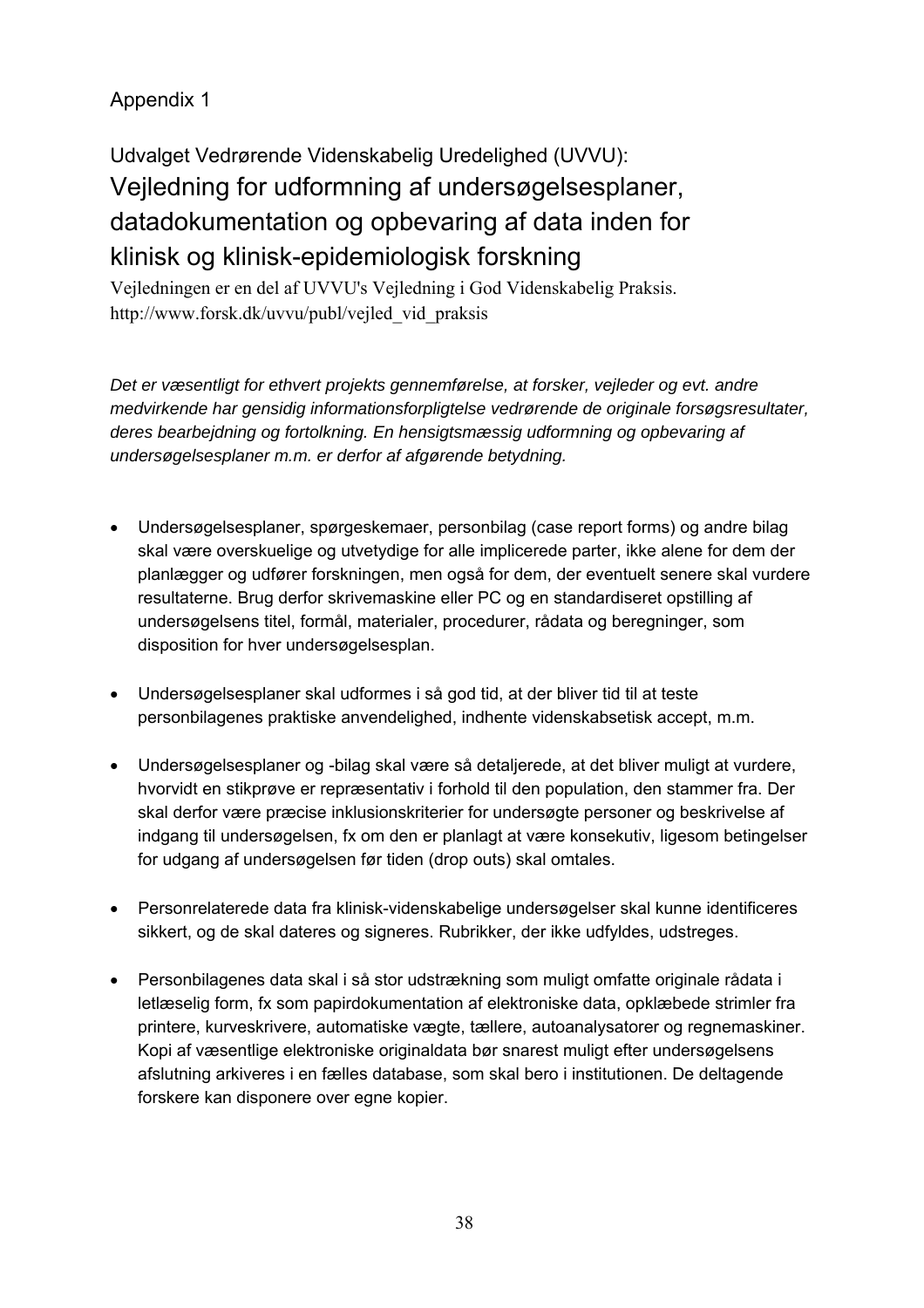- Bilag til undersøgelsesrapporten skal indeholde udførte beregninger, herunder observationsberegninger, korrektioner og disses forudsætninger, som nødvendig dokumentation og for at lette forståelsen af de opnåede resultater.
- Der skal foreligge oplysninger om kvalitetskontrol af væsentlige data, og det skal anføres hvilke statistiske metoder og edb-programmer, der er anvendt.
- Det skal være muligt ud fra undersøgelsesbilag og spørgeskemaer at identificere de originale observationer, som indgår i publicerede tabeller og figurer.
- Indhentede tilladelser fra det videnskabsetiske komitésystem, Registertilsynet, Strålehygiejnisk Laboratorium, Sundhedsstyrelsen og eventuelt andre berørte instanser, samt samtykkeerklæringer fra personer, der indgår i undersøgelsen, skal gemmes i henhold til de forordninger, der fremgår af gældende lovgivning, og under hensyn til eventuelle opfølgende undersøgelser. Det samme gælder interview- eller spørgeskemaer og personbilag. Alt sådant materiale skal opbevares separat, ikke i journaler, og gemmes i mindst 10 år. Dansk Data Arkiv er velegnet til opbevaring af data, specielt fra samfundsmedicinsk forskning. Anvendte koder til anonymisering skal ligeledes gemmes, i den udstrækning lovgivningen tillader det.

*Det påhviler forskningsinstitutionens ledelse og projektvejledere at gøre ovenstående retningslinier bekendt for alle involverede parter, enten i den foreliggende form eller som en af institutionen udarbejdet vejledning, baseret på lignende principper*

Udvalgene vedr. Videnskabelig Uredelighed Forskningsstyrelsen Randersgade 60 2100 København Ø Tlf. 3544 6318 E-mail: skj@forsk.dk http://www.forsk.dk/uvvu/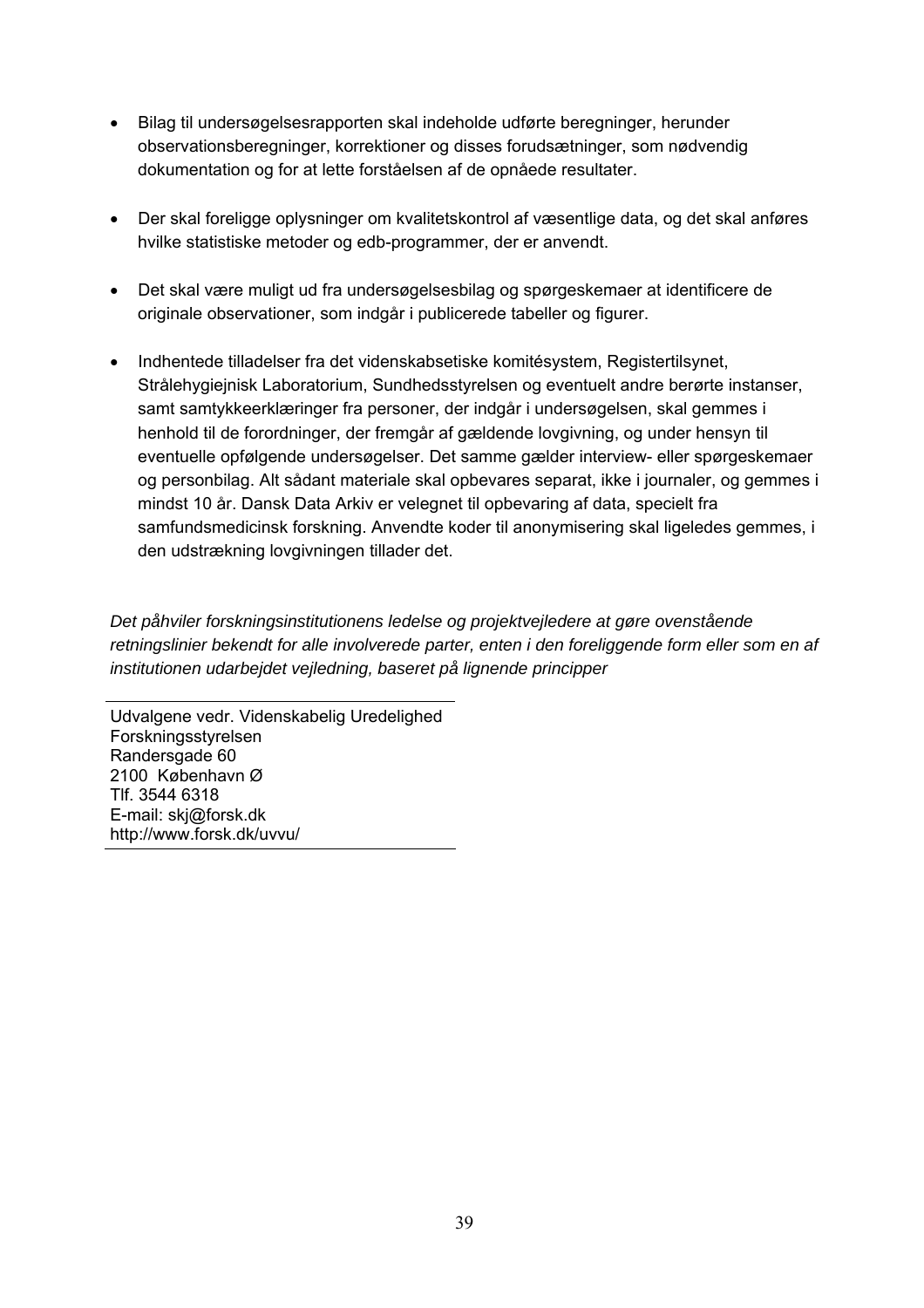#### Appendix 2

### Datatilsynets vilkår for private forsknings- og statistikprojekter

22/9/2000

Når Datatilsynet giver tilladelse til behandling af følsomme personoplysninger i et privat projekt til videnskabelige eller statistiske formål, fastsættes samtidigt en række vilkår for projektet. Vilkårene skal først og fremmest sikre, at den dataansvarlige (projektlederen) overholder reglerne i persondataloven og at databehandlingen lever op til lovens krav om datasikkerhed.

Af lovens § 41, stk. 3, fremgår det, at den dataansvarlige skal træffe de fornødne tekniske og organisatoriske sikkerhedsforanstaltninger mod, at oplysningerne hændeligt eller ulovligt tilintetgøres, fortabes eller forringes, samt mod at de kommer til uvedkommendes kendskab, misbruges eller i øvrigt behandles i strid med loven.

På denne baggrund har Datatilsynet udforme et sæt standardvilkår, som alle projekter skal efterleve. Hermed sikres også, at alle deltagere (de registrerede) sikres den samme beskyttelse.

Det er disse vilkår Datatilsynet fastsætter, når man giver tilladelse til et forskningsprojekt i medfør af lovens § 50. Datatilsynets tilladelse til projektet er betinget af, at man vil følge Datatilsynets vilkår. Dette angives ved at angive (sætte kryds) i anmeldelsesblankettens pkt. 7 vedrørende sikkerhed, at der vil blive truffet sikkerhedsforanstaltninger i overensstemmelse med Datatilsynets standardvilkår.

Standardvilkårene er gengivet nedenfor. Vilkår markeret specialvilkår fastsættes efter behov, øvrige vilkår fastsættes for alle projekter. I særlige tilfælde vil Datatilsynet herudover også kunne fastsætte individuelle vilkår for et projekt. *(Specialvilkår som ikke er medtaget her: Biobanker og biologisk materiale. Behandling ved ekstern databehandler. Overførsel af oplysninger til tredjelande).*

### Datatilsynets standardvilkår for private forsknings- og statistikprojekter

Generelle vilkår

- <Den dataansvarliges navn> er ansvarlig for overholdelsen af de fastsatte vilkår.
- Oplysningerne må kun anvendes til brug for projektets gennemførelse.
- Behandling af personoplysninger må kun foretages af den dataansvarlige eller på foranledning af den dataansvarlige og på dennes ansvar.
- Enhver, der foretager behandling af projektets oplysninger, skal være bekendt med de fastsatte vilkår.
- De fastsatte vilkår skal tillige iagttages ved behandling, der foretages af databehandler.
- Lokaler, der benyttes til opbevaring og behandling af projektets oplysninger, skal være indrettet med henblik på at forhindre uvedkommende adgang.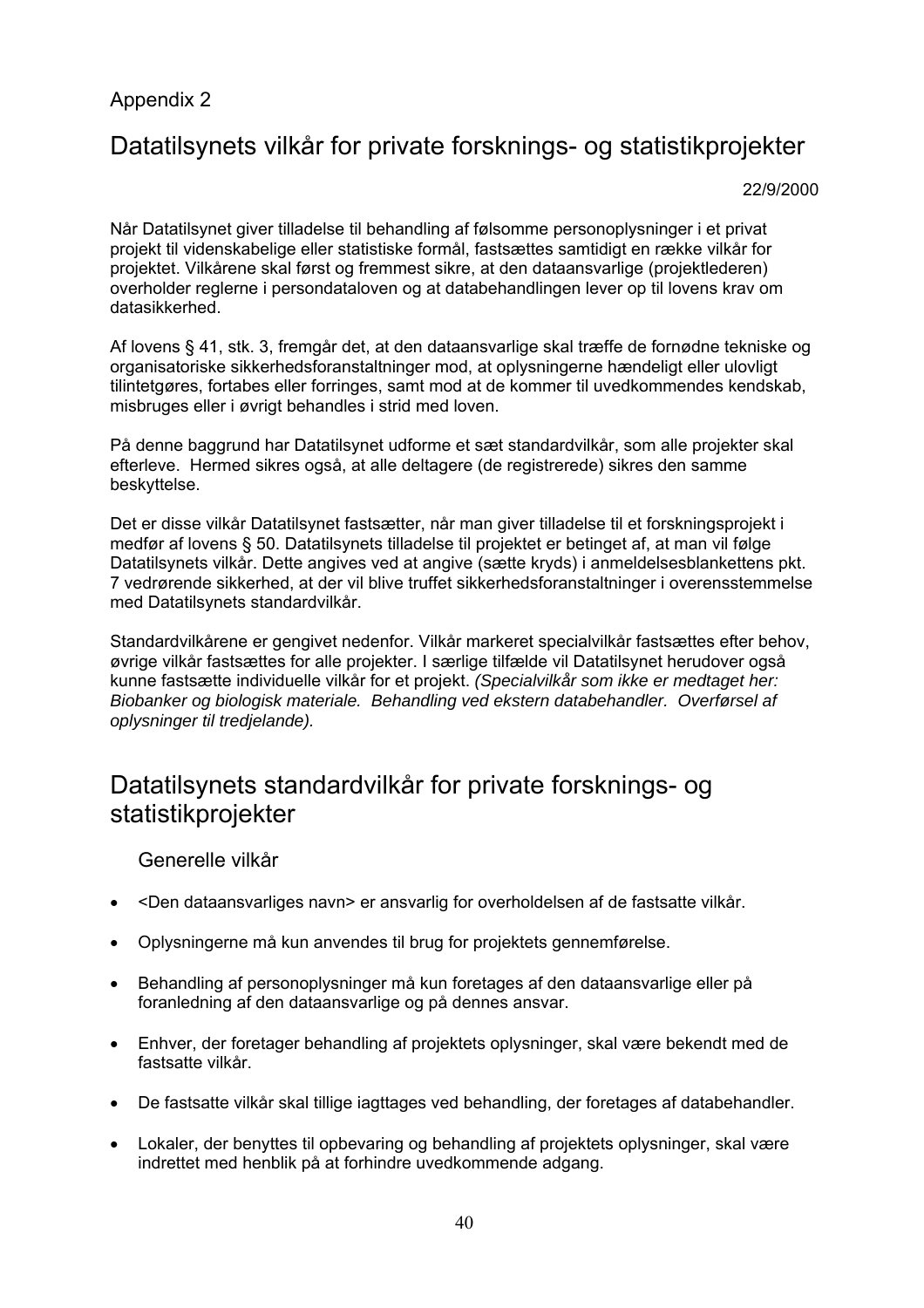- Behandling af oplysninger skal tilrettelægges således, at der foretages den fornødne kontrol for at sikre, at der ikke behandles urigtige eller vildledende oplysninger. Urigtige eller vildledende oplysninger eller oplysninger, som er behandlet i strid med loven eller disse vilkår, skal berigtiges eller slettes.
- Oplysninger må ikke opbevares på en måde, der giver mulighed for at identificere de registrerede i et længere tidsrum end det, der er nødvendigt af hensyn til projektets gennemførelse.
- En eventuel offentliggørelse af undersøgelsens resultater må ikke ske på en sådan måde, at det er muligt at identificere enkeltpersoner.
- Eventuelle vilkår, der fastsættes efter anden lovgivning, forudsættes overholdt.

#### Elektroniske oplysninger

- Identifikationsoplysninger skal krypteres eller erstattes af et kodenummer el. lign. Alternativt kan alle oplysninger lagres krypteret. Krypteringsnøgle, kodenøgle m.v. skal opbevares forsvarligt og adskilt fra personoplysningerne.
- Adgangen til projektdata må kun finde sted ved benyttelse af et fortroligt password. Password skal udskiftes mindst én gang om året, og når forholdene tilsiger det.
- Ved overførsel af personhenførbare oplysninger via Internet eller andet eksternt netværk skal der træffes de fornødne sikkerhedsforanstaltninger mod, at oplysningerne kommer til uvedkommendes kendskab. Oplysningerne skal som minimum være forsvarligt krypteret under hele transmissionen. Ved anvendelse af interne net skal det sikres, at uvedkommende ikke kan få adgang til oplysningerne.
- Udtagelige lagringsmedier, sikkerhedskopier af data m.v. skal opbevares forsvarligt aflåst og således, at uvedkommende ikke kan få adgang til oplysningerne.

#### Manuelle oplysninger

• Manuelt projektmateriale, udskrifter, fejl- og kontrollister, m.v., der direkte eller indirekte kan henføres til bestemte personer, skal opbevares forsvarligt aflåst og på en sådan måde, at uvedkommende ikke kan gøre sig bekendt med indholdet.

#### Oplysningspligt over for den registrerede

- Hvis der skal indsamles oplysninger hos den registrerede (ved interview, spørgeskema, klinisk eller paraklinisk undersøgelse, behandling, observation m.v.) skal der uddeles/fremsendes nærmere information om projektet. Den registrerede skal heri oplyses om den dataansvarliges navn, formålet med projektet, at det er frivilligt at deltage, og at et samtykke til deltagelse til enhver tid kan trækkes tilbage. Hvis oplysningerne skal videregives til brug i anden videnskabelig eller statistisk sammenhæng, skal der også oplyses om formålet med videregivelsen samt modtagerens identitet.
- Den registrerede bør endvidere oplyses om, at projektet er anmeldt til Datatilsynet efter lov om behandling af personoplysninger, samt at Datatilsynet har fastsat nærmere vilkår for projektet til beskyttelse af den registreredes privatliv.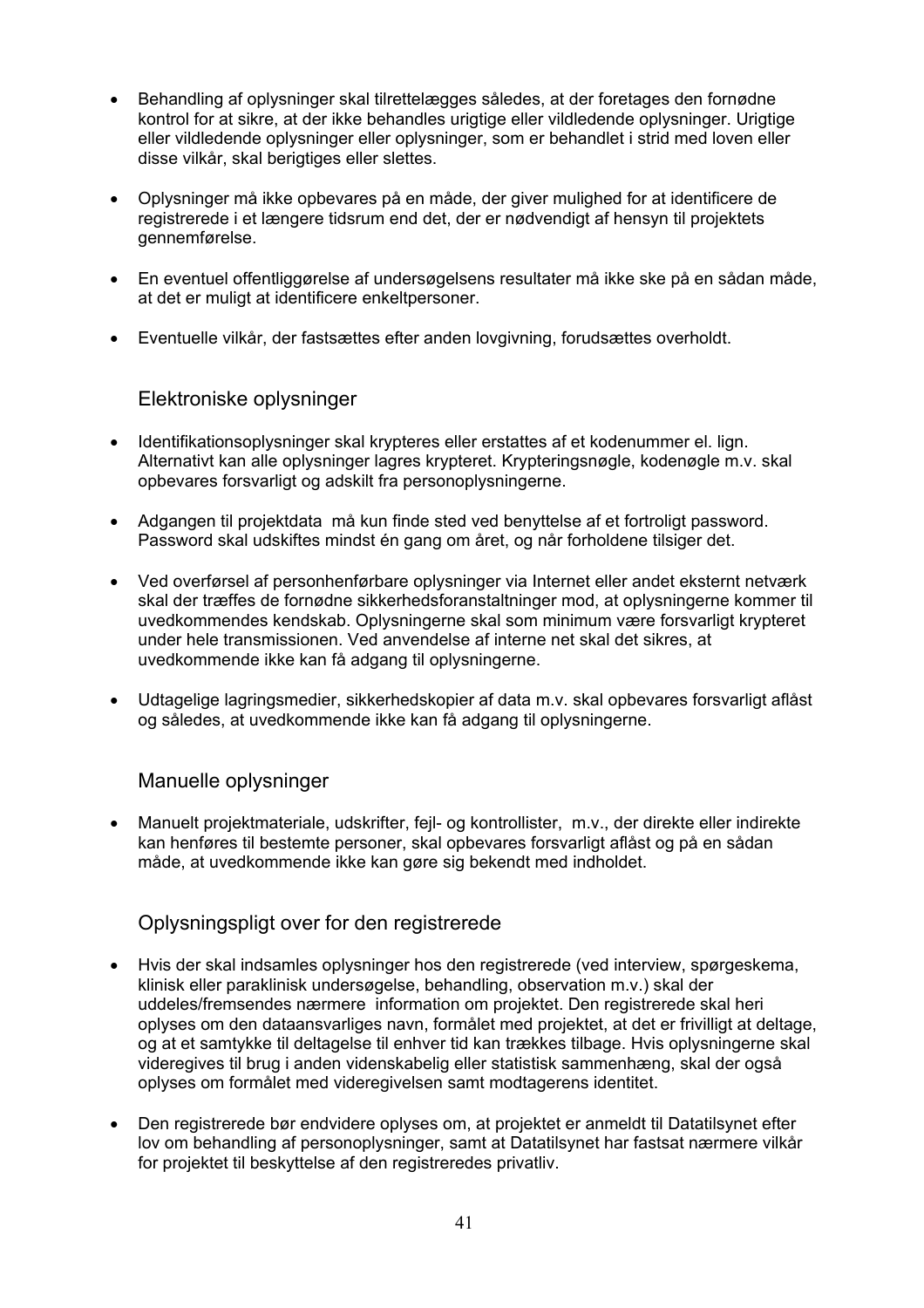#### **Indsigtsret**

• Den registrerede har ikke krav på indsigt i de oplysninger, der behandles om den pågældende.

#### Videregivelse

- Videregivelse af personhenførbare oplysninger til tredjepart må kun ske til brug i andet statistisk eller videnskabeligt øjemed.
- Videregivelse må kun ske efter forudgående tilladelse fra Datatilsynet. Datatilsynet kan stille nærmere vilkår for videregivelsen samt for modtagerens behandling af oplysningerne.
- (Specialvilkår) Oplysninger kan herudover videregives, hvis det fremgår af anden lovgivning, at oplysningerne skal videregives.

#### Ændringer i projektet

- Væsentlige ændringer i projektet skal anmeldes til Datatilsynet (som ændring af eksisterende anmeldelse). Ændringer af mindre væsentlig betydning kan meddeles Datatilsynet.
- Ændring af tidspunktet for projektets afslutning skal altid anmeldes.

#### Ved projektets afslutning

- Senest ved projektets afslutning skal oplysningerne slettes, anonymiseres eller tilintetgøres, således at det efterfølgende ikke er muligt at identificere enkeltpersoner, der indgår i undersøgelsen.
- Alternativt kan oplysningerne overføres til videre opbevaring i Statens Arkiver (herunder Dansk Dataarkiv) efter arkivlovens regler.
- Den dataansvarlige skal meddele Datatilsynet, når projektet er afsluttet, og oplysningerne slettet, anonymiseret, tilintetgjort eller overført til Statens Arkiver.
- Sletning af oplysninger fra elektroniske medier skal ske på en sådan måde, at oplysningerne ikke kan genetableres.
- (Specialvilkår for kliniske forsøg med lægemidler.) Oplysninger vedrørende den enkelte person kan dog, hvis en myndighed stiller krav herom eller GCP-reglerne skal overholdes, opbevares i indtil 15 år efter projektets ophør. En liste over deltagende personer må tillige opbevares i samme tidsrum.

DATATILSYNET Christians Brygge 28, 4. 1559 København V Telefon: 3314 3844 http://www.datatilsynet.dk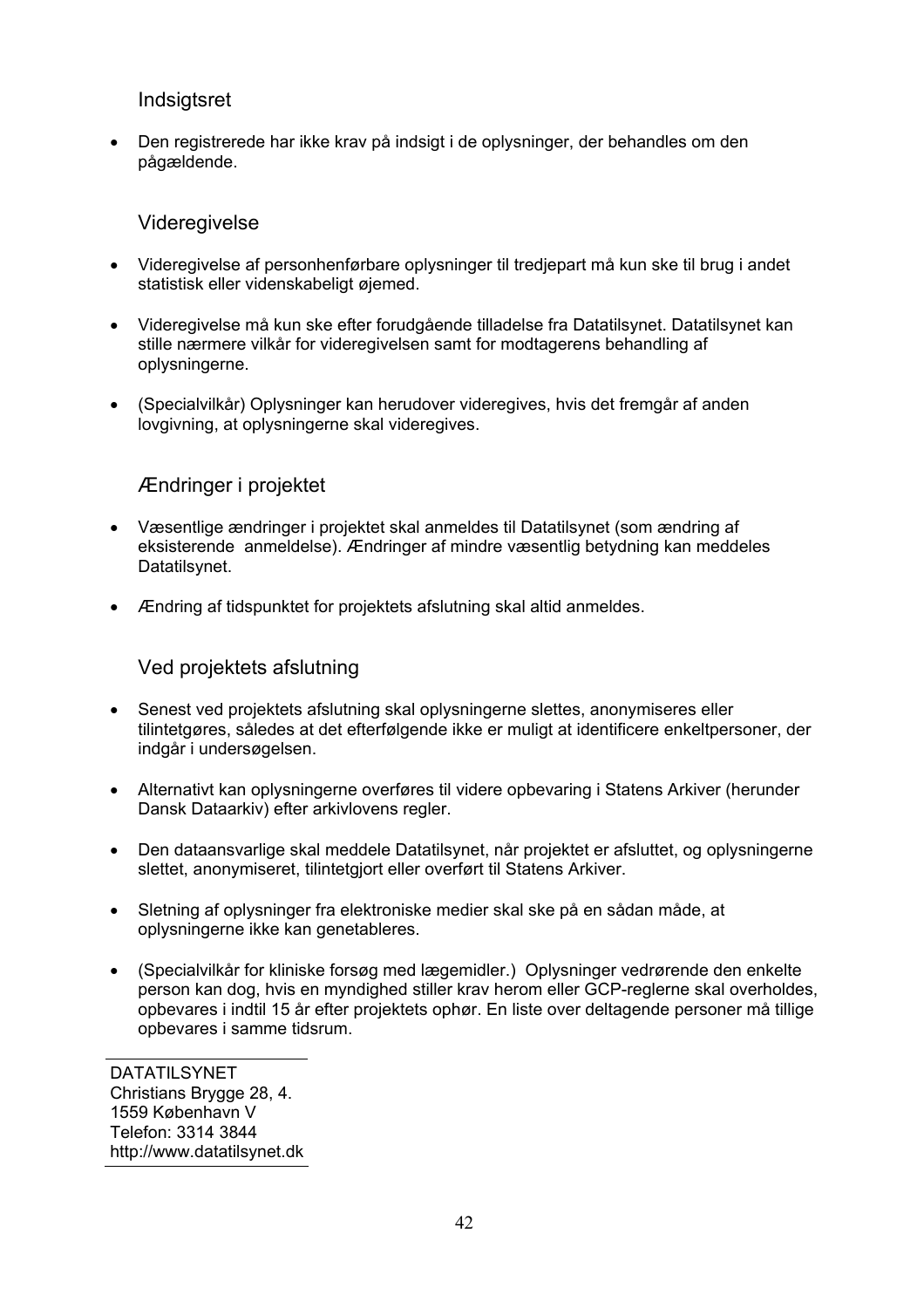### Appendix 3

# Principles and rules of Good Clinical Practice (GCP)

By Annette Jørgensen, the GCP-unit at Aarhus University Hospital

GCP is an international quality standard for designing, conducting, recording and reporting trials that involve the participation of human subjects. Compliance with this standard provides public assurance that:

- the trial is ethically and scientifically sound
- the rights, safety and well-being of trial subject are being protected
- the clinical trial data are credible

The principles of GCP are described in the ICH-GCP guideline

(http://www.eudra.org/humandocs/ PDFs/ICH/013595en.pdf). This document also describes the specific terminology used.

### GCP - when?

The principles of GCP must be followed when generating clinical trial data that are intended to be submitted to the regulatory authorities. Until now the principles have therefore primarily been followed by the pharmaceutical industry. Where drug research is concerned compliance with GCP principles is expected to be laid down by law in a very few years. This means that all trials, including trials with approved drugs, have to be performed according to the GCP principles.

 In this field the County Council of Aarhus has pioneered as it in 2000 decided that the GCP principles should be followed for all clinical drug trials at the hospitals of the county.

 Although developed with the object of quality assurance of clinical drug trials, the principles of GCP also apply to other clinical investigations that may have an impact on the safety and well-being of human subjects.

### $GCP - how?$

The GCP-principles as described in the GCP-guideline are intended as a guide. Compliance with the principles therefore implies a quality assurance system with written standard operating procedures of how to handle the specific trial. An important procedure is monitoring.

#### Monitoring

The act of overseeing the progress of a clinical trial to verify that:

- the subjects are protected
- the trail data are accurate, complete, and verifiable from source documents
- the conduct of the trial is in compliance with the protocol, GCP, and applicable regulatory requirements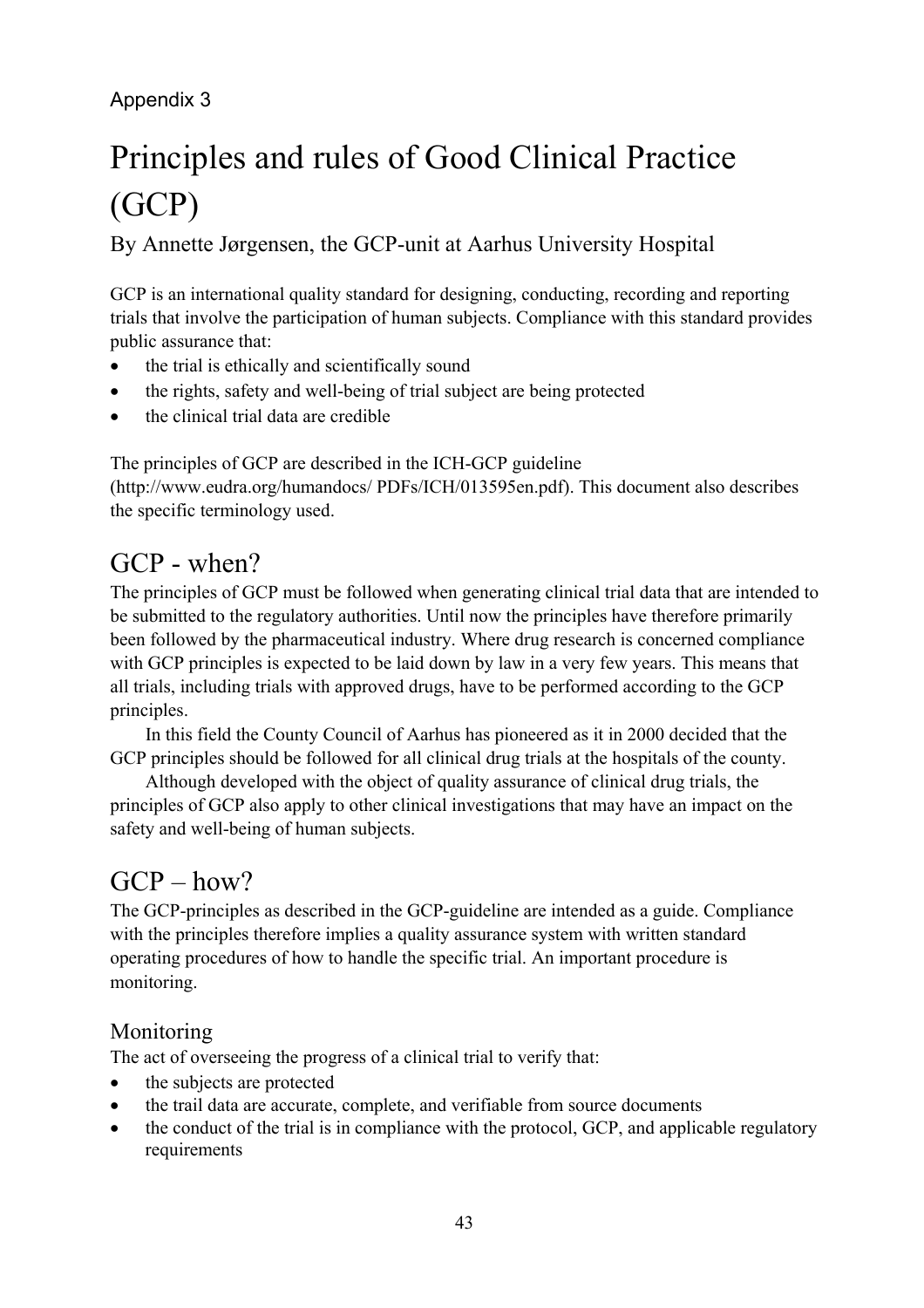When a trial is sponsored by a pharmaceutical company implementation of a quality assurance system is the responsibility of the sponsor. But when a trial is initiated by an independent investigator, for instance a physician at a hospital, his/her obligations include both those of a sponsor and those of an investigator. An independent investigator who wants to claim compliance with GCP therefore at least has to ensure that the trial is monitored.

## The GCP-unit at Aarhus University Hospital

The GCP-unit at Aarhus University Hospital was established to perform quality assurance procedures on trials. The GCP-unit addresses primarily independent investigators making it possible for them to perform a trial according to the GCP principles independently of the pharmaceutical industry. To the investigator this might lead to some extra work, but also to the benefit of being able to document that the trial was independently monitored.

 In brief the monitoring procedure of the GCP-unit is aimed at ensuring that the *audit trail* (see chapter 2 and elsewhere in this booklet) is kept intact, and that the final results are consistent with the data collected. On the other hand the GCP unit has no responsibility for the scientific interpretation of the results. The monitoring includes the following:

- Guidance in:
	- o design of the protocol and the case report form (CRF)
	- o notifications to the regulatory authorities
	- o Initiation visit to check and document:
	- o approvals and agreements in writing
	- o that facilities are adequate
	- o that a trial file is established
- Monitoring visits to check and document:
	- o compliance with the protocol
	- o that written informed consent was obtained form each subject
	- o that data are accurate, complete, and verifiable from source documents
	- o that all deviations are documented
- Final monitoring visit to check an document:
	- o that the trial file is complete
	- o consistency between the source documents and the database, possibly on a sample of data

The GCP-unit is funded by the University and by the County of Aarhus. Monitoring of a trial initiated by a Ph.D-student or a small trial within the University Hospital is free of charge. Costs of the GCP-unit should be paid when it concerns monitoring of multicenter trials and other large trials.

GCP-enheden ved Århus Universitetshospital Bygning 1A, 1. sal Århus Kommunehospital Nørrebrogade 44 8000 Århus C Telefon: 8949 2196 http://www.auh.dk/gcp/dk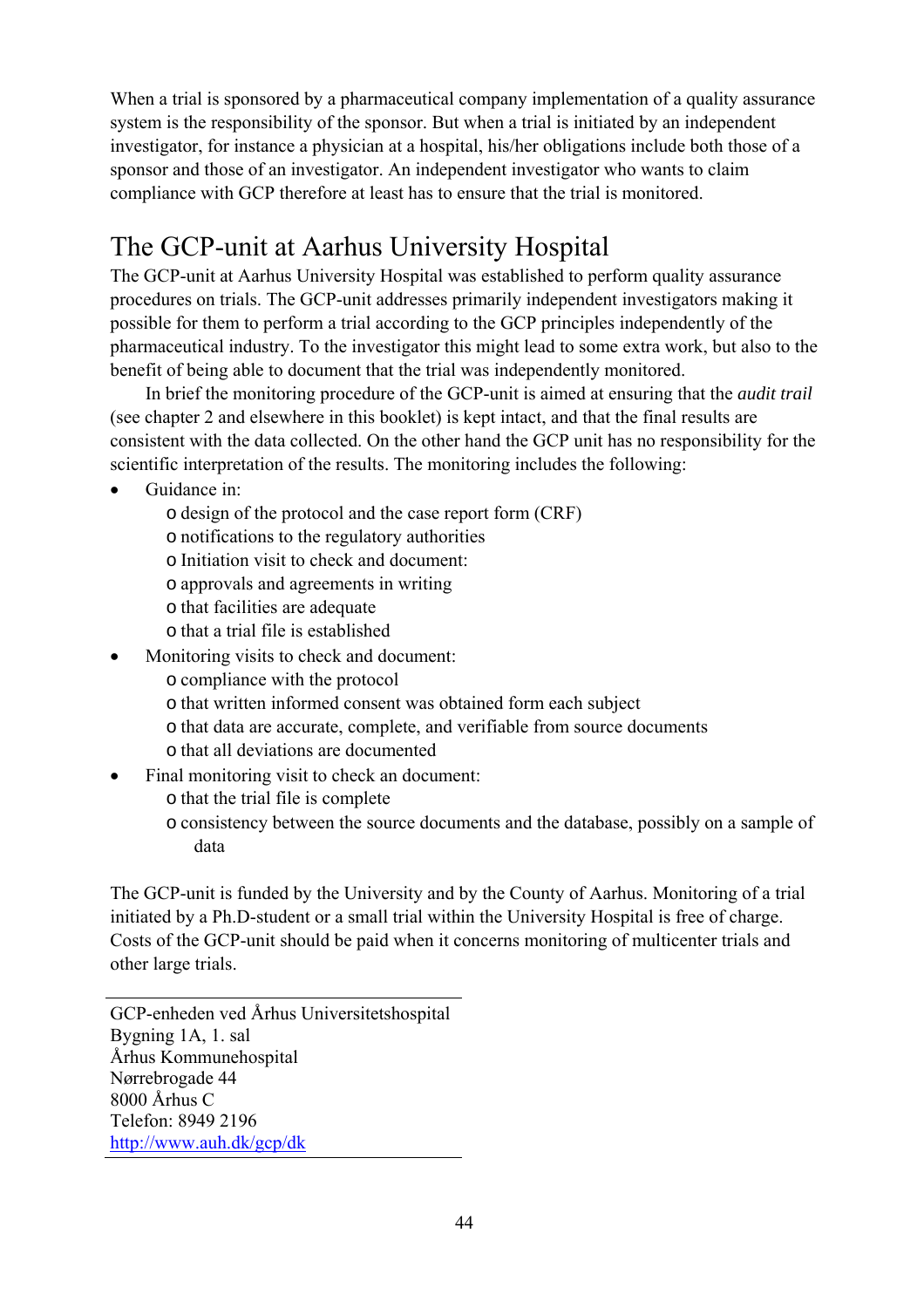### Appendix 4

## DDA/Sundhed: Arkivering af sundhedvidenskabelige data.

Arkivering og formidling af sundhedsvidenskabelige forskningsdata har tidligere været overladt til enkeltpersoner, sygehusafdelinger, institutioner osv. ERAS (Enheden for Registrering og Arkivering af Sundhedsvidenskabelige data ved Dansk Data Arkiv) varetog gennem nogle år opgaven som en forsøgsordning; der er nu etableret en særlig afdeling (DDA/Sundhed) ved Dansk Data Arkiv under Statens Arkiver, med henblik på at samle alle sundhedsvidenskabelige forskningsdata i ét landsdækkende arkiv.

#### Formål

DDA/Sundhed's opgave er at øge registrering og arkivering af sundhedsvidenskabelige data samt at skabe en professionel arkivfunktion, der givet primærundersøger tillader, også formidler adgang til eksisterende sundhedsvidenskabelige forskningsdata for andre forskere.

#### Tilbud til forskningsmiljøet

- Optimal opbevaring af undersøgelser (data og dokumentation)
- Grundig bearbejdning af data og dokumentation i forbindelse med arkivering
- Standardiseret arkiveringsformat uafhængig af skiftende programmer og styresystemer
- Mulighed for opbevaring og genudlevering af personfølsomme undersøgelsesdata ved senere follow-up
- Opbevaring og backup af forskningsdata med adgangsrestriktioner for tredjepart hvis ønsket
- Videreformidling af undersøgelsesdata til andre forskere og studerende hvis ønsket
- Mulighed for opbevaring af forskningsregistre med personfølsomt indhold, idet den projektansvarlige kan opnå dispensation for Datatilsynets krav om sletning og anonymisering af data efter opbevaringsperiodens udløb.

DDA/Sundhed er finansieret via Statens Arkiver. Det er gratis at lade data arkivere i arkivet og at rekvirere data til sekundæranalyse.

Generelt gælder, at forskningsmateriale skal være på elektronisk form for at kunne arkiveres i DDA/Sundhed. Arkivet omfatter således ikke biobanker og samlinger af parakliniske materialer.

#### Registerforskning

Ofte er sundhedsvidenskabelige undersøgelser baseret på dataudtræk fra registre. DDA/Sundhed kan opbevare administrative registerdata, som normalt vil blive slettet, når den registerforvaltende myndighed ikke længere har brug for dem. DDA/Sundhed's opbevaring af denne type data er godkendt af Datatilsynet.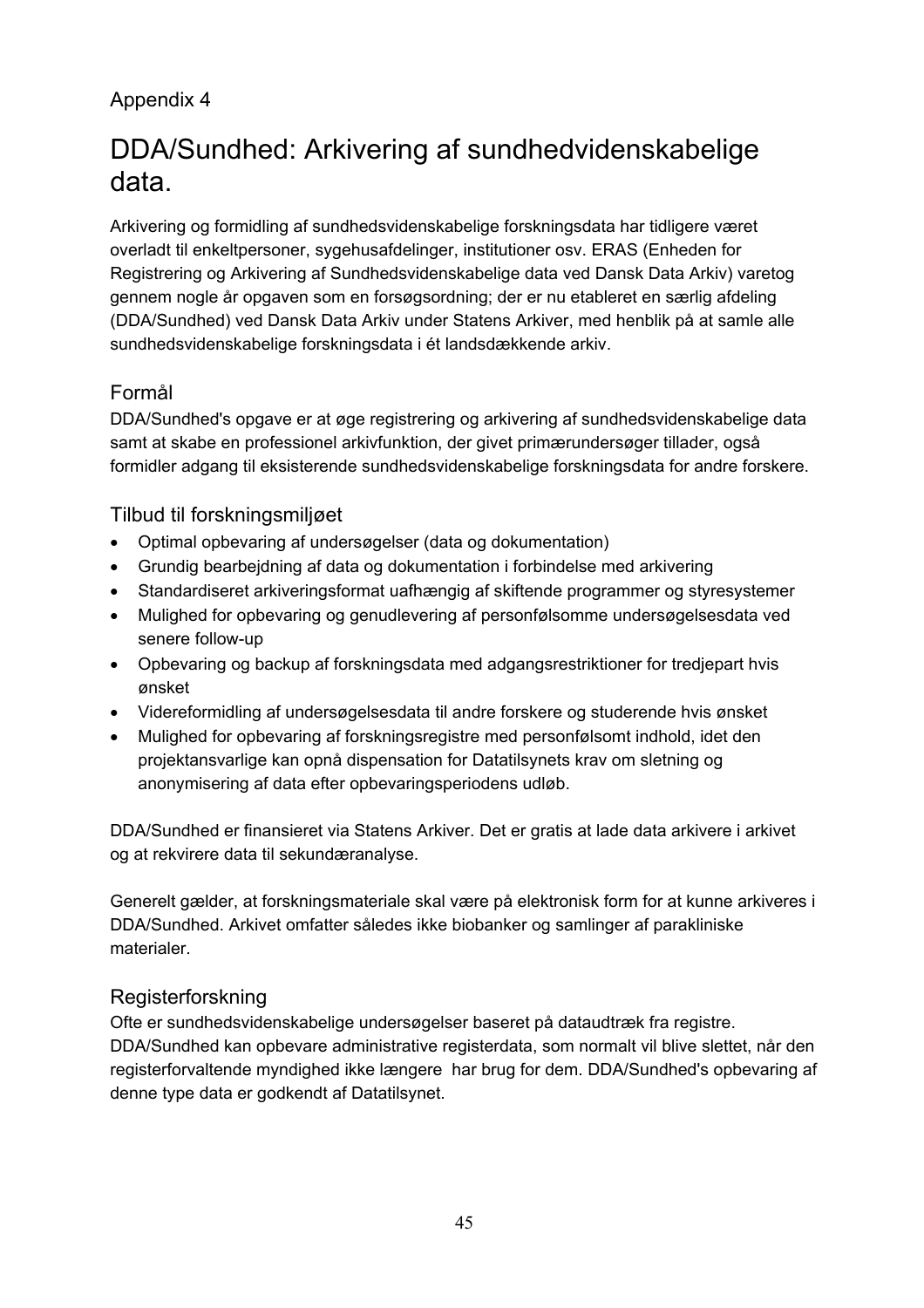#### Hvem ejer data i DDA/Sundhed?

Forskere, der lader deres data opbevare og evt. videreformidle af DDA/Sundhed beholder ophavsretten til undersøgelsesmaterialet. Ingen rettigheder overdrages til DDA/Sundhed som følge deraf.

#### Hvem har adgang til data?

Forskeren bestemmer ved deponeringen, hvilken adgangsklausul datamaterialet skal pålægges, lige fra fri afbenyttelse for tredjepart til krav om primærundersøgers skriftlige accept ved enhver videreformidling af data.

 En af tankerne med DDA/Sundhed er at øge mulighederne for genanvendelse af data til sekundæranalyse, derfor opfordrer DDA/Sundhed som udgangspunkt til så fri tilgængelighed som muligt. Uanset graden af adgangsklausulering informeres primærundersøger i forbindelse med enhver udlevering.

#### Hvordan indleveres data?

Indlevering foretages ved, at forskeren sender DDA/Sundhed en kopi af undersøgelsens data og dokumentation. Sammen med data og dokumentation vedlægges et udfyldt lokaliseringsskema, hvilket kan rekvireres ved henvendelse til DDA/Sundhed i Dansk Data Arkiv.

#### Data

Der stilles ikke krav til bestemte afleveringsformater - men de store statistikpakker SAS, SPSS og Stata foretrækkes.

- Så vidt muligt skal der være tale om de oprindelige variable. Rekodede/konstruerede variable ønskes kun, hvis de er af væsentlig betydning for undersøgelsen.
- Opgiv venligst hvilket program, version og format, der er anvendt ved dannelse af datasættet.
- Ved data fra registerundersøgelser bedes hele den aktuelle kørsel vedlagt, hvis udtrækket ikke kan skabes ved at køre programmet igen.
- Er der personfølsomme data i materialet, træffes der en særlig aftale omkring de praktiske omstændigheder ved indlevering til DDA/Sundhed og forhold omkring registertilladelser mm.

#### **Dokumentation**

Alle former for undersøgelsesdokumentation er som udgangspunkt relevante for DDA/Sundhed og kan indleveres sammen data:

- Al skriftligt og elektronisk dokumentation fra undersøgelsen eksempelvis spørgeskemaer (u-udfyldte), instrukser til deltagere og undersøgere, variabellister, kodebeskrivelser mm.
- Publikationer/referencer til publikationer udgået fra undersøgelsen.
- Beskrivelse af evt. rekodede/konstruerede variable.

#### Hvori består en arkivering i DDA/Sundhed?

DDA/Sundhed foretager en såkaldt "oparbejdning" af det indleverede datasæt. Ved oparbejdning standardiseres data til et fælles elektroniske format, arkivet anvender. Arkivering i netop dette format sikrer, at undersøgelsens data og dokumentation vil kunne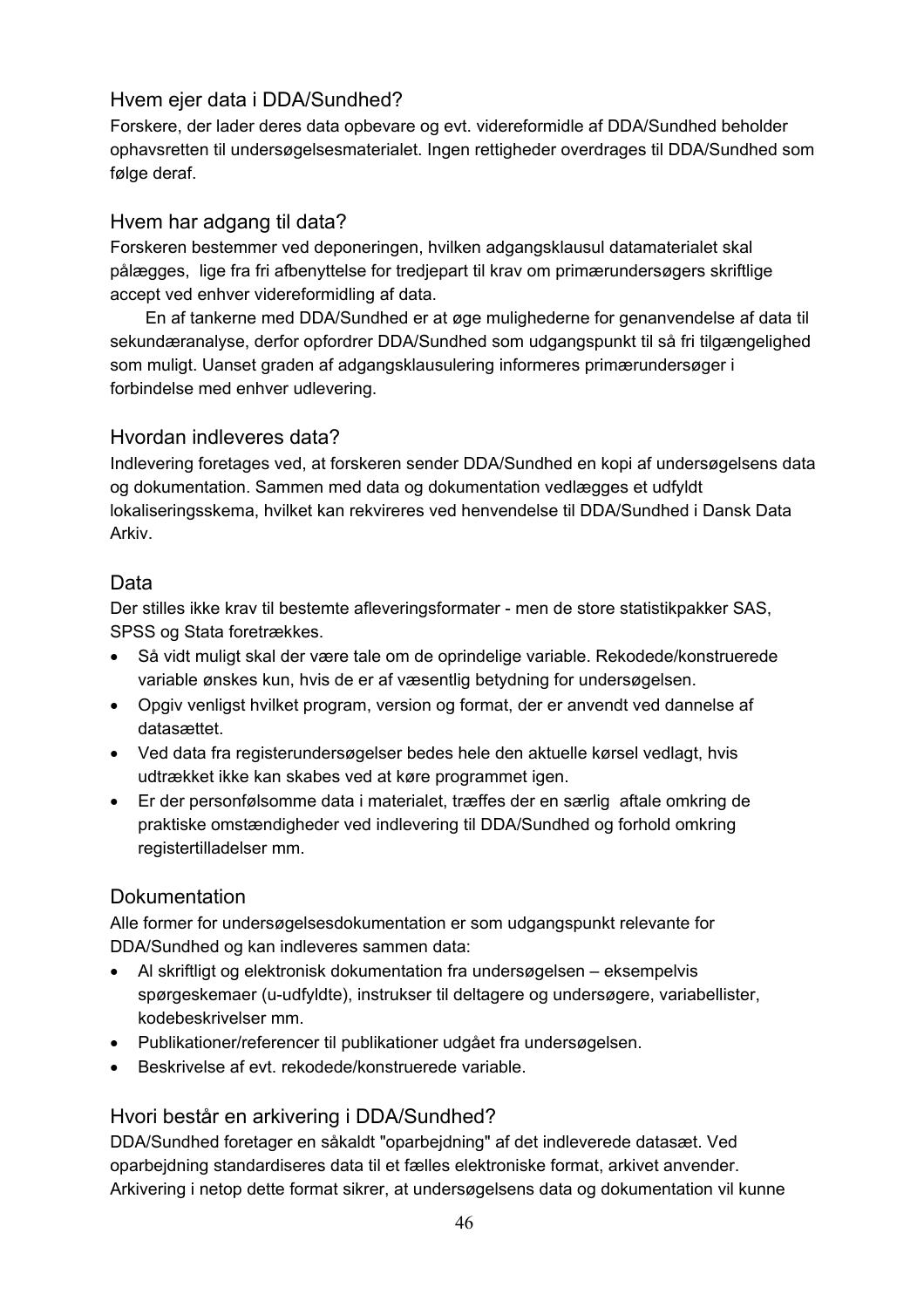genkaldes uafhængigt af de med tiden skiftende formater. Derudover er et omfattende back up-system med til at sikre data og dokumentation.

#### Personfølsomme oplysninger

DDA/Sundhed har – som an afdeling af Statens Arkiver – mulighed for at opbevare personfølsomme data udover den tidsperiode, der er afsat til det enkelte forskningsprojekts gennemførelse. En arkivering i DDA/Sundhed sidestilles af Datatilsynet med sletning, som det er krævet ved den enkelte registertilladelses udløb. Den afleverende forsker har endvidere mulighed for at søge Datatilsynet om genudlevering af originaldata fra DDA/Sundhed på et senere tidspunkt med henblik på follow-up-studier. Datasæt med personfølsomme oplysninger opbevares selvstændigt under maksimal beskyttelse på en separat og afsondret server. Ved oparbejdningen af datasæt med personfølsomme data fremstilles også et anonymiseret datasæt. Hermed kan tredjepart få adgang til datamaterialet til sekundæranalyse - naturligvis forudsat at donor/primærundersøger måtte tillade dette.

Lokaliseringsskema til brug ved indlevering af data kan downloades fra DDA/Sundheds hjemmeside; se nedenfor.

DDA/Sundhed Islandsgade 10 5000 Odense C Tlf. 6611 3010 Fax 6611 3060 http://www.sa.dk/dda/ddasundhed/om/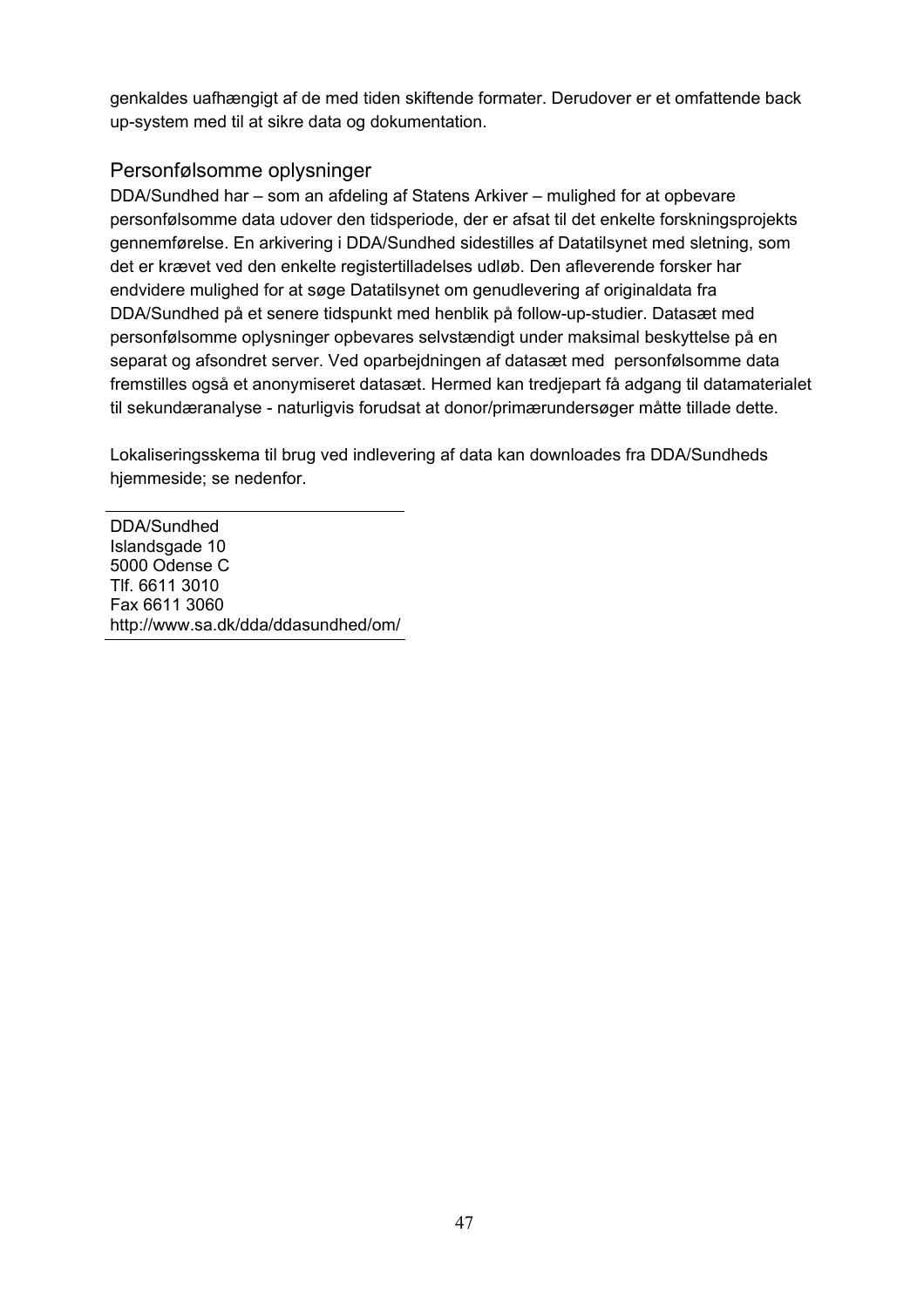### Appendix 5

# Some advice on using Windows

It is rather unsafe to use any program without mastering the fundamental structure and facilities in Windows. Some of the kiosk booklets give good descriptions and advice, I find the booklets written by Michael Karbo excellent (forlaget IDG).

My main comments and recommendations apply to handling of the folder (directory, bibliotek, mappe) structure. There are several ways to move and copy files; I only show one technique.

#### Create a smart folder structure

Don't mix your own data and documents with program files; this is risky and will inevitably lead to confusion. Create a main folder for all of your own files (data, command files, text documents), e.g. **c:\dokumenter**, with all of your own files in subfolders under your main folder.

Organize your folder structure by subject, not by file type.

| $C:\setminus$                                                                                                                                                                                           | $C:\iota$ is the root folder                                                                                                                                                                                                                                                                                                                                                      |
|---------------------------------------------------------------------------------------------------------------------------------------------------------------------------------------------------------|-----------------------------------------------------------------------------------------------------------------------------------------------------------------------------------------------------------------------------------------------------------------------------------------------------------------------------------------------------------------------------------|
| Programs<br>EpiData<br><b>SPSS</b><br>Stata<br>WordPerfect<br>WinZip<br>Games<br>Solitaire<br>Doom<br><b>Windows</b>                                                                                    | Program folders should include programs only,<br><i>never</i> data nor documents created by yourself.                                                                                                                                                                                                                                                                             |
| Dokumenter<br>Personal<br>CV<br>Secrets (encrypted)<br>Project 1<br>Protocol<br>Administration<br>Data<br>Safe<br>Manuscripts<br>Project 2<br>Protocol<br>Administration<br>Data<br>Safe<br>Manuscripts | C:\Dokumenter is your own main folder.<br>All of your own data and documents should be<br>placed in subfolders under your main folder.<br>Organize the folders by subject, not by file type.<br>This structure:<br>makes it easy for you to locate your own files.<br>٠<br>facilitates the selection of files to be backed up<br>$\bullet$<br>(C:\Dokumenter and its subfolders). |

*Example of folder structure.*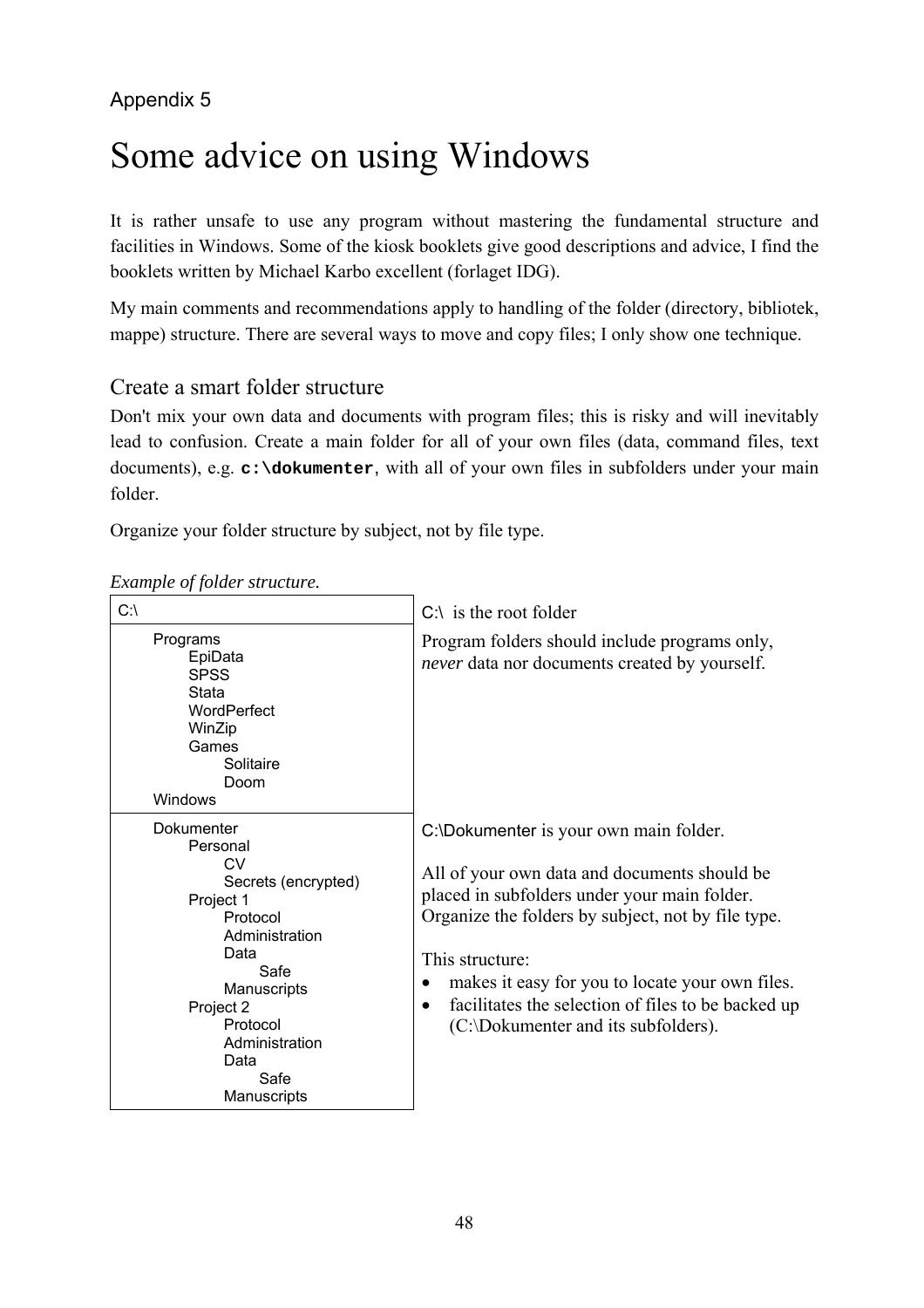This structure has several advantages:

- You avoid mixing own files with program files
- You can select your main folder (**c:\dokumenter**) as the default root folder for all of your own folders (see below), so that when opening or saving files, you see only your own folders, not the program folders.
- It is much easier to set up a consistent backup procedure (section 11.1 and appendix 6).

#### How to select a default folder for a program

The installation default working folder for many programs, e.g. SPSS, is the program folder itself. **This is an extremely poor choice**. You should never mix your own documents and data files with program files. You might never find your own files again; you might accidentally delete your data e.g. when installing a new version of the program; or you might accidentally delete program files.

Later I show how to select a default working folder for Explorer (Stifnder); for most other programs the technique is different. To make **c:\dokumenter** the default SPSS folder (the folder suggested when you want to open and save files):

- Right-click the SPSS shortcut icon
- Properties ► Shortcut ► Start in ► **c:\dokumenter** (Egenskaber ► Genvej ► Start i ►)

#### Use Windows Explorer (Stifinder)

I recommend to use Explorer rather than My Computer, and to put a shortcut at your desktop:

- Right-click the [Start] button and select Open
- Open the Programs folder
- *Right*-click the Explorer shortcut icon and drag it to the desktop; select Copy Here.

#### Make your main folder default when opening Explorer

- *Right*-click the Explorer shortcut icon
- Properties ► Shortcut ► Path ► (Egenskaber ► Genvej ► Sti ► ) **C:\WINDOWS\EXPLORER.EXE /n, /e, c:\dokumenter**

#### Make Explorer display file name extensions

For reasons not understood by me, Microsoft decided not to display file name extensions by default. This is inconvenient (you can not distinguish the syntax file **alpha.sps** from the data file **alpha.sav**), and you should set Explorer to display file name extensions.

- Open Explorer
- View ► Options (Vis ► Indstillinger)
- Uncheck: "Hide extensions for known file types"

("Skjul filtypenavne for kendte filtyper")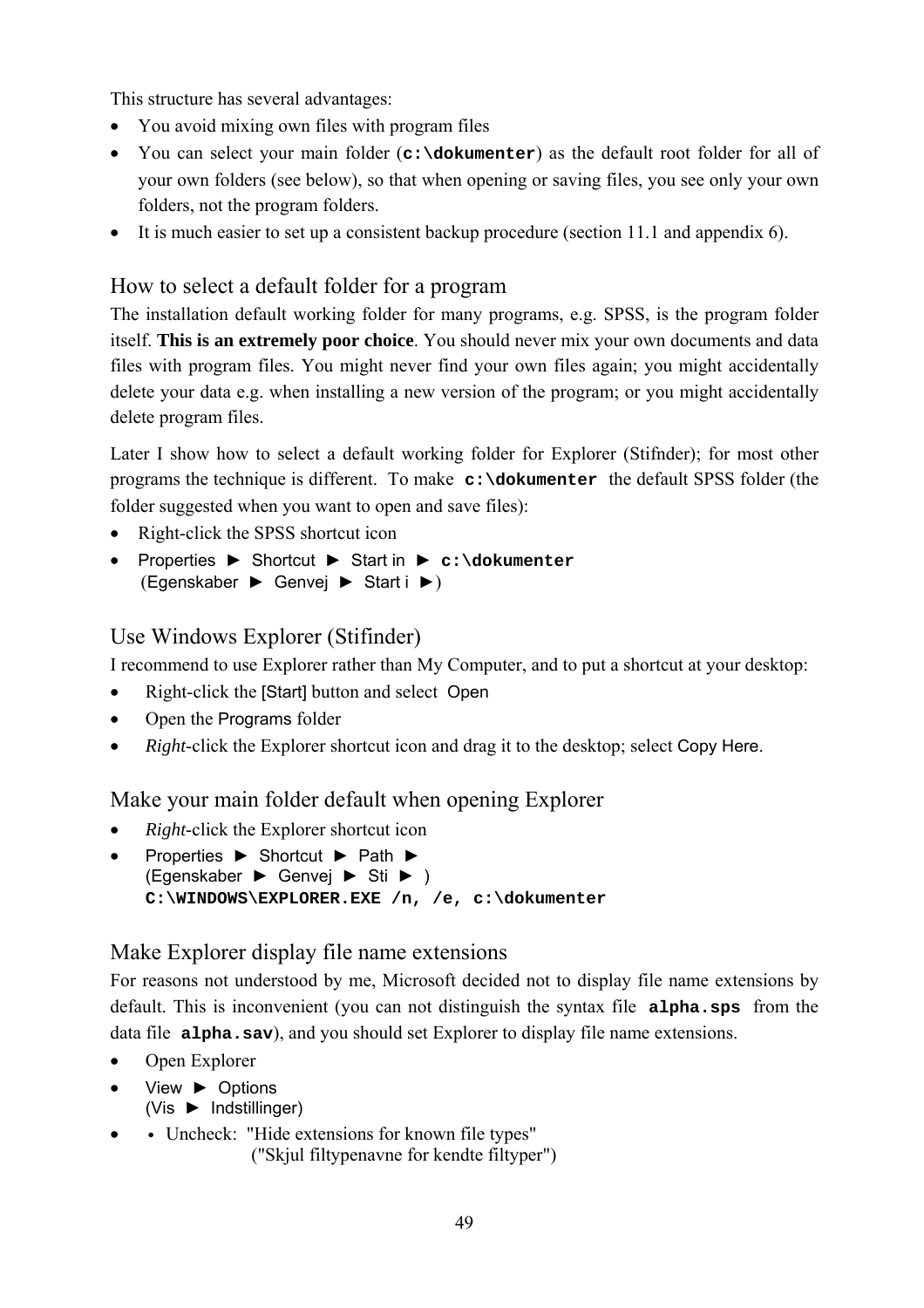#### How to create a new folder

The example is to create the folder **project3** under **c:\dokumenter**

- Double-click the Explorer (Stifinder) icon at the desktop
- Click **c:\dokumenter** (root folder for own files)
- Files ► New ► Folder  $(Filer \triangleright Ny \triangleright Mappe)$
- Rename 'New Folder' (Ny Mappe) to **'project3'**

#### How to rename a folder or file

- In Explorer, *right*-click the folder or file and select Rename
- Write the name desired and press [Enter]

#### How to copy a file or a folder to another folder or to a diskette

- In Explorer, highlight the source file or folder; press  $[Ctrl]+[C]$  (copy to clipboard)
- Highlight the target folder (or A:); press  $[Ctrl]+[V]$  (paste from clipboard)

#### How to move a file or a folder to another folder

- In Explorer, highlight the source file or folder icon; press  $[Ctrl]+[X]$  (copy to clipboard and delete source file)
- Highlight the target folder; press [Ctrl]+[V] (paste from clipboard)

You may also copy or move files and folders using the mouse to drag and drop. But the result may be a bit confusing (the effect is different whether you drag and drop within the same disk or between disks). The [Ctrl]+[C], [Ctrl]+[X], [Ctrl]+[V] method works consistently, and it works much the same as when editing text in a wordprocessor.

#### How to write-protect a file

To prevent a file from accidental deletion or overwriting you may write-protect it. To see the write-protection attribute for a file, *right*-click the file in Explorer and select Properties (Egenskaber). A checkbox indicates whether the write-protection attribute is off or on; you may change it manually.

Smart users write-protect their vital command and data files once they are OK.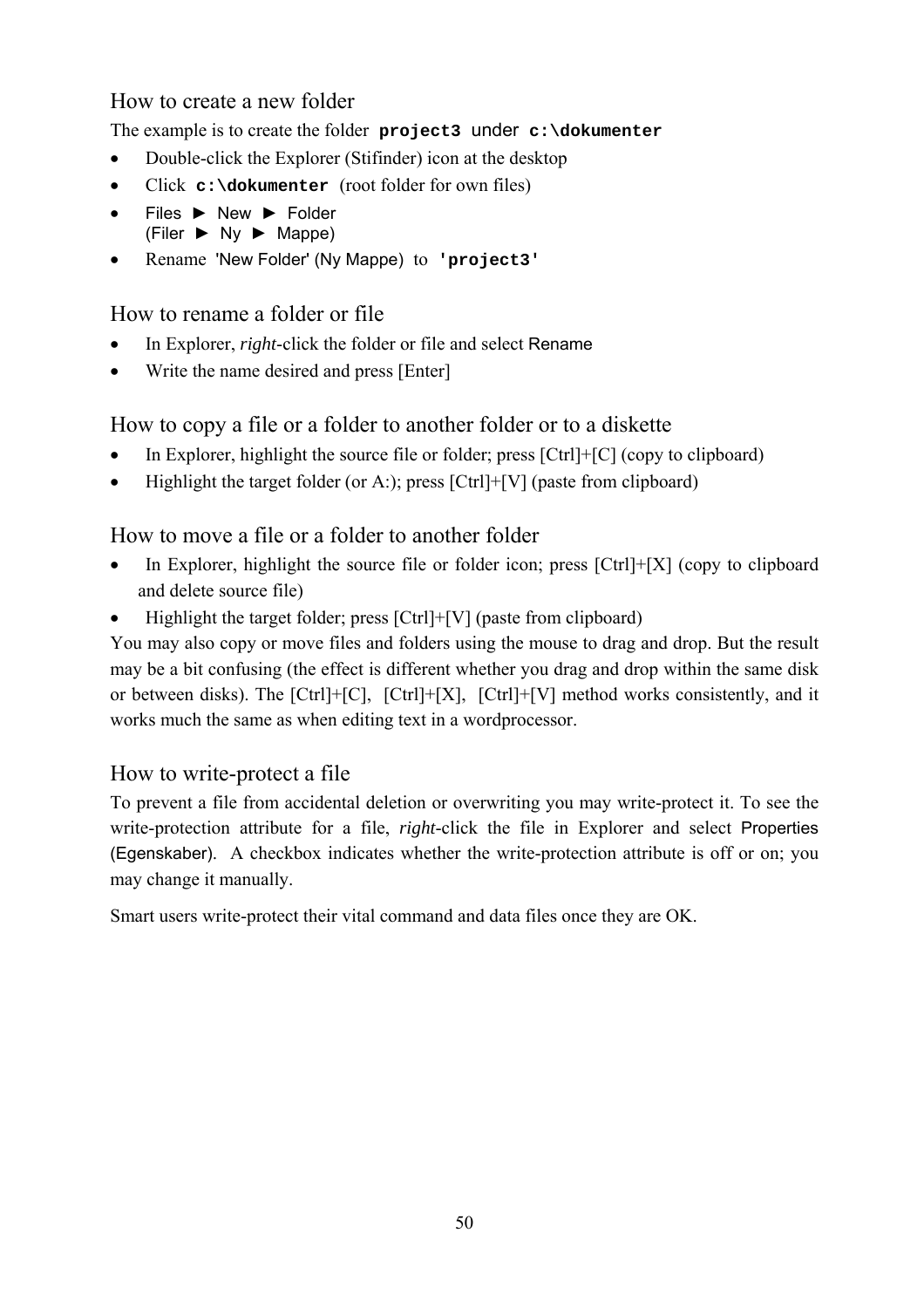### Appendix 6

## WinZip: a compression program for backup etc.

Download the program from www.winzip.com for a cost of \$29 (you may test the program without any charge). The following description applies to WinZip 8.0.

A WinZip file (extension **.zip**) is termed an *archive*; it includes compressed copies of one or more files. To *archive* or *zip* files means to add compressed copies of files to an archive (.zip) file. To *extract* or *unzip* files means to restore uncompressed versions of the files.

#### Understanding the archive attribute

The archive attribute is used by backup programs to determine whether a file is new or modified since the last backup. When you create or modify a file, Windows sets the archive attribute on. To see the archive attribute for a file, *right*-click the file in Explorer and select Properties (Egenskaber). G or Y indicate whether the archive attribute is off or on; you may change it manually.

You may instruct WinZip and other backup programs to backup only files with the archive attribute on – and then turn it off. It remains off until you modify the file.

#### Main operations of WinZip

- *Create new zip-files*: In WinZip click the [New] toolbar button. Decide the name and location of the zip-file.
- *Open existing zip-file*: In WinZip click the [Open] toolbar button and locate the zip-file to be opened.
- *Add files to zip-file*: Click the [Add] toolbar button. You now see a dialogue box (next page).
	- o specify names of the files to be added. **\*.\*** indicates all files in the folder.
	- o If you want to add also files in subfolders check: Include subfolders Save full path info
	- o If you want to add only files whose archive attribute is on, check: Include only if archive attribute is set Reset archive attribute (turn archive attribute off)
- Click the [Add] menu button
- *Extract (unzip) files from zip-file*: Open the zip-file with the [Open] toolbar button.
	- o Select the files to unzip and click the [Extract] button
		- o Choose target folder or check:

Use folder names to keep the original folder structure

o In the Extract dialogue box click [Extract].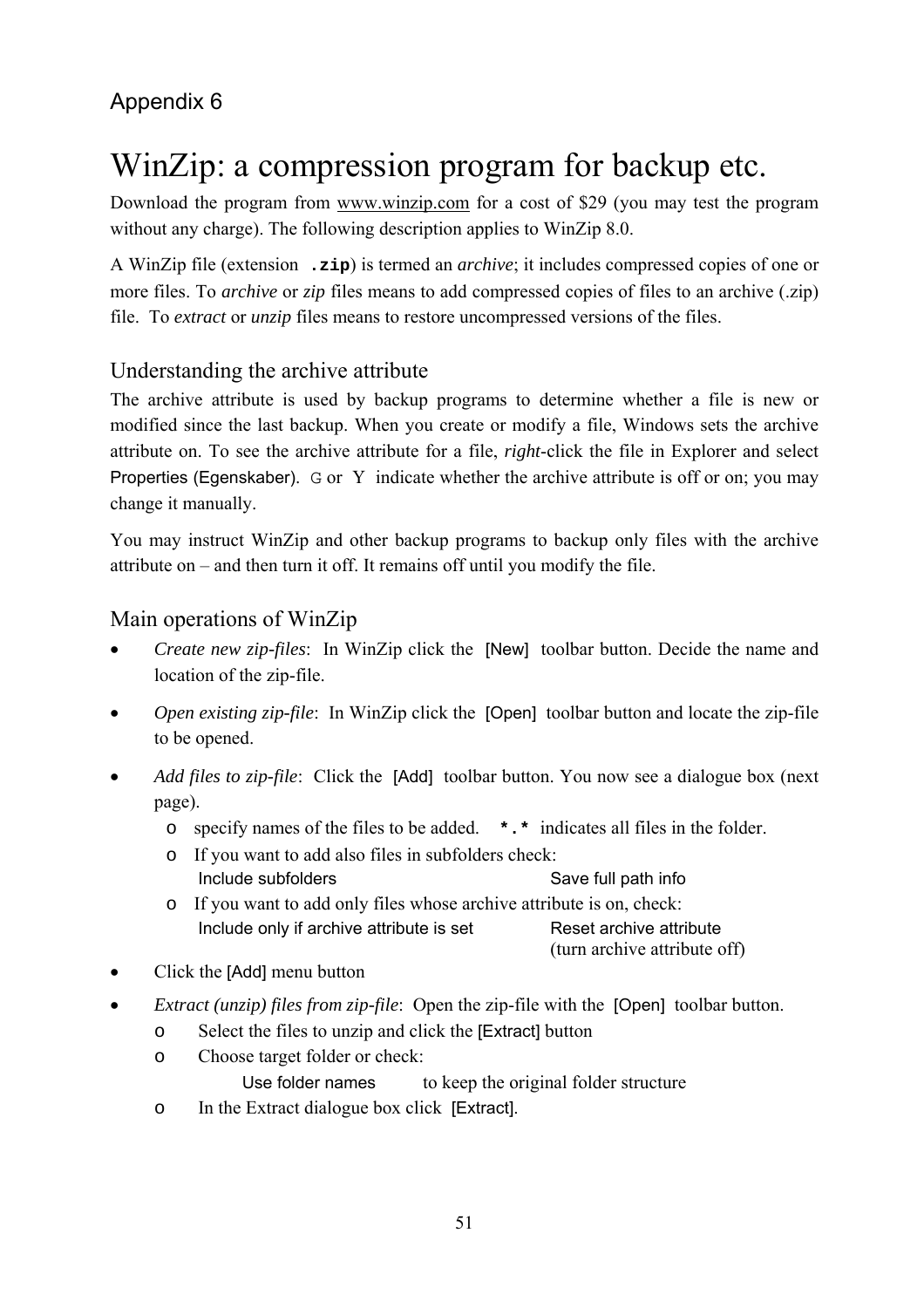### Use WinZip to back up

On principles for backing up see section 11.1. You may use diskettes or CD-Rom, or you may send zip-files by E-mail to another computer. I recommend that you give your zip-files names that include the creation date in a sortable way: **2001.12.09.zip** for a zipfile created 9th December 2001. In this way it is easy for you to determine the sequence of restoring (unzipping) the backup files.

For a *total backup* select all files (**\*.\***) in your own root folder (e.g. **c:\dokumenter**), and the following options:

| Check: | Include subfolders                                                                                  | Check <sup>-</sup> | Save extra folder info  |
|--------|-----------------------------------------------------------------------------------------------------|--------------------|-------------------------|
|        | Uncheck: Include only if archive attribute is set                                                   | Check:             | Reset archive attribute |
|        | For an <i>incremental backup</i> select all files $(*.*)$ in your own root folder, and the options: |                    |                         |
|        |                                                                                                     |                    |                         |
| Check: | Include subfolders                                                                                  | Check:             | Save extra folder info  |
| Check: | Include only if archive attribute is set                                                            | Check:             | Reset archive attribute |

#### Use WinZip to save disk space

This is the original purpose of zip programs. You might decide to remove older versions of your data set from your working folder and keep them in a zip-file.

#### Send large or multiple files by E-mail

The advantage is obvious with large files. But also with many smaller files it is an advantage to pack them together into one before attaching to the E-mail. The recipient should have a Zip program as well to be able to unzip. However, the purchased version (not the free download version) of WinZip can create 'self-extracting' zip-files.

#### Encryption

You may encrypt files using a password of your own choice. The password must be defined *before* archiving files. Use the [Password] button in the Add dialogue box.

If you loose your password you cannot access your data. So beware:

- **Do** select a password that you can remember but nobody else can guess. Long passwords with a mix of numbers, upper- and lowercase letters are recommended.
- **Do** use the same password for all your encrypted files
- Do **not** use your spouse's name, your server logon password nor your credit card pin code
- Do **not** write your password on a yellow sticker at your noticeboard

In the file display encrypted files are shown with a **+** after the filename

WinZip's degree of security will suffice for most health research data. WinZip says:

"Password protecting files in a Zip provides a measure of protection against casual users who don't have the password and are trying to determine the contents of your files . . . . but does not provide absolute protection against determined individuals with advanced cryptographic tools."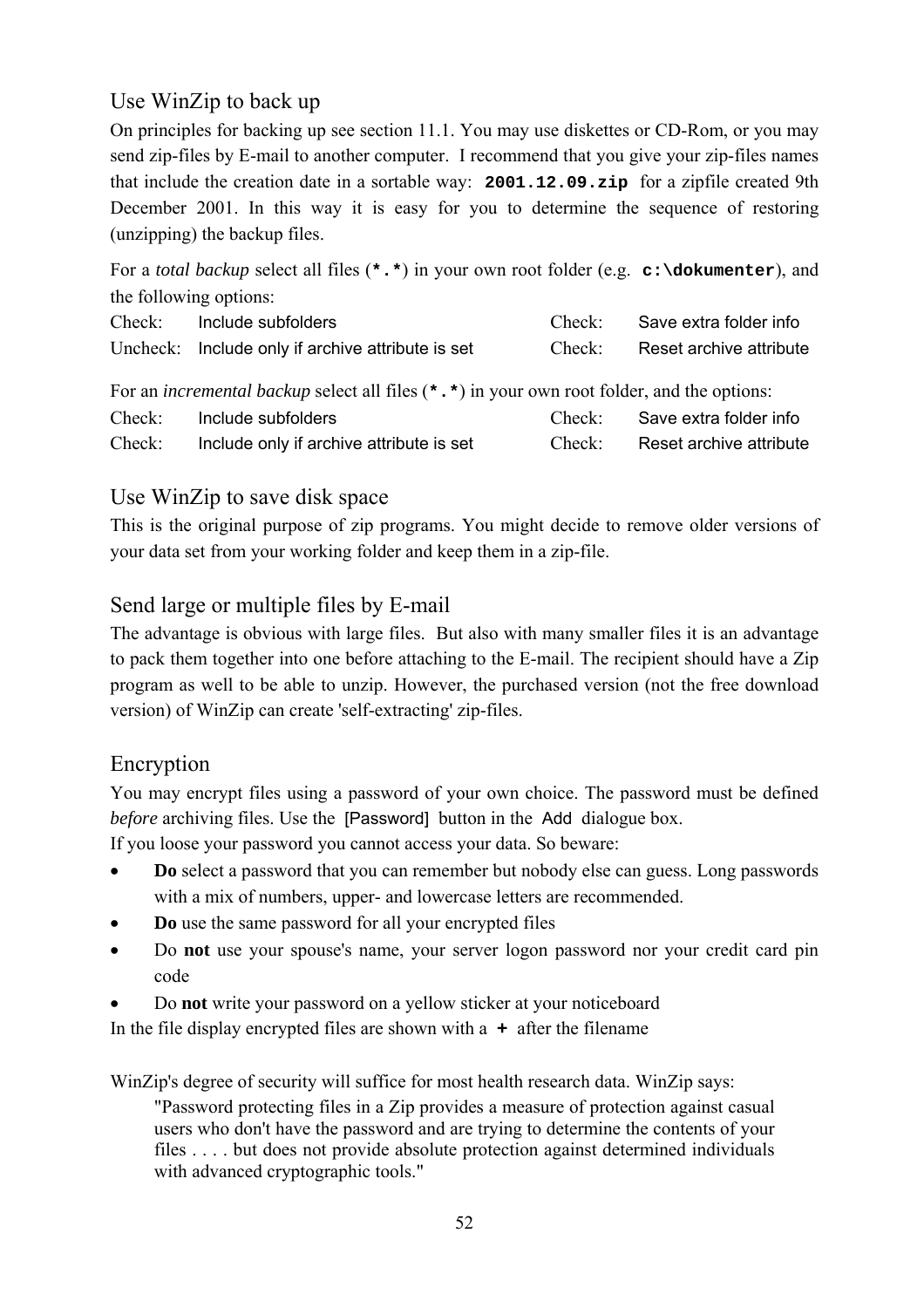### Appendix 7

# Pitfalls and advice, SPSS and Stata.

Both programs have some pitfalls; here I address a few items especially relevant to documentation and safe handling of data.

### **SPSS**

#### Default working folder

By default SPSS suggests that you use the program folder as the default working folder. **Don't do that!** See appendix 5 on how to define a default working folder for a program. Choose your own root folder (e.g. **c:\dokumenter**) as the default working folder; select the appropriate subfolder from there when opening or saving files.

#### Setup recommendations

Use Edit < Options to set your default preferences. In my SPSS booklet section 6 you see my recommendations in detail. Especially these choices are important:

[Viewer]: Y Display commands in the log [Output labels]: Pivot table labelling: Variables: Names and Labels Values: Values and Labels

#### Risk to destroy good data

At exit from SPSS you may get this question:

Save contents of data editor to <filename>?

Your response should be **NO!** If you made changes in the data set, eg. by a **SELECT IF** or a **RECODE** command, your good original data will be overwritten with bad or undocumented data.

- If you did not modify your data, you will not be asked this question.
- If you made modifications intended to be temporary, you should obviously not overwrite your original data. Respond **NO**.
- If you want to make permanent modifications, do it in syntax (as in examples  $8, 11, 13$ ):
	- o The syntax file starts with a **GET FILE** and ends with a **SAVE OUTFILE**  command, with the transformation commands in between.
	- o The modified data should be saved with a **new** name (example: **visit1c.sav**).
	- o Also save the syntax file with a name that reflects what it did (**gen.visit1c.sps**).

As a safeguard, keep a copy of your data and syntax files in a safe folder (see chapter 5 and appendix 5). It is also a good idea to write-protect your data files (see appendix 5).

 Syntax files (**.sps**) and output files (**.spo**) can normally be saved at exit without data loss. It is the data set (**.sav**) you can damage if you are not careful.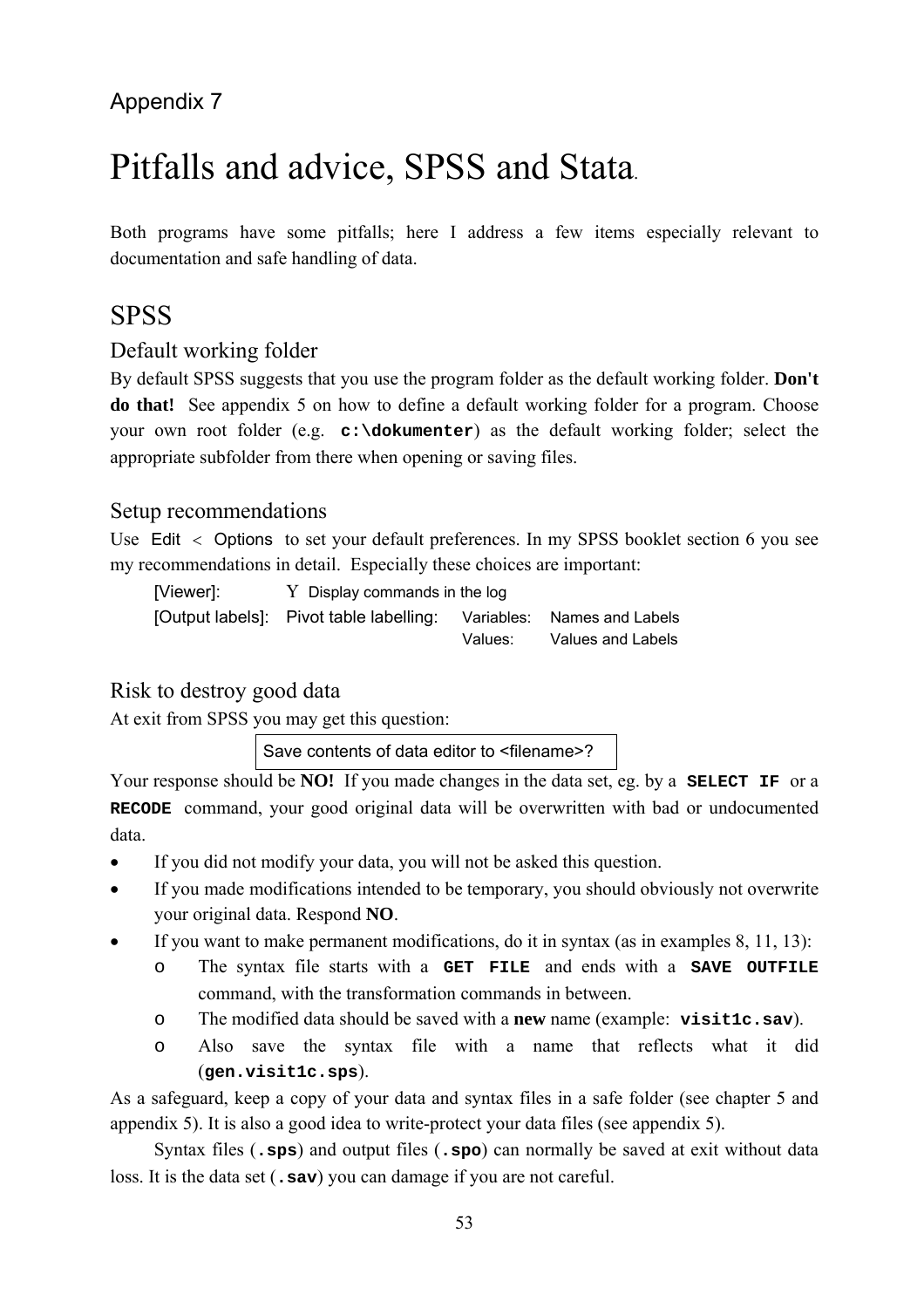#### Mouse and menus: a good servant, but an evil master

SPSS has a highly developed menu system that enables you do create almost any command without looking it up in the manual. For frequently used commands, including documentation commands, it is, however, much faster to type the commands than to use the menus. And sometimes the command developed by the menu system is less than transparent. I want to analyze males only (sex=1). Look here:

| USE ALL.                              |
|---------------------------------------|
| COMPUTE $filter$ $$=(sex=1)$ .        |
| VARIABLE LABEL filter                 |
| 'sex=1 (FILTER)                       |
| VALUE LABELS filter \$                |
| 0 'Not $$e1$ ected' $1$ $$e1$ ected'. |
| FORMAT filter \$ (f1.0).              |
| FILTER BY filter \$.                  |
| TEMPORARY.                            |
|                                       |
| SELECT IF (sex=1).                    |

These commands were created by mouse and menus (Data ► Select cases). They work as desired: only males are included in the following analysis. But I had a hard time finding out what was actually going on.

These commands I can easily type – and understand afterwards.

### Stata

#### Default working folder

By default Stata suggests that you use **c:\data** as the default working folder. However, I stand by the advice in chapter 5 to organize folders by subject, not by file type. Choose your own root folder (e.g. **c:\dokumenter**) as the default working folder (see appendix 5 how to do it). Select the appropriate subfolder when opening or saving files.

#### Risk to destroy good data

If you want to make permanent modifications, do it with a do-file (as in examples 8, 11, 13):

- The do-file starts with a *use* and ends with a *save* command, with the transformation commands in between.
- The modified data should be saved with a **new** name (example: **visit1c.dta**).
- Also save the do-file with a name that reflects what it did (**gen.visit1c.do**).

When saving a data set your request will be rejected if a file with that name already exists. This is a safeguard against unintentionally overwriting good data. If you really want to overwrite existing data, use the *replace* option:

#### *save* **"c:\dokumenter\proj1\visit1b.dta" ,** *replace*

To avoid accidents, only use the *replace* option if you really want to overwrite existing data. The typical situation is after correction of an error in the do-file.

As a safeguard, keep a copy of your data in a safe folder (see chapter 5 and appendix 5).